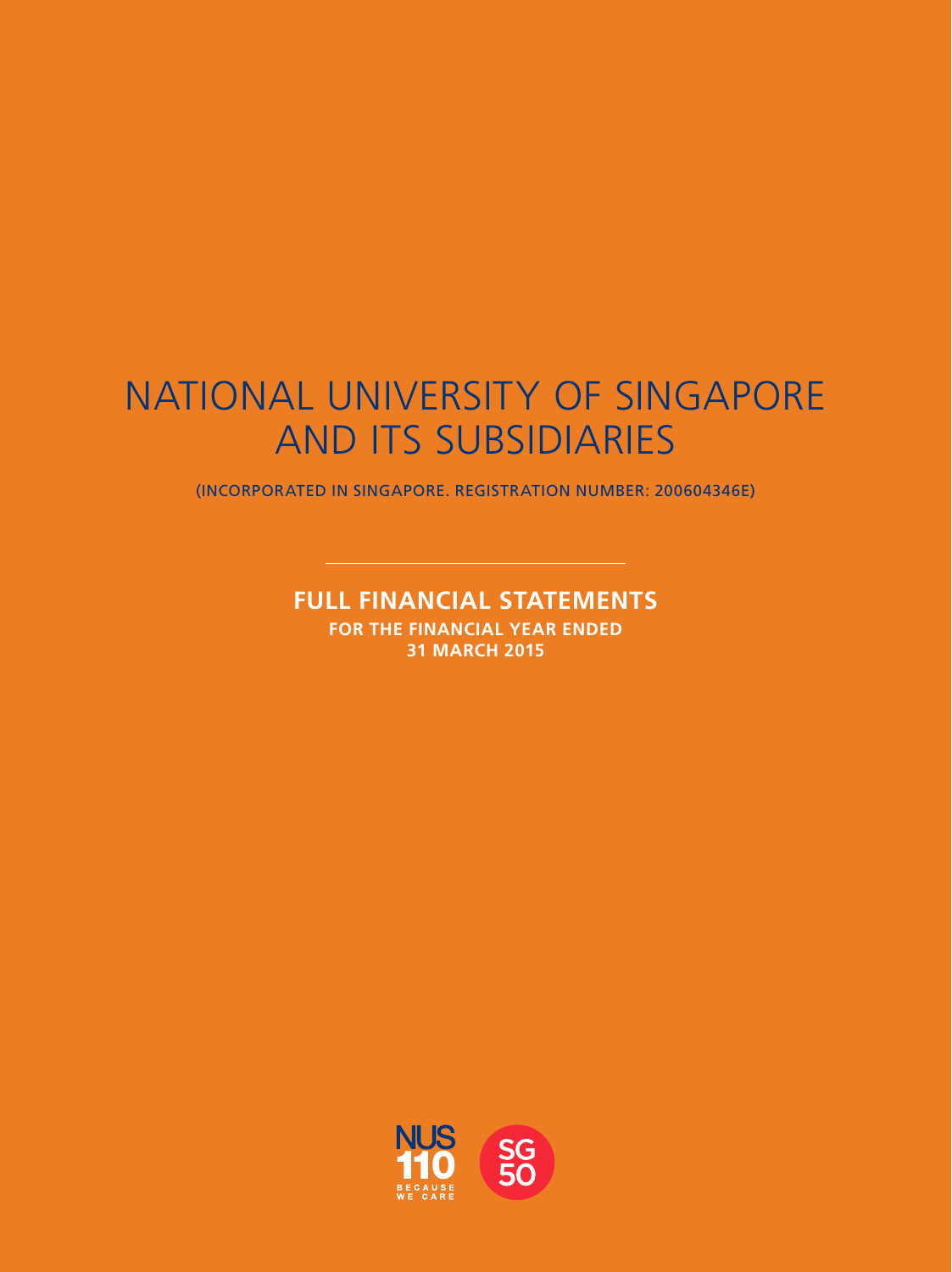# TRUSTEES' REPORT AND CONSOLIDATED FINANCIAL STATEMENTS For the financial year ended 31 March 2015

CONTENTS

Report of the Trustees 2 - 3 Statement by Trustees 4 Independent Auditor's Report 5 - 6 Statements of Financial Position 7 - 8 Statements of Comprehensive Income 9 Statements of Changes in Funds and Reserves 10 - 11 Consolidated Statement of Cash Flows 12 - 13 Notes to the Financial Statements 14 - 80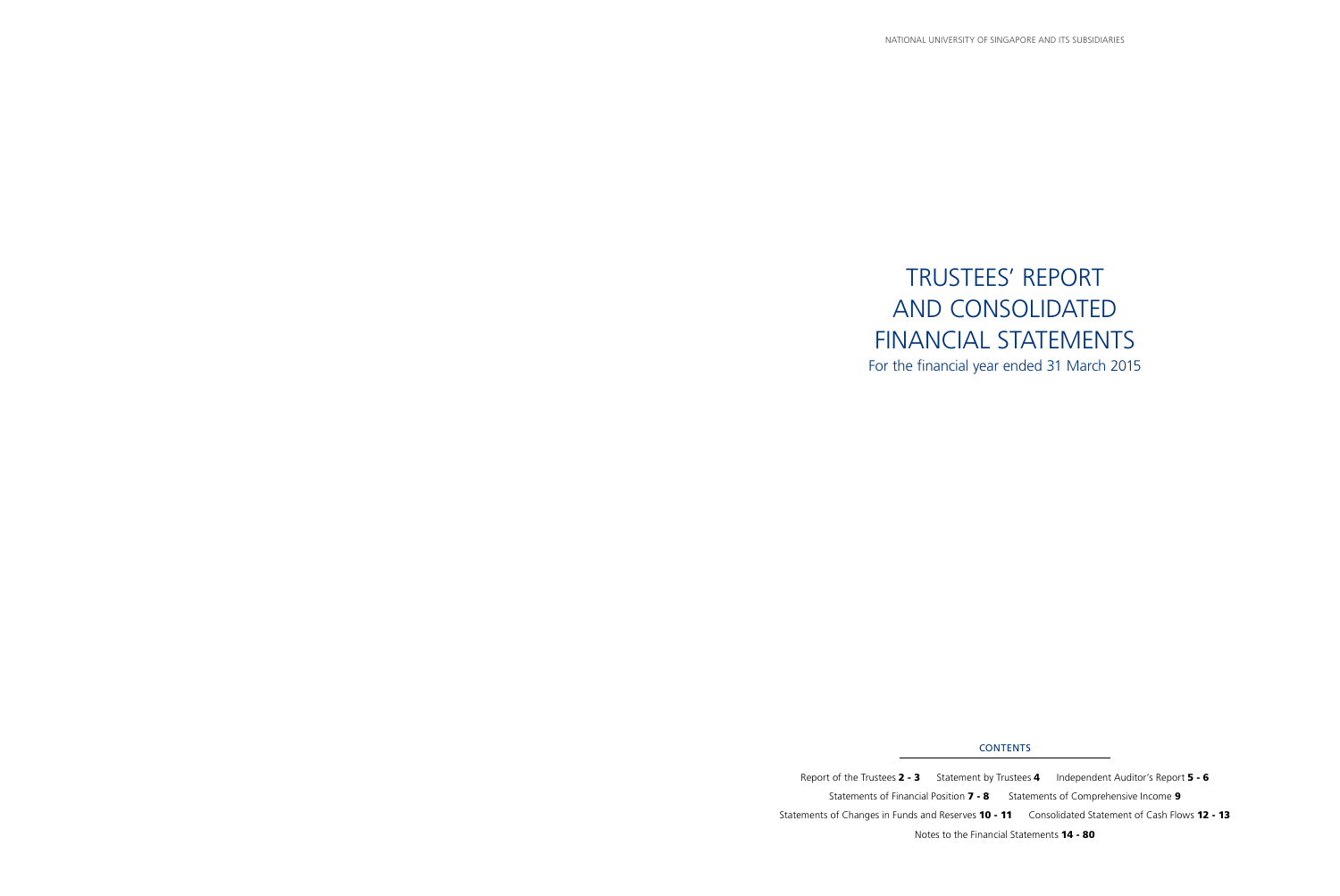## **REPORT OF THE TRUSTEES REPORT OF THE TRUSTEES**

The Board of Trustees are pleased to present their report to the members together with the audited consolidated financial statements of the National University of Singapore ("the Company") and its subsidiaries (collectively, "the Group") and statement of financial position, statement of comprehensive income and statement of changes in funds and reserves of the Company as of and for the financial year ended 31 March 2015.

#### **TRUSTEES**

The Trustees of the Company in office at the date of this report are:

| Mr Wong Ngit Liong - Chairman | Mr Han Fook Kwang         |
|-------------------------------|---------------------------|
| Professor Tan Chorh Chuan     | Dr Noeleen Heyzer         |
| Mr Hans-Dieter Bott           | Mr Peter Ho Hak Ean       |
| Ms Chan Chia Lin              | Professor Olaf Kubler     |
| Ambassador Chan Heng Chee     | Mdm Kay Kuok Oon Kwong    |
| Dr Cheong Koon Hean           | Mr Michael Lien Jown Leam |
| Ms Chong Siak Ching           | Mr Andrew Lim Ming-Hui    |
| Mr Lucas Chow Wing Keung      | Mr Neo Kian Hong          |
| Mr Goh Yew Lin                | Mr Phillip Tan Eng Seong  |

Mr Abdullah Tarmugi Dr Teh Kok Peng Ms Elaine Yew Wen Suen Mr Goh Choon Phong *(Appointed 1 April 2015)* Mr Chaly Mah Chee Kheong *(Appointed 1 April 2015)* Mr Ng Wai King *(Appointed 1 April 2015)*

#### **ARRANGEMENTS TO ENABLE TRUSTEES TO ACQUIRE SHARES AND DEBENTURES**

Neither at the end of nor at any time during the financial year was the Company a party to any arrangement whose objects are, or one of whose object is, to enable the Trustees of the Company to acquire benefits by means of the acquisition of shares or debentures of the Company or any other body corporate.

#### **TRUSTEES' INTERESTS IN SHARES OR DEBENTURES**

As the Company is a public company limited by guarantee and not having a share capital, there are no matters to be disclosed under Section 201(6)(g), Section 201(6A)(h), Section 201(11) and Section 201(12) of the Singapore Companies Act, Cap 50.

The Trustees of the Company at the end of the financial year have no interest in the share capital (including any share options) and debentures of the Company's related corporations as recorded in the register of the directors' shareholdings kept by the Company's related corporations under Section 164 of the Singapore Companies Act.

#### **TRUSTEES CONTRACTUAL BENEFITS**

Since the beginning of the financial year, no Trustee has received or become entitled to receive a benefit which is required to be disclosed under Section 201(8) of the Singapore Companies Act, by reason of a contract made by the Company or a related corporation with the Trustee or with a firm of which he/she is a member or with a company in which he/she has a substantial financial interest except for salaries, bonuses and other benefits and transactions with corporations in which certain trustees have an interest as disclosed in the financial statements.

#### **AUDITOR**

Ernst & Young LLP have expressed their willingness to accept re-appointment as auditor.

On behalf of the Trustees

Trustee Trustee

**MR WONG NGIT LIONG PROFESSOR TAN CHORH CHUAN**

24 July 2015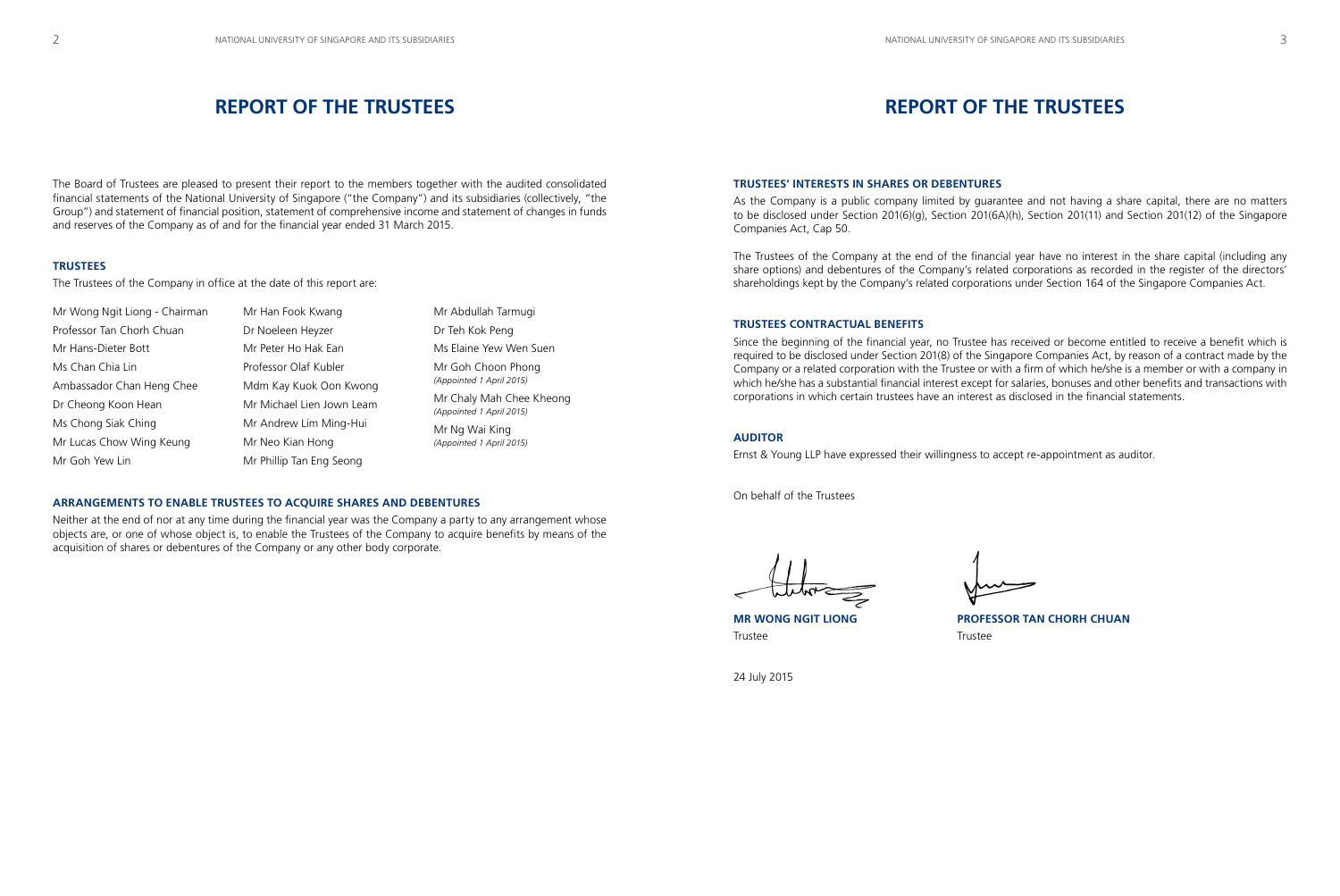### **STATEMENT BY TRUSTEES**

#### In the opinion of the Trustees,

- a) the consolidated financial statements of the Group and the statement of financial position, statement of comprehensive income and statement of changes in funds and reserves of the Company as set out on pages 7 to 80 are drawn up so as to give a true and fair view of the financial position of the Group and of the Company as at 31 March 2015, and of the financial performance, changes in funds and reserves of the Group and the Company and cash flows of the Group for the financial year from 1 April 2014 to 31 March 2015; and
- b) at the date of this statement there are reasonable grounds to believe that the Company will be able to pay its debts when they fall due.

On behalf of the Trustees



Trustee Trustee

**MR WONG NGIT LIONG PROFESSOR TAN CHORH CHUAN**

24 July 2015

## **INDEPENDENT AUDITOR'S REPORT TO THE BOARD OF TRUSTEES OF NATIONAL UNIVERSITY OF SINGAPORE**

#### **REPORT ON THE FINANCIAL STATEMENTS**

We have audited the accompanying financial statements of the National University of Singapore ("the Company") and its subsidiaries (collectively, "the Group") on pages 7 to 80, which comprise the statements of financial position of the Group and the Company as at 31 March 2015, the statements of comprehensive income and statements of changes in funds and reserves of the Group and the Company and consolidated statement of cash flows of the Group for the year from 1 April 2014 to 31 March 2015, and a summary of significant accounting policies and other explanatory information.

#### **MANAGEMENT'S RESPONSIBILITY FOR THE FINANCIAL STATEMENTS**

Management is responsible for the preparation of financial statements that give a true and fair view in accordance with the provisions of the Singapore Companies Act, Chapter 50 (the"Act") and Singapore Financial Reporting Standards and for devising and maintaining a system of internal accounting controls sufficient to provide reasonable assurance that assets are safeguarded against loss from unauthorised use or disposition; and transactions are properly authorised and that they are recorded as necessary to permit the preparation of true and fair financial statements to maintain accountability of assets.

#### **AUDITOR'S RESPONSIBILITY**

Our responsibility is to express an opinion on these financial statements based on our audit. We conducted our audit in accordance with Singapore Standards on Auditing. Those standards require that we comply with ethical requirements and plan and perform the audit to obtain reasonable assurance about whether the financial statements are free from material misstatement.

An audit involves performing procedures to obtain audit evidence about the amounts and disclosures in the financial statements. The procedures selected depend on the auditor's judgement, including the assessment of the risks of material misstatement of the financial statements, whether due to fraud or error. In making those risk assessments, the auditor considers internal control relevant to the entity's preparation of financial statements that give a true and fair view in order to design audit procedures that are appropriate in the circumstances, but not for the purpose of expressing an opinion on the effectiveness of the entity's internal control. An audit also includes evaluating the appropriateness of accounting policies used and the reasonableness of accounting estimates made by Management, as well as evaluating the overall presentation of the financial statements. We believe that the audit evidence we have obtained is sufficient and appropriate to provide a basis for our audit opinion.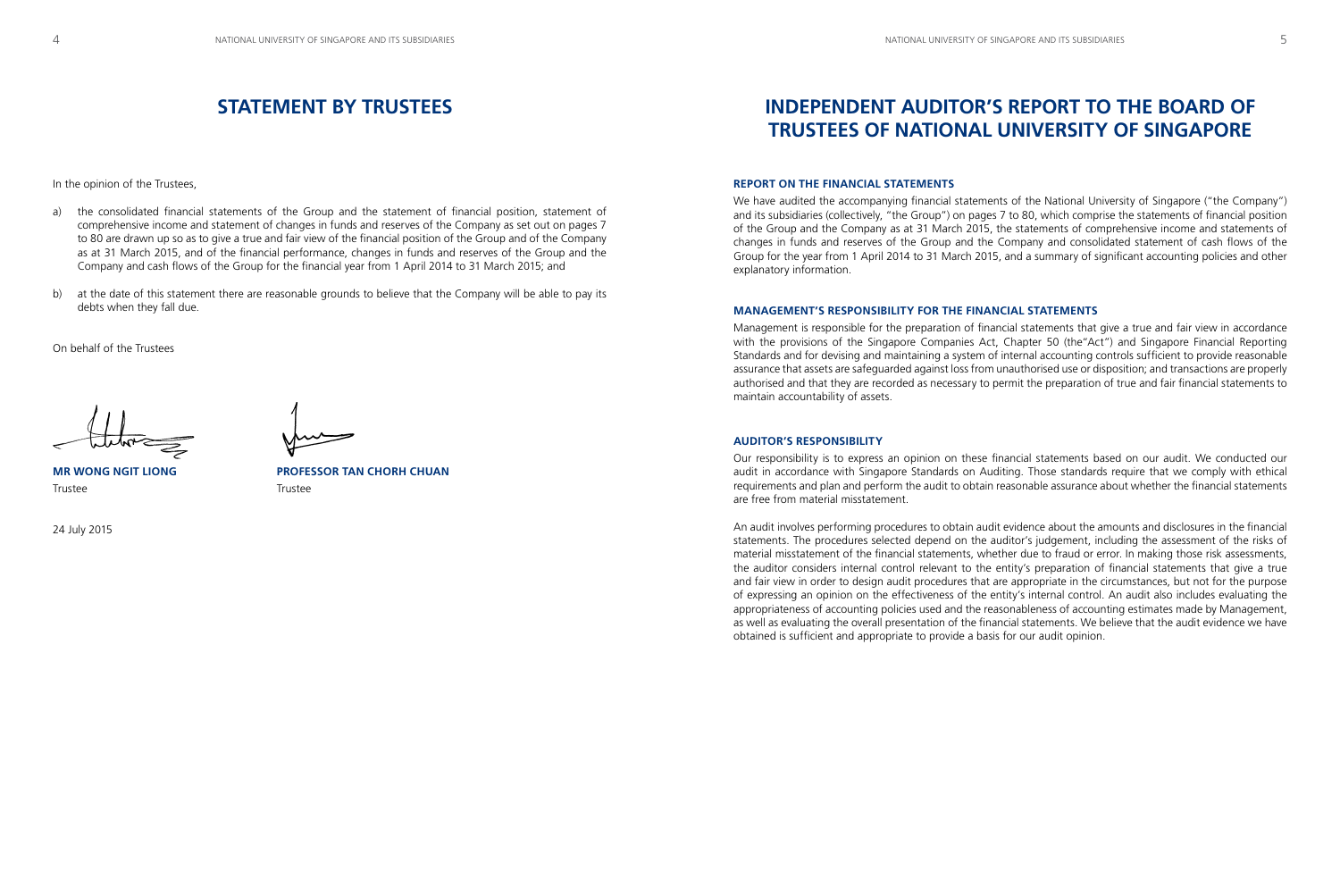## **INDEPENDENT AUDITOR'S REPORT TO THE BOARD OF TRUSTEES OF NATIONAL UNIVERSITY OF SINGAPORE**

#### **OPINION**

In our opinion, the consolidated financial statements of the Group and the statement of financial position, statement of comprehensive income and statement of changes in funds and reserves of the Company are properly drawn up in accordance with the provisions of the Act and Singapore Financial Reporting Standards so as to give a true and fair view of the financial position of the Group and of the Company as at 31 March 2015 and of the financial performance and changes in funds and reserves of the Group and the Company and cash flows of the Group for the year ended on that date.

#### **REPORT ON OTHER LEGAL AND REGULATORY REQUIREMENTS**

In our opinion, the accounting and other records required by the Act to be kept by the Company and by those subsidiary corporations incorporated in Singapore of which we are the auditors have been properly kept in accordance with the provisions of the Act.

During the course of our audit, nothing has come to our attention that causes us to believe that during the year:

- (a) the use of the donation monies was not in accordance with the objectives of the Company and required under regulation 16 of the Charities (Institutions of a Public Character) Regulations; and
- (b) the Company has not complied with the requirements of regulation 15 (Fund-raising expenses) of the Charities (Institutions of a Public Character) Regulations.

Emmitsburg no.

**ERNST & YOUNG LLP** Public Accountants and Chartered Accountants

Singapore 24 July 2015

### **STATEMENTS OF FINANCIAL POSITION** AS AT 31 MARCH 2015

|                                                         |                | <b>GROUP</b> |            | <b>COMPANY</b> |            |
|---------------------------------------------------------|----------------|--------------|------------|----------------|------------|
|                                                         |                | 31 March     | 31 March   | 31 March       | 31 March   |
|                                                         |                | 2015         | 2014       | 2015           | 2014       |
|                                                         | Note           | S\$'000      | S\$'000    | S\$'000        | S\$'000    |
| <b>ACCUMULATED SURPLUS</b>                              | 5              |              |            |                |            |
|                                                         | 6              | 4,068,327    | 3,333,794  | 3,983,707      | 3,259,780  |
| <b>ENDOWMENT FUNDS</b>                                  |                | 3,120,319    | 2,843,069  | 3,119,887      | 2,842,657  |
| <b>FAIR VALUE RESERVE</b>                               |                | 3,377        | 54,566     | 1,124          | 54,556     |
| <b>TRANSLATION RESERVE</b>                              |                | 78           | (38)       |                |            |
| <b>TOTAL EQUITY</b>                                     |                | 7,192,101    | 6,231,391  | 7,104,718      | 6,156,993  |
| <b>NON-CURRENT ASSETS</b>                               |                |              |            |                |            |
| Subsidiary companies                                    | $\overline{7}$ |              |            | 328            | 328        |
| Associated companies                                    | 8              | 115,777      | 33,715     | 72,457         | 500        |
| Fixed assets                                            | 9              | 3,485,032    | 3,332,009  | 3,482,924      | 3,329,519  |
| Intangible assets                                       | 10             | 9,916        | 13,174     | 9,904          | 13,136     |
| Available-for-sale investments                          | 11,14          | 11,215       | 87,269     | 4,742          | 82,955     |
| Student loans (repayable after 12 months)               | 15             | 227,228      | 226,198    | 227,228        | 226,198    |
| Long-term loan to subsidiary companies                  | 16             |              |            | 250            | 356        |
| Prepayments (to be utilised after 12 months)            | 18             | 528          | 599        | 528            | 599        |
| <b>Total Non-Current Assets</b>                         |                | 3,849,696    | 3,692,964  | 3,798,361      | 3,653,591  |
| <b>CURRENT ASSETS</b>                                   |                |              |            |                |            |
| Student loans (repayable within 12 months)              | 15             | 73,780       | 70,622     | 73,780         | 70,622     |
| Debtors                                                 | 17             | 492,503      | 413,508    | 490,755        | 412,126    |
| Consumable stores                                       |                | 624          | 631        | 336            | 270        |
| Deposits and prepayments                                |                |              |            |                |            |
| (to be utilised within 12 months)                       | 18             | 105,071      | 111,964    | 103,934        | 111,174    |
| Amounts owing by subsidiary companies                   | 16             |              |            | 979            | 979        |
| Investments at fair value through income or expenditure | 12,14          | 5,984,437    | 5,446,205  | 5,984,437      | 5,446,214  |
| Derivative financial instruments                        | 13,14          | 4,242        | 13,845     | 4,242          | 13,845     |
| Cash and cash equivalents                               | 19             | 728,450      | 692,639    | 708,465        | 671,393    |
|                                                         |                | 7,389,107    | 6,749,414  | 7,366,928      | 6,726,623  |
| Assets held for sale                                    | 20             | 11,200       | 12,500     | 11,200         | 12,500     |
| <b>Total Current Assets</b>                             |                | 7,400,307    | 6,761,914  | 7,378,128      | 6,739,123  |
| <b>TOTAL ASSETS</b>                                     |                | 11,250,003   | 10,454,878 | 11,176,489     | 10,392,714 |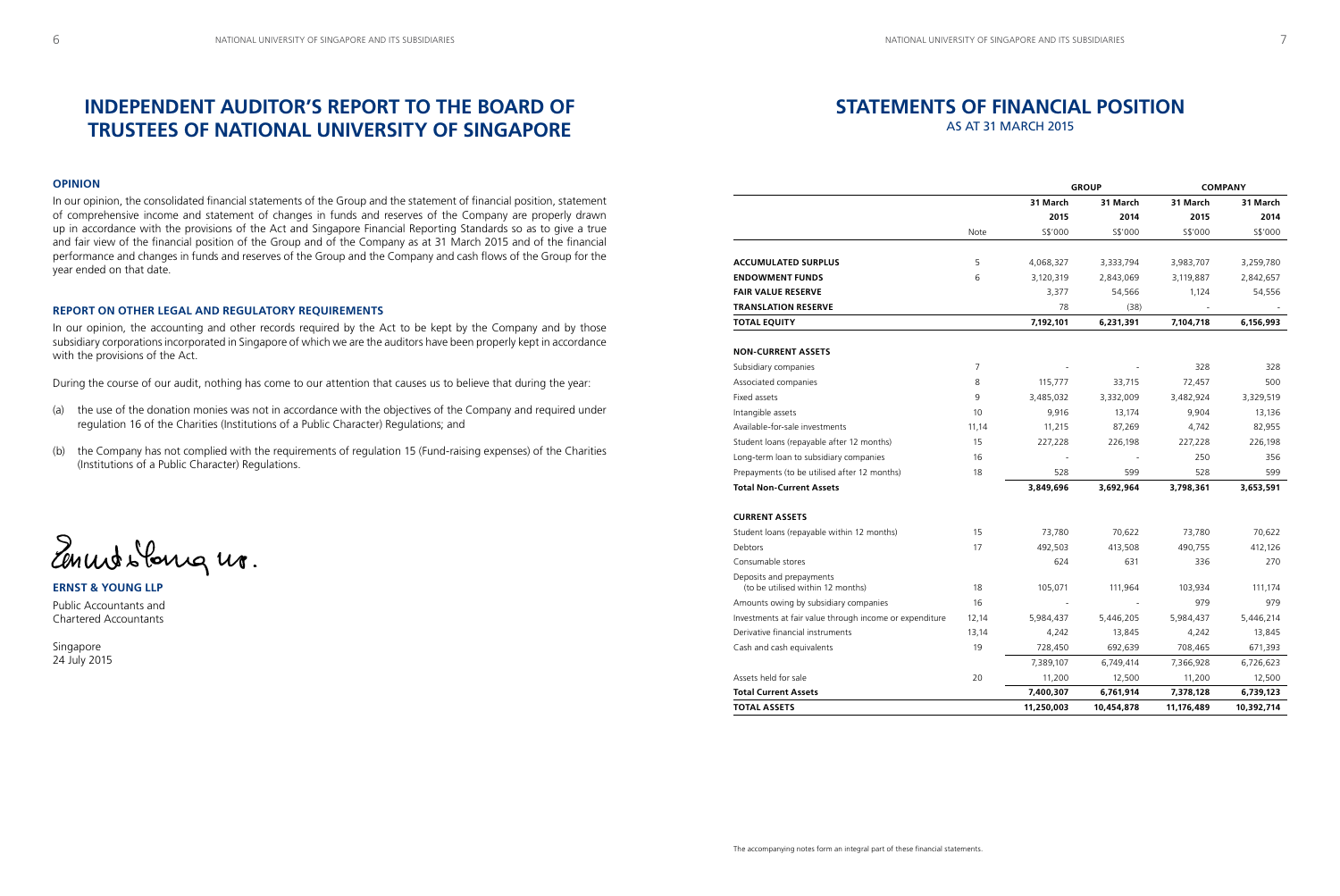# **STATEMENTS OF FINANCIAL POSITION**

AS AT 31 MARCH 2015

GROUP **COMPANY 31 March 31 March 31 March 31 March 2015 2014 2015 2014**

# **STATEMENTS OF COMPREHENSIVE INCOME**

FOR THE FINANCIAL YEAR ENDED 31 MARCH 2015

|                                                                                                      |       |             | <b>GROUP</b> | <b>COMPANY</b> |             |
|------------------------------------------------------------------------------------------------------|-------|-------------|--------------|----------------|-------------|
|                                                                                                      |       | 2015        | 2014         | 2015           | 2014        |
|                                                                                                      | Note  | S\$'000     | S\$'000      | S\$'000        | S\$'000     |
| <b>OPERATING INCOME</b>                                                                              |       |             |              |                |             |
| Tuition and other related fees                                                                       |       | 416,280     | 388,131      | 411,402        | 383,036     |
| Other income                                                                                         | 27    | 296,984     | 254,775      | 292,579        | 250,524     |
|                                                                                                      |       | 713,264     | 642,906      | 703,981        | 633,560     |
| <b>OPERATING EXPENDITURE</b>                                                                         |       |             |              |                |             |
| Expenditure on manpower                                                                              | 28    | 1,180,248   | 1,100,478    | 1,158,413      | 1,078,810   |
| Depreciation and amortisation expenditure                                                            | 9, 10 | 319,175     | 315,186      | 318,393        | 314,398     |
| Other operating expenditure                                                                          |       | 865,223     | 833,568      | 856,293        | 823,988     |
|                                                                                                      |       | 2,364,646   | 2,249,232    | 2,333,099      | 2,217,196   |
| Operating deficit                                                                                    |       | (1,651,382) | (1,606,326)  | (1,629,118)    | (1,583,636) |
| Net investment income                                                                                | 30    | 713,581     | 274,821      | 713,212        | 271,213     |
| Share of results (net of tax) of associated companies                                                | 8     | 10,105      | 9,047        | ÷,             |             |
| Deficit before Grants                                                                                | 31    | (927, 696)  | (1,322,458)  | (915, 906)     | (1,312,423) |
|                                                                                                      |       |             |              |                |             |
| <b>GRANTS</b>                                                                                        |       |             |              |                |             |
| <b>Operating Grants:</b>                                                                             |       |             |              |                |             |
| Government                                                                                           | 32a   | 1,191,870   | 1,181,790    | 1,170,780      | 1,159,941   |
| Others                                                                                               | 32b   | 204,173     | 191,381      | 203,629        | 190,608     |
| Deferred capital grants amortised                                                                    | 25    | 266,499     | 270,263      | 265,737        | 269,478     |
|                                                                                                      |       | 1,662,542   | 1,643,434    | 1,640,146      | 1,620,027   |
| <b>SURPLUS FOR THE YEAR BEFORE TAX</b>                                                               |       | 734,846     | 320,976      | 724,240        | 307,604     |
| Income tax                                                                                           | 33    |             |              |                |             |
| <b>SURPLUS FOR THE YEAR</b>                                                                          | 34    | 734,846     | 320,976      | 724,240        | 307,604     |
| OTHER COMPREHENSIVE INCOME:                                                                          |       |             |              |                |             |
| Items that may be reclassified subsequently to income or<br>expenditure:                             |       |             |              |                |             |
| Exchange differences on translating foreign operations                                               |       | 116         | 5            |                |             |
| Change in fair value of available-for-sale investments                                               |       | 2,409       | 26,611       | 166            | 26,611      |
| Transfer of fair value reserve on sale of available-for-sale<br>investments to income or expenditure |       | (53, 598)   |              | (53, 598)      |             |
| OTHER COMPREHENSIVE INCOME FOR THE YEAR,<br><b>NET OF TAX</b>                                        |       | (51, 073)   | 26,616       | (53, 432)      | 26,611      |
| TOTAL COMPREHENSIVE INCOME FOR THE YEAR                                                              |       | 683,773     | 347,592      | 670,808        | 334,215     |

|                                                                      | Note  | S\$'000   | S\$'000   | S\$'000   | S\$'000   |
|----------------------------------------------------------------------|-------|-----------|-----------|-----------|-----------|
| <b>CURRENT LIABILITIES</b>                                           |       |           |           |           |           |
| Creditors and accrued expenses                                       | 21    | 310,483   | 256,061   | 307,532   | 251,557   |
| Provisions                                                           | 21    | 92,093    | 72,521    | 89,687    | 71,781    |
| Grants received in advance                                           | 22    | 435,988   | 373,296   | 431,136   | 367,955   |
| Deferred tuition and other fees                                      |       | 67.953    | 61.250    | 67.808    | 61,185    |
| Derivative financial instruments                                     | 13,14 | 49,606    | 3,995     | 49,606    | 3,995     |
| Amounts owing to subsidiary companies                                | 16    |           |           | 26,222    | 25,352    |
| Advances from Government for student loans<br>(due within 12 months) | 23    | 71,721    | 69,148    | 71,721    | 69,148    |
| Fixed rate notes and term loan (due within 12 months)                | 24    | 350,000   | 250,000   | 350,000   | 250,000   |
| <b>Total Current Liabilities</b>                                     |       | 1,377,844 | 1,086,271 | 1,393,712 | 1,100,973 |
| <b>NON-CURRENT LIABILITIES</b>                                       |       |           |           |           |           |
| Advances from Government for student loans<br>(due after 12 months)  | 23    | 177,681   | 216,949   | 177,681   | 216,949   |
| Fixed rate notes and term loan (due after 12 months)                 | 24    | 500,000   | 850,000   | 500,000   | 850,000   |
| Deferred capital grants                                              | 25    | 2,002,377 | 2,070,267 | 2,000,378 | 2,067,799 |
| <b>Total Non-Current Liabilities</b>                                 |       | 2,680,058 | 3,137,216 | 2,678,059 | 3,134,748 |
| TOTAL LIABILITIES                                                    |       | 4,057,902 | 4,223,487 | 4,071,771 | 4,235,721 |
| NET ASSETS                                                           |       | 7,192,101 | 6.231.391 | 7.104.718 | 6.156.993 |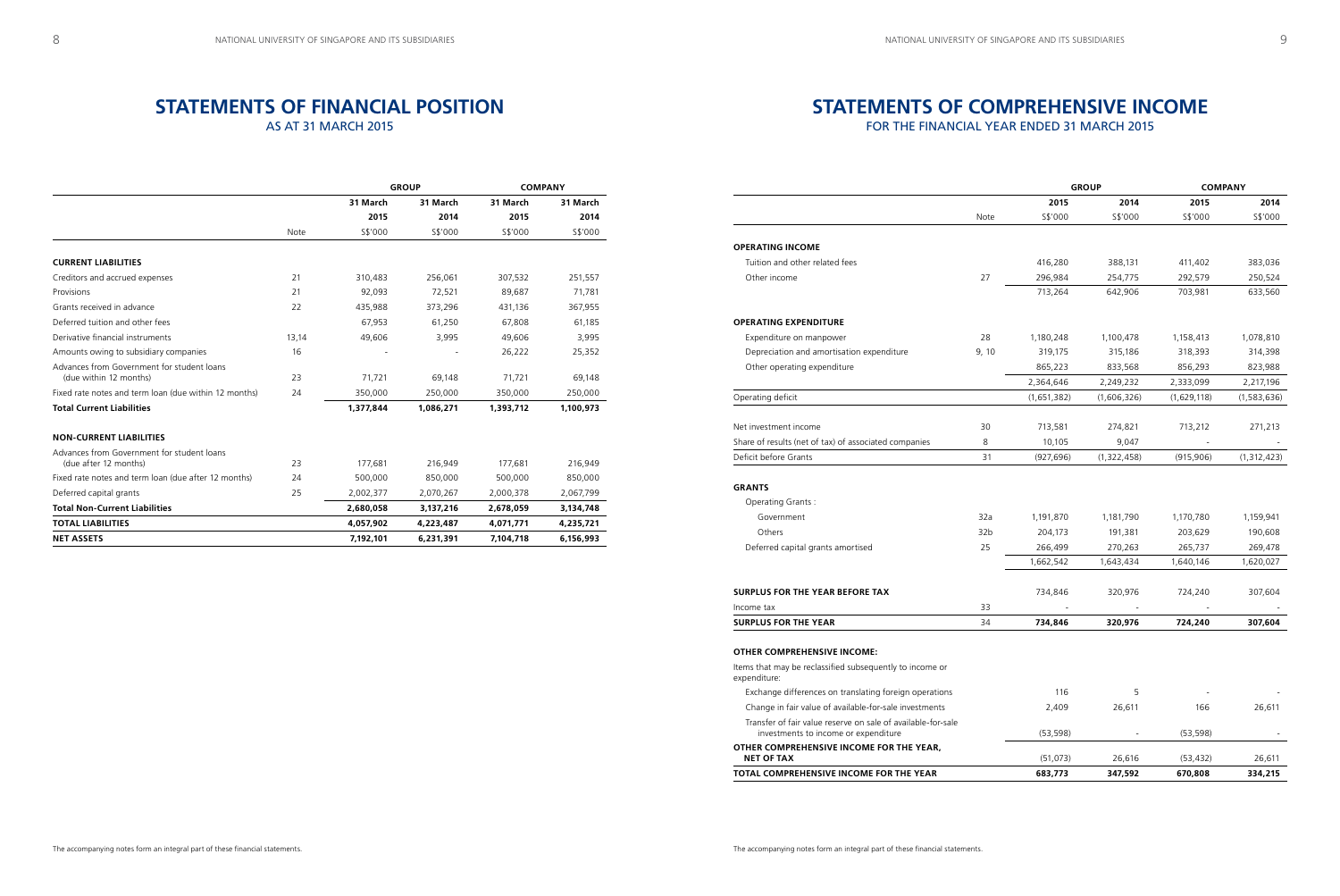# **STATEMENTS OF CHANGES IN FUNDS AND RESERVES**

FOR THE FINANCIAL YEAR ENDED 31 MARCH 2015

### **STATEMENTS OF CHANGES IN FUNDS AND RESERVES** FOR THE FINANCIAL YEAR ENDED 31 MARCH 2015

|                                                |      | Accumulated<br><b>Surplus</b> | <b>Endowment</b><br><b>Funds</b> | <b>Fair Value</b><br>Reserve | <b>Translation</b><br>Reserve | Total     |
|------------------------------------------------|------|-------------------------------|----------------------------------|------------------------------|-------------------------------|-----------|
| <b>GROUP</b>                                   | Note | S\$'000                       | S\$'000                          | S\$'000                      | S\$'000                       | S\$'000   |
| Balance as at 1 April 2014                     |      | 3,333,794                     | 2,843,069                        | 54,566                       | (38)                          | 6,231,391 |
| Matching grants received/accrued               | 6    |                               | 196,962                          |                              |                               | 196,962   |
| Donations received                             | 6    |                               | 79,975                           |                              |                               | 79,975    |
| Total comprehensive income for the year        |      | 734,846                       |                                  | (51, 189)                    | 116                           | 683,773   |
| Total recognised gains and losses for the year |      | 734,846                       | 276,937                          | (51, 189)                    | 116                           | 960,710   |
| Transfer to endowment funds                    | 6    | (313)                         | 313                              |                              |                               |           |
| Balance at 31 March 2015                       |      | 4,068,327                     | 3,120,319                        | 3,377                        | 78                            | 7,192,101 |
| Balance as at 1 April 2013                     |      | 3,016,455                     | 2,577,359                        | 27,955                       | (43)                          | 5,621,726 |
| Matching grants received/accrued               | 6    |                               | 176,678                          |                              |                               | 176,678   |
| Donations received                             | 6    |                               | 85,395                           |                              |                               | 85,395    |
| Total comprehensive income for the year        |      | 320,976                       |                                  | 26,611                       | 5                             | 347,592   |
| Total recognised gains and losses for the year |      | 320,976                       | 262,073                          | 26,611                       | 5                             | 609,665   |
| Transfer to endowment funds                    | 6    | (3,637)                       | 3,637                            |                              |                               |           |
| <b>Balance at 31 March 2014</b>                |      | 3,333,794                     | 2.843.069                        | 54,566                       | (38)                          | 6,231,391 |

|                                                |      | Accumulated<br><b>Surplus</b> | Endowment<br><b>Funds</b> | <b>Fair Value</b><br><b>Reserve</b> | Total     |
|------------------------------------------------|------|-------------------------------|---------------------------|-------------------------------------|-----------|
| <b>COMPANY</b>                                 | Note | S\$'000                       | S\$'000                   | S\$'000                             | S\$'000   |
| Balance as at 1 April 2014                     |      | 3,259,780                     | 2,842,657                 | 54,556                              | 6,156,993 |
| Matching grants received/accrued               | 6    |                               | 196,952                   |                                     | 196,952   |
| Donations received                             | 6    |                               | 79,965                    |                                     | 79,965    |
| Total comprehensive income for the year        |      | 724,240                       | ٠                         | (53, 432)                           | 670,808   |
| Total recognised gains and losses for the year |      | 724,240                       | 276,917                   | (53, 432)                           | 947,725   |
| Transfer to endowment funds                    | 6    | (313)                         | 313                       |                                     |           |
| <b>Balance at 31 March 2015</b>                |      | 3,983,707                     | 3,119,887                 | 1,124                               | 7,104,718 |
| Balance as at 1 April 2013                     |      | 2,955,813                     | 2,576,961                 | 27,945                              | 5,560,719 |
| Matching grants received/accrued               | 6    |                               | 176,671                   |                                     | 176,671   |
| Donations received                             | 6    |                               | 85,388                    |                                     | 85,388    |
| Total comprehensive income for the year        |      | 307,604                       |                           | 26,611                              | 334,215   |
| Total recognised gains and losses for the year |      | 307,604                       | 262,059                   | 26,611                              | 596,274   |
| Transfer to endowment funds                    | 6    | (3,637)                       | 3,637                     |                                     |           |
| Balance at 31 March 2014                       |      | 3,259,780                     | 2,842,657                 | 54,556                              | 6,156,993 |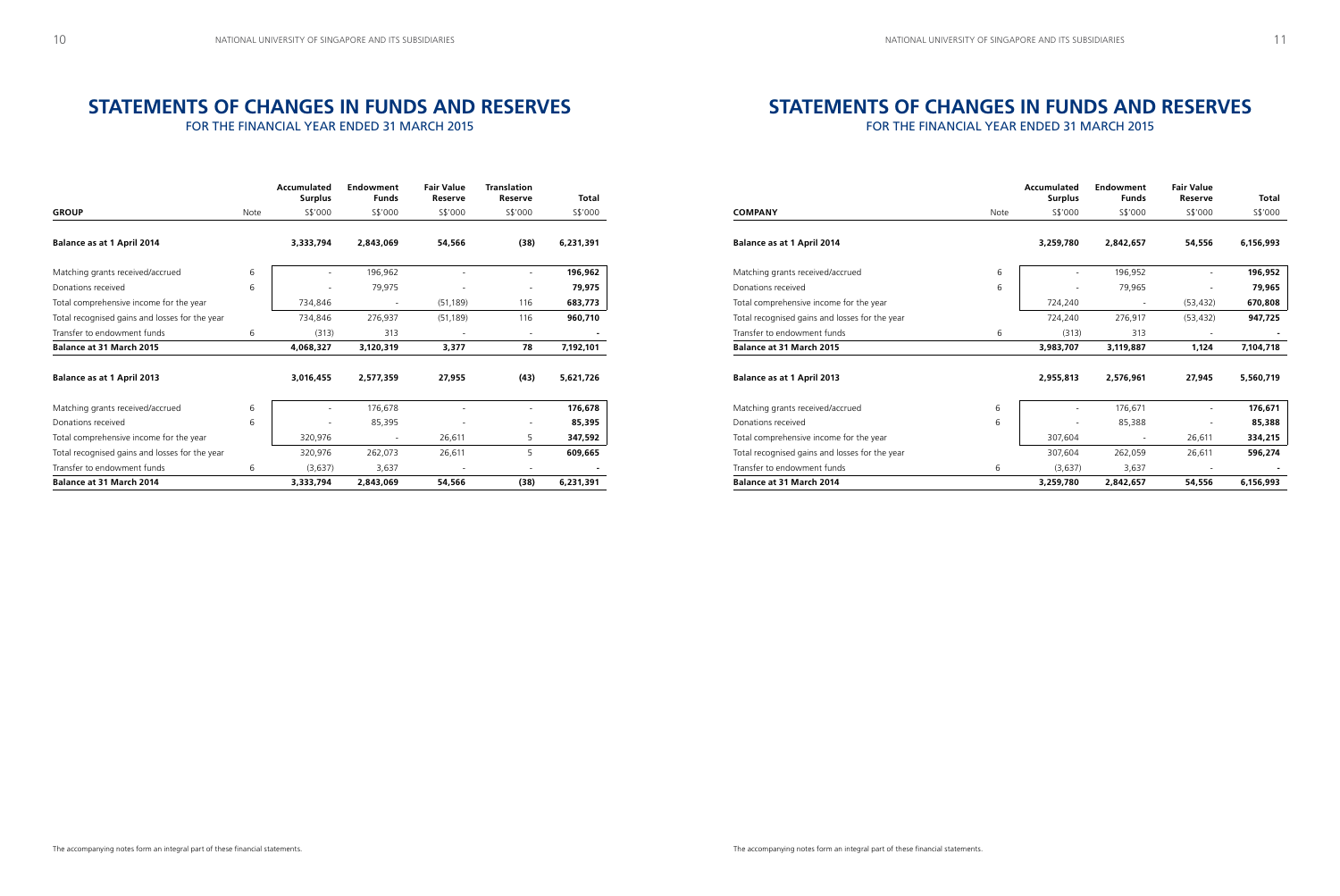## **CONSOLIDATED STATEMENT OF CASH FLOWS**

FOR THE FINANCIAL YEAR ENDED 31 MARCH 2015

### **CONSOLIDATED STATEMENT OF CASH FLOWS** FOR THE FINANCIAL YEAR ENDED 31 MARCH 2015

|                                                                                            |      | 2015          | 2014          |
|--------------------------------------------------------------------------------------------|------|---------------|---------------|
|                                                                                            | Note | S\$'000       | S\$'000       |
| Cash flows from operating activities:                                                      |      |               |               |
| Deficit before Grants                                                                      |      |               |               |
|                                                                                            |      | (927, 696)    | (1,322,458)   |
| Adjustments for:                                                                           |      |               |               |
| Depreciation of fixed assets                                                               | 9    | 313,658       | 309,743       |
| Amortisation of intangible assets                                                          | 10   | 5,517         | 5,443         |
| Net investment income                                                                      | 30   | (713, 581)    | (274, 821)    |
| Loss on disposal of fixed and intangible assets                                            | 31   | 1,326         | 2,693         |
| Bad and doubtful debts                                                                     | 31   | 184           | 807           |
| Exchange differences arising on translation of foreign subsidiary                          |      | 116           | 5             |
| Donated artifacts additions                                                                |      |               | (679)         |
| Gain on valuation of assets transferred to associated company                              |      | (7,200)       |               |
| Share of results (net of tax) of associated companies                                      |      | (10, 105)     | (9,047)       |
| Deficit before working capital changes                                                     |      | (1, 337, 781) | (1, 288, 314) |
| Change in operating assets and liabilities:                                                |      |               |               |
| Increase in debtors, consumable stores, deposits and prepayments                           |      | (89, 493)     | (91, 771)     |
| Increase in creditors and accrued expenses, provisions and deferred tuition and other fees |      | 2,167         | 52,077        |
| Cash used in operations                                                                    |      | (1,425,107)   | (1,328,008)   |
| Other grants received, net of refund                                                       |      | 239,854       | 195,171       |
| Donations received for endowment funds                                                     | 6    | 79,975        | 85,395        |
| Student loans granted                                                                      |      | (76, 180)     | (75, 179)     |
| Student loans repaid                                                                       |      | 71,974        | 75,367        |
| Net cash outflow from operating activities                                                 |      | (1, 109, 484) | (1,047,254)   |
| Cash flows from investing activities:                                                      |      |               |               |
| Payments for purchase of fixed assets                                                      | 9    | (475, 371)    | (432, 514)    |
| Payments for purchase of intangible assets                                                 | 10   | (2, 268)      | (1,778)       |
| Proceeds from disposal of fixed assets and intangible assets                               |      | 284           | 370           |
| Investment in associated companies                                                         |      | (58, 265)     |               |
| Net sale (purchase) of investments                                                         |      | 370,542       | (636, 636)    |
| Interest and dividend received                                                             |      | 54,094        | 33,304        |
| Net settlement of foreign exchange contracts                                               | 30   | (88,934)      | (43, 579)     |
| Decrease in amount owing by an investee company                                            |      |               | 53,351        |
| Net cash outflow from investing activities                                                 |      | (199, 918)    | (1,027,482)   |
|                                                                                            |      |               |               |

|                                                         |      | 2015      | 2014      |
|---------------------------------------------------------|------|-----------|-----------|
|                                                         | Note | S\$'000   | S\$'000   |
| Cash flows from financing activities:                   |      |           |           |
|                                                         |      |           |           |
| Government grants received, net of refund               |      | 1,439,881 | 1,553,073 |
| Government grants received for endowment funds          |      | 190,149   | 277,241   |
| Student tuition fee loan funds received from government |      | 32,543    | 59,666    |
| Student loan funds received from government             |      | 6,111     | 12,072    |
| Overseas student loan funds received from government    |      |           | 535       |
| Student tuition fee loan funds repaid to government     |      | (60, 659) | (58, 560) |
| Student loan funds repaid to government                 |      | (12, 287) | (11, 729) |
| Overseas student loan funds repaid to government        |      | (525)     | (483)     |
| Proceeds from issue of fixed rate note                  | 24   |           | 250,000   |
| Fixed rate note repaid                                  | 24   | (250,000) |           |
| Net cash inflow from financing activities               |      | 1,345,213 | 2,081,815 |
| Net increase in cash and cash equivalents               |      | 35,811    | 7,079     |
| Cash and cash equivalents at the beginning of the year  |      | 692,639   | 685,560   |
| Cash and cash equivalents at the end of the year        |      | 728,450   | 692,639   |

#### **Note**

During the financial year, the Group acquired fixed assets amounting to S\$476,518,000 (2014: S\$436,181,000), out of which S\$475,371,000 (2014: S\$432,514,000) was paid by cash. The remaining balance represents donated assets and other non-cash items.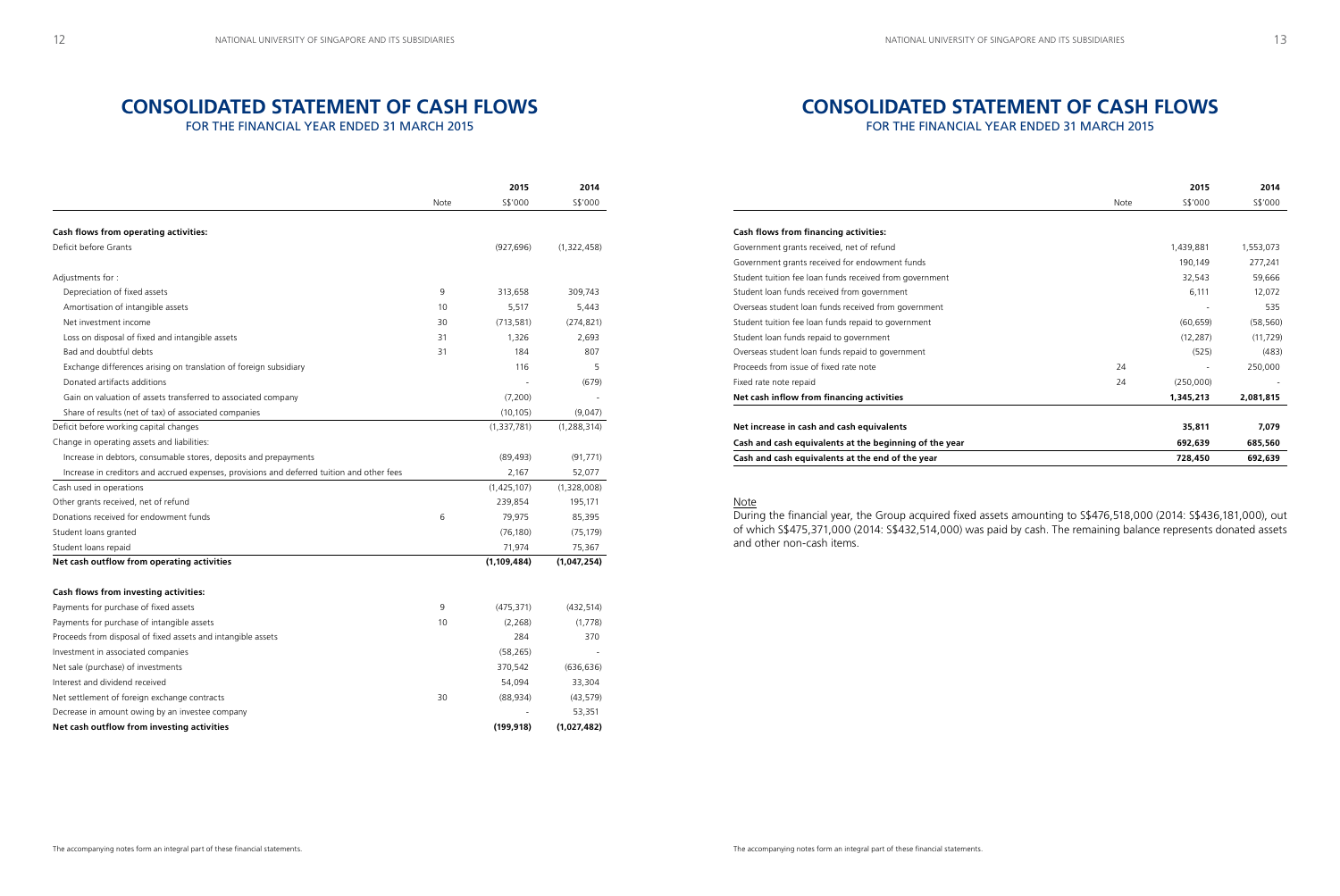FOR THE FINANCIAL YEAR ENDED 31 MARCH 2015

#### **1 GENERAL**

 The Company (Registration Number 200604346E) is incorporated in Singapore as a public company limited by guarantee and its registered office and place of business is located at 21 Lower Kent Ridge Road Singapore 119077. The financial statements are expressed in Singapore dollars.

 The Company is principally engaged in the advancement and dissemination of knowledge, and the promotion of research and scholarship.

The principal activities of the subsidiaries are disclosed in Note 7 to the financial statements.

 The consolidated financial statements of the Group and the statement of financial position, statement of comprehensive income and statement of changes in funds and reserves of the Company as of and for the year ended 31 March 2015 were authorised for issue in accordance with a resolution of the Board of Trustees on 24 July 2015.

#### **2 SIGNIFICANT ACCOUNTING POLICIES**

#### **a) BASIS OF ACCOUNTING**

 The financial statements have been prepared in accordance with the historical cost basis, except as disclosed in the accounting policies below and are drawn up in accordance with the provisions of the Singapore Companies Act and Singapore Financial Reporting Standards ("FRS"). The financial statements are presented in Singapore dollars (S\$) and all values in the table are rounded to the nearest thousand (S\$'000) as indicated.

 The accounting policies adopted are consistent with those of the previous financial year except for the changes in accounting policies and adoption of new and revised standards and interpretations as disclosed below:

 ADOPTION OF NEW AND REVISED STANDARDS - In the current financial year, the Group has adopted all the new and revised FRSs and Interpretations of FRS ("INT FRS") that are relevant to its operations and effective for annual periods beginning on or after 1 April 2014. The adoption of these new/revised FRSs and INT FRSs does not result in changes to the Group's and Company's accounting policies and has no material effect on the financial statements for the current or prior years.

# **NOTES TO THE FINANCIAL STATEMENTS**

FOR THE FINANCIAL YEAR ENDED 31 MARCH 2015

#### **2 SIGNIFICANT ACCOUNTING POLICIES** *(cont'd)*

#### **a) BASIS OF ACCOUNTING** *(cont'd)*

The Group has not adopted the following standards that have been issued but are not yet effective:

| Description                                                                                                             | LITECTIVE IVI ANNUAI<br>periods beginning on<br>or after |
|-------------------------------------------------------------------------------------------------------------------------|----------------------------------------------------------|
| Amendments to FRS 19: Defined Benefit Plans: Employee Contributions                                                     | 1 July 2014                                              |
| Improvements to FRSs (January 2014)                                                                                     |                                                          |
| (a) Amendments to FRS 102 Share Based Payment                                                                           | 1 July 2014                                              |
| (b) Amendments to FRS 103 Business Combinations                                                                         | 1 July 2014                                              |
| (c) Amendments to FRS 108 Operating Segments                                                                            | 1 July 2014                                              |
| (d) Amendments to FRS 16 Property, Plant and Equipment and FRS 38 Intangible Assets                                     | 1 July 2014                                              |
| (e) Amendments to FRS 24 Related Party Disclosures                                                                      | 1 July 2014                                              |
| Improvements to FRSs (February 2014)                                                                                    |                                                          |
| (a) Amendments to FRS 103 Business Combinations                                                                         | 1 July 2014                                              |
| (b) Amendments to FRS 113 Fair Value Measurement                                                                        | 1 July 2014                                              |
| (c) Amendments to FRS 40 Investment Property                                                                            | 1 July 2014                                              |
| Amendments to FRS 16 and FRS 41: Agriculture: Bearer Plants                                                             | 1 January 2016                                           |
| Amendments to FRS 27: Equity Method in Separate Financial Statements                                                    | 1 January 2016                                           |
| Amendments to FRS 16 and FRS 38: Clarification of Acceptable Methods of<br>Depreciation and Amortisation                | 1 January 2016                                           |
| Amendments to FRS 111: Accounting for Acquisitions of Interests in Joint Operations                                     | 1 January 2016                                           |
| Improvements to FRSs (November 2014)                                                                                    |                                                          |
| (a) Amendments to FRS 105 Non-current Assets Held for Sale and Discontinued                                             | 1 January 2016                                           |
| Operations<br>(b) Amendments to FRS 107 Financial Instruments: Disclosures                                              |                                                          |
|                                                                                                                         | 1 January 2016                                           |
| (c) Amendments to FRS 19 Employee Benefits<br>Amendments to FRS 110 & FRS 28: Sale or Contribution of Assets between an | 1 January 2016<br>1 January 2016                         |
| Investor and its Associate or Joint Venture                                                                             |                                                          |
| Amendments to FRS 1 Disclosure Initiative                                                                               | 1 January 2016                                           |
| Amendments to FRS 110, FRS 112 and FRS 28: Investment Entities: Applying the                                            | 1 January 2016                                           |
| Consolidation Exception                                                                                                 |                                                          |
| FRS 114 Regulatory Deferral Accounts                                                                                    | 1 January 2016                                           |
| FRS 115 Revenue from Contracts with Customers                                                                           | 1 January 2017                                           |
| <b>FRS 109 Financial Instruments</b>                                                                                    | 1 January 2018                                           |

Effective for annual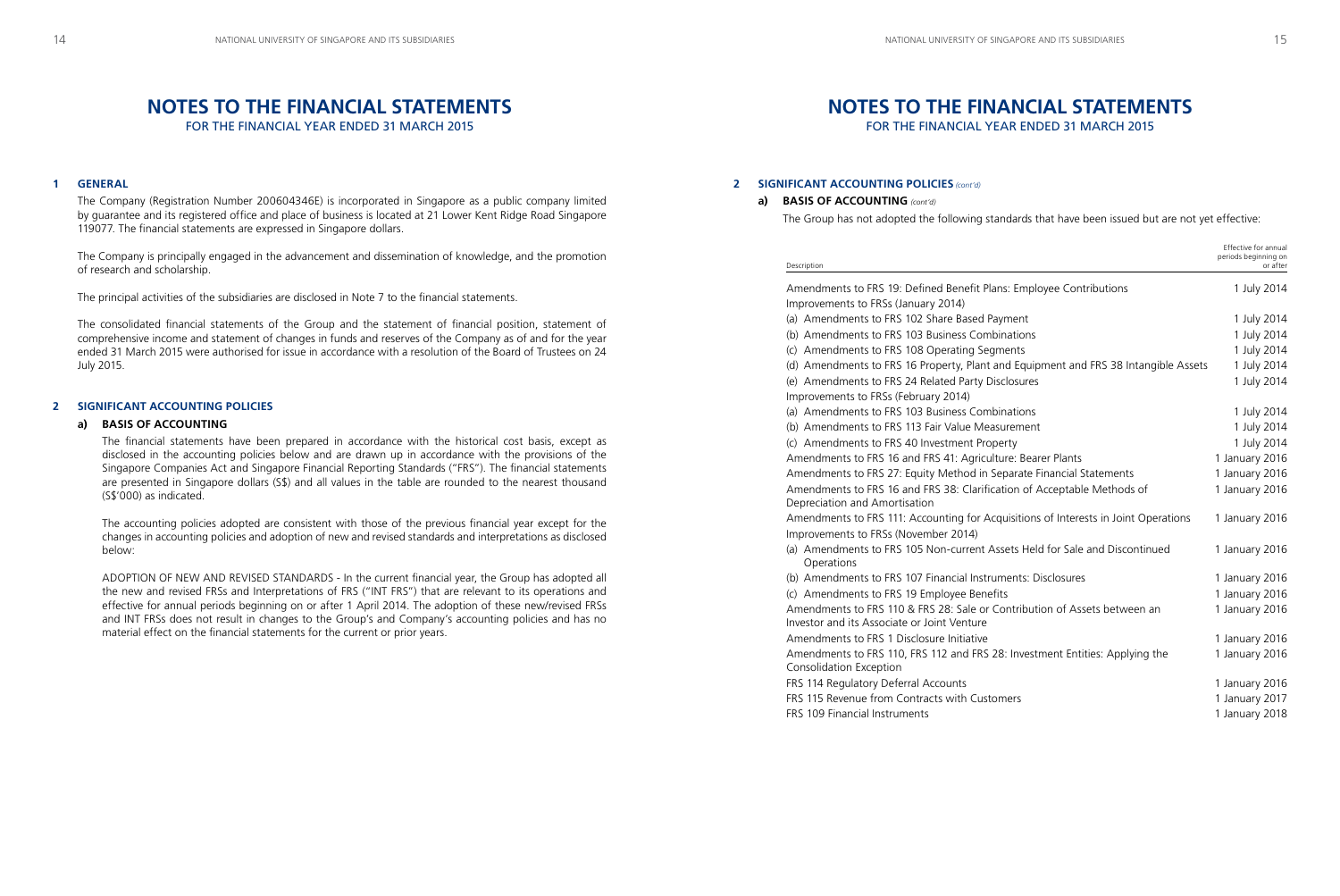FOR THE FINANCIAL YEAR ENDED 31 MARCH 2015

#### **2 SIGNIFICANT ACCOUNTING POLICIES** *(cont'd)*

#### **a) BASIS OF ACCOUNTING** *(cont'd)*

 At the date of authorisation of these financial statements, the management has considered and anticipated that the adoption of the FRSs, INT FRSs and amendments to FRS that were issued but not effective until future periods will have no material impact on the financial statements of the Group and the Company in the year of their initial adoption, except for FRS115 and FRS109 which the Group is currently assessing the impact. The details are as follows:

#### FRS 115 Revenue from Contracts with Customers

 FRS 115 was issued in November 2014 and establishes a new five-step model that will apply to revenue arising from contracts with customers.

 Under FRS 115 revenue is recognised at an amount that reflects the consideration to which an entity expects to be entitled in exchange for transferring goods or services to a customer. The principles in FRS 115 provide a more structured approach to measuring and recognising revenue. The new revenue standard is applicable to all entities and will supersede all current revenue recognition requirements under FRS. Either a full or modified retrospective application is required for annual periods beginning on or after 1 January 2017 with early adoption permitted.

 The Group is currently assessing the impact of FRS 115 and plans to adopt the new standard on the required effective date.

#### FRS 109 Financial Instruments

 In December 2014, the ASC issued the final version of FRS 109 Financial Instruments which reflects all phases of the financial instruments project and replaces FRS 39 Financial Instruments: Recognition and Measurement. The standard introduces new requirements for classification and measurement, impairment, and hedge accounting. FRS 109 is effective for annual periods beginning on or after 1 January 2018, with early application permitted. Retrospective application is required, but comparative information is not compulsory in the year of adoption.

 The Group is currently assessing the impact of FRS109 and plans to adopt the new standard on the required effective date.

#### **b) BASIS OF CONSOLIDATION AND BUSINESS COMBINATIONS**

#### **i) Basis of consolidation**

 The consolidated financial statements comprise the financial statements of the Company and its subsidiaries as at the end of the reporting period. The financial statements of the subsidiaries used in the preparation of the consolidated financial statements are prepared for the same reporting date as the Company. Consistent accounting policies are applied to like transactions and events in similar circumstances.

 All intra-group balances, income and expenses and unrealised gains and losses resulting from intragroup transactions and dividends are eliminated in full.

### **NOTES TO THE FINANCIAL STATEMENTS** FOR THE FINANCIAL YEAR ENDED 31 MARCH 2015

#### **2 SIGNIFICANT ACCOUNTING POLICIES** *(cont'd)*

#### **b) BASIS OF CONSOLIDATION AND BUSINESS COMBINATIONS** *(cont'd)*

 **i) Basis of consolidation** *(cont'd)*

 Subsidiaries are consolidated from the date of acquisition, being the date on which the Group obtains control, and continue to be consolidated until the date that such control ceases.

 Losses within a subsidiary are attributed to the non-controlling interest even if that results in a deficit balance.

 Changes in the Company's ownership interest of a subsidiary that do not result in a loss of control are accounted for as equity transactions. If the Group loses control over a subsidiary, it:

- De-recognises the assets (including goodwill) and liabilities of the subsidiary at their carrying amounts at the date when control is lost;
- De-recognises the carrying amount of any non-controlling interest;
- De-recognises the cumulative translation differences recorded in equity;
- Recognises the fair value of the consideration received;
- Recognises the fair value of any investment retained;
- Recognises any surplus or deficit in profit or loss;
- Re-classifies the Group's share of components previously recognised in other comprehensive income to profit or loss or retained earnings, as appropriate.

#### **ii) Business combinations**

 Business combinations are accounted for by applying the acquisition method. Identifiable assets acquired and liabilities assumed in a business combination are measured initially at their fair values at the acquisition date. Acquisition-related costs are recognised as expenses in the periods in which the costs are incurred and the services are received.

 Any contingent consideration to be transferred by the acquirer will be recognised at fair value at the acquisition date. Subsequent changes to the fair value of the contingent consideration which is deemed to be an asset or liability, will be recognised in profit or loss.

 The Group elects for each individual business combination, whether non-controlling interest in the acquiree (if any), that are present ownership interests and entitle their holders to a proportionate share of net assets in the event of liquidation, is recognised on the acquisition date at fair value, or at the non-controlling interest's proportionate share of the acquiree's identifiable net assets. Other components of non-controlling interests are measured at their acquisition date fair value, unless another measurement basis is required by another FRS.

 Any excess of the sum of the fair value of the consideration transferred in the business combination, the amount of non-controlling interest in the acquire (if any), and the fair value of the Group's previously held equity interest in the acquiree (if any), over the net fair value of the acquiree's identifiable assets and liabilities is recorded as goodwill. In instances where the latter amount exceeds the former, the excess is recognised as gain on bargain purchase in profit or loss on the acquisition date.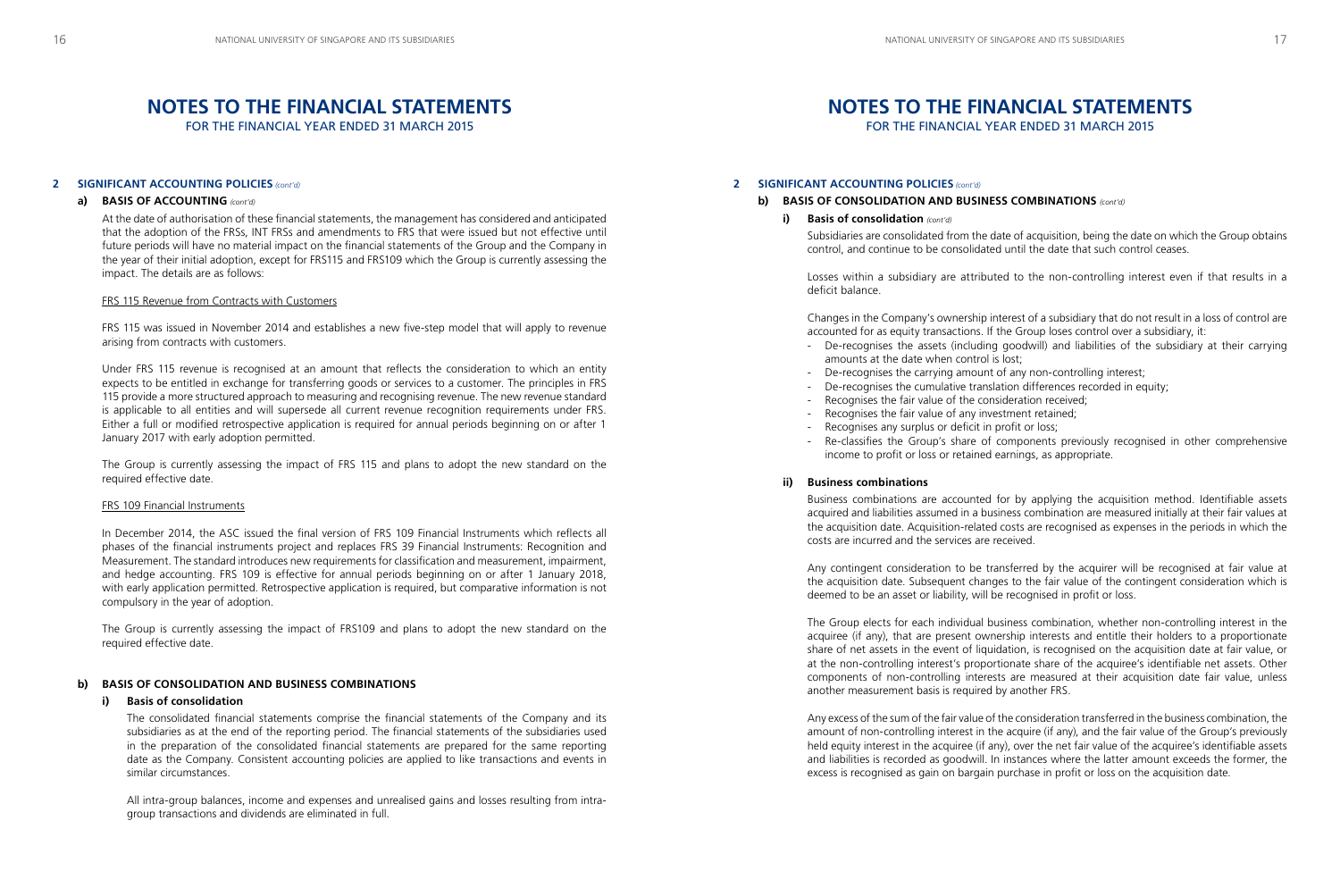FOR THE FINANCIAL YEAR ENDED 31 MARCH 2015

#### **2 SIGNIFICANT ACCOUNTING POLICIES** *(cont'd)*

#### **c) SUBSIDIARIES AND ASSOCIATES**

#### **i) Subsidiaries**

 A subsidiary is an investee that is controlled by the Group. The Group controls an investee when it is exposed, or has rights, to variable returns from its involvement with the investee and has the ability to affect those returns through its power over the investee.

 In the Company's separate financial statements, investments in subsidiaries are accounted for at cost less impairment losses.

#### **ii) Associates**

 An associate is an entity over which the Group has the power to participate in the financial and operating policy decisions of the investee but does not have control or joint control of those policies.

 The Group accounts for its investments in associates using the equity method from the date on which it becomes an associate.

 On acquisition of the investment, any excess of the cost of the investment over the Group's share of the net fair value of the investee's identifiable assets and liabilities is accounted for as goodwill and is included in the carrying amount of the investment. Any excess of the Group's share of the net fair value of the investee's identifiable assets and liabilities over the cost of the investment is included as income in the determination of the entity's share of the associate's profit or loss in the period in which the investment is acquired.

 Under the equity method, the investment in associates are carried in the balance sheet at cost plus post-acquisition changes in the Group's share of net assets of the associates. The profit or loss reflects the share of results of the operations of the associates. Distributions received from associates reduce the carrying amount of the investment. Where there has been a change recognised in other comprehensive income by the associates, the Group recognises its share of such changes in other comprehensive income. Unrealised gains and losses resulting from transactions between the Group and associate are eliminated to the extent of the interest in the associates.

 When the Group's share of losses in an associate equals or exceeds its interest in the associate, the Group does not recognise further losses, unless it has incurred obligations or made payments on behalf of the associate.

 After application of the equity method, the Group determines whether it is necessary to recognise an additional impairment loss on the Group's investment in associate. The Group determines at the end of each reporting period whether there is any objective evidence that the investment in the associate is impaired. If this is the case, the Group calculates the amount of impairment as the difference between the recoverable amount of the associate and its carrying value and recognises the amount in profit or loss.

### **NOTES TO THE FINANCIAL STATEMENTS** FOR THE FINANCIAL YEAR ENDED 31 MARCH 2015

#### **2 SIGNIFICANT ACCOUNTING POLICIES** *(cont'd)*

#### **c) SUBSIDIARIES AND ASSOCIATES** *(cont'd)*

**ii) Associates** *(cont'd)*

 Net assets of the associates are included in the consolidated financial statements under the equity method based on their latest audited financial statements. Where their financial periods do not end on 31 March, management accounts to 31 March are used. Where necessary, adjustments are made to bring the accounting policies in line with those of the Group. In any case, the difference between the end of the reporting period of the associate and that of the investor shall be no more than three months. The length of the reporting periods and any difference between the ends of the reporting periods shall be the same from period to period.

#### **d) FINANCIAL INSTRUMENTS**

 Financial assets and liabilities are recognised on the Group's statement of financial position when the Group becomes a party to the contractual provisions of the financial instrument.

#### Effective interest method

 The effective interest method is a method of calculating the amortised cost of a financial instrument and of allocating interest income or expense over the relevant period. The effective interest rate is the rate that exactly discounts estimated future cash receipts or payments (including all fees on points paid or received that form an integral part of the effective interest rate, transaction costs and other premiums or discounts) through the expected life of the financial instrument, or where appropriate, a shorter period. Income is recognised on an effective interest rate basis for debt instruments, other than those financial instruments "at fair value through income or expenditure".

#### Financial Assets

#### **i) Cash and cash equivalents**

Cash and cash equivalents comprise cash on hand, bank balances and fixed deposits.

#### **ii) Student loans, debtors and deposits**

 Student loans, debtors and deposits are classified as loans and receivables which are measured at initial recognition at fair value, and are subsequently measured at amortised cost using the effective interest rate method. Interest is recognised by applying the effective interest rate method, except for debtors when the recognition of interest would be immaterial. Appropriate allowances for doubtful debts are recognised in income or expenditure based on a review of all outstanding amounts as at the year end. Bad debts are written off during the financial year in which they are identified.

#### **iii) Investments**

 Investments are recognised and de-recognised on a trade date basis when the purchase or sale of an investment is under a contract whose terms require delivery of the investment within the timeframe established by the market concerned, and are initially measured at fair value plus transaction costs, except for those financial assets classified as at fair value through income or expenditure which are initially measured at fair value.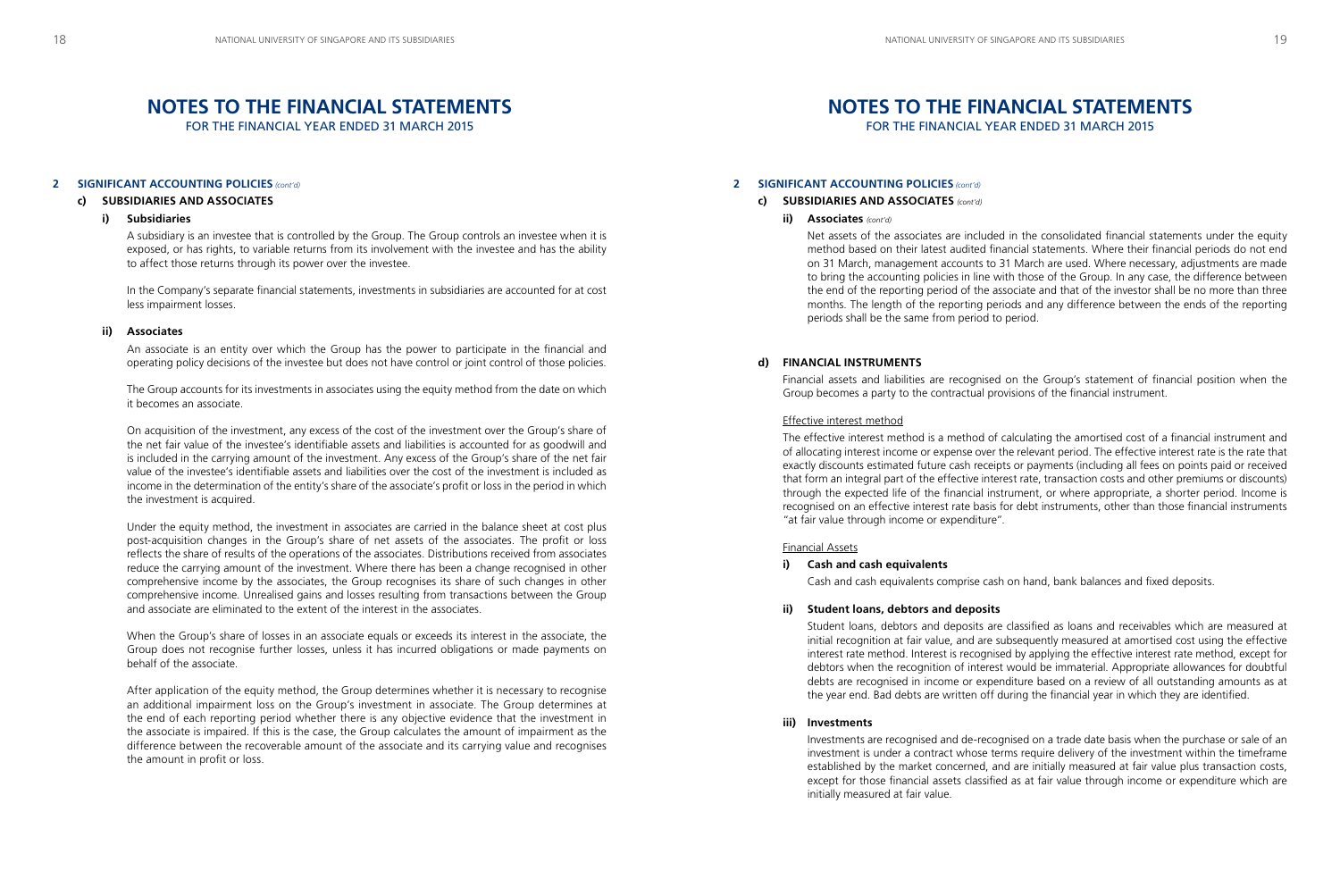FOR THE FINANCIAL YEAR ENDED 31 MARCH 2015

#### **2 SIGNIFICANT ACCOUNTING POLICIES** *(cont'd)*

#### **d) FINANCIAL INSTRUMENTS** *(cont'd)*

Financial Assets *(cont'd)*

#### **iii) Investments** *(cont'd)*

#### Investments designated as at fair value through income or expenditure at inception

 Investments designated as at fair value through income or expenditure at inception are those that are managed, and their performances are evaluated on a fair value basis, in accordance with a documented Group's investment strategy. Financial assets at fair value through income or expenditure are stated at fair value, with any resultant gain or loss recognised in income or expenditure. The net gain or loss recognised in income or expenditure incorporates any dividend or interest earned on the investments. Fair value is determined in the manner described in the notes to the financial statements.

#### Available-for-sale investments

 Certain unquoted equity securities held by the Group are classified as being available for sale as they are not classified as fair value through income or expenditure at inception and are stated at fair value. Fair value is determined in the manner described in the notes to the financial statements. Gains and losses arising from changes in fair value are recognised directly in the other comprehensive income and accumulated in the Group's fair value reserve, with the exception of impairment losses, interest calculated using the effective interest method and foreign exchange gains and losses on monetary assets which are recognised directly in income or expenditure. Where the investment is disposed of or is determined to be impaired, the cumulative gain or loss previously recognised in other comprehensive income and accumulated in fair value reserve is included in income or expenditure for the period. Dividends on available-for-sale equity instruments are recognised in income or expenditure when the Group's right to receive payments is established. The fair value of available-for-sale monetary assets denominated in a foreign currency is determined in that foreign currency and translated at the spot rate at reporting date. The change in fair value attributable to translation differences that result from a change in amortised cost of the asset is recognised in income or expenditure, and other changes are recognised in other comprehensive income.

#### Impairment of financial assets

 The Group assesses at each reporting date whether there is any objective evidence that a financial asset is impaired.

 Financial assets, other than those at fair value through income or expenditure, are assessed for indicators of impairment at the end of each reporting period. Financial assets are impaired where there is objective evidence that, as a result of one or more events that occurred after the initial recognition of the financial asset, the estimated future cash flows of the investment have been impacted. In the case of equity investments classified as available-for-sale, objective evidence of impairment include (i) significant financial difficulty of the issuer or obligor, (ii) information about significant changes with an adverse effect that have taken place in the technological, market, economic or legal environment in which the issuer operates, and indicates that the cost of the investment in equity instrument may not be recovered; and (iii) a significant or prolonged decline in the fair value of the investment below its costs.

 For financial assets carried at amortised cost, the Group first assesses whether objective evidence of impairment exists individually for financial assets that are individually significant, or collectively for financial assets that are not individually significant. If the Group determines that no objective evidence of impairment exists for an individually assessed financial asset, whether significant or not, it includes the asset in a group of financial assets with similar credit risk characteristics and collectively assesses them for impairment. Assets that are individually assessed for impairment loss, or continue to be recognized, are not included in a collective assessment of impairment.

### **NOTES TO THE FINANCIAL STATEMENTS** FOR THE FINANCIAL YEAR ENDED 31 MARCH 2015

#### **2 SIGNIFICANT ACCOUNTING POLICIES** *(cont'd)*

#### **d) FINANCIAL INSTRUMENTS** *(cont'd)*

#### Impairment of financial assets *(cont'd)*

 If there is objective evidence that an impairment loss on financial assets carried at amortized costs has been incurred, the amount of the loss is measured as the difference between the asset's carrying amount and the present value of estimated future cash flows, discounted at the original effective interest rate. The carrying amount of the financial asset is reduced by the impairment loss through use of an allowance account. The impairment loss is recognized in income or expenditure.

 The carrying amount of the financial asset is reduced by the impairment loss directly for all financial assets with the exception of trade receivables where the carrying amount is reduced through the use of an allowance account. When a trade receivable is uncollectible, it is written off against the allowance account. Subsequent recoveries of amounts previously written off are credited to income or expenditure. Changes in the carrying amount of the allowance account are recognised in income or expenditure.

 To determine whether there is objective evidence that an impairment loss on financial assets has been incurred, the Group considers factors such as probability of insolvency or significant financial difficulties of the debtor or default or significant delay in payments.

 With the exception of available-for-sale equity instruments, if, in a subsequent period, the amount of the impairment loss decreases and the decrease can be related objectively to an event occurring after the impairment loss was recognised, the previously recognised impairment loss is reversed through income or expenditure to the extent the carrying amount of the investment at the date the impairment is reversed does not exceed what the amortised cost would have been had the impairment not been recognised.

 In respect of available-for-sale equity instruments, any subsequent increase in fair value after an impairment loss, is recognised directly in other comprehensive income.

#### Derecognition of financial assets

 The Group derecognises a financial asset only when the contractual rights to the cash flows from the asset expire, or it transfers the financial asset and substantially all the risks and rewards of ownership of the asset to another entity. If the Group neither transfers nor retains substantially all the risks and rewards of ownership and continues to control the transferred asset, the Group recognises its retained interest in the asset and an associated liability for amounts it may have to pay. If the Group retains substantially all the risks and rewards of ownership of a transferred financial asset, the Group continues to recognise the financial asset and also recognises a collateralised borrowing for the proceeds received.

#### Regular way purchase or sale of financial assets

 All regular way purchases and sales of financial assets are recognised or derecognised on the trade date, i.e. the date that the Group commits to purchase or sell the asset. Regular way purchases or sales of financial assets that require delivery of assets within the period are generally established by regulation or convention in the marketplace concerned.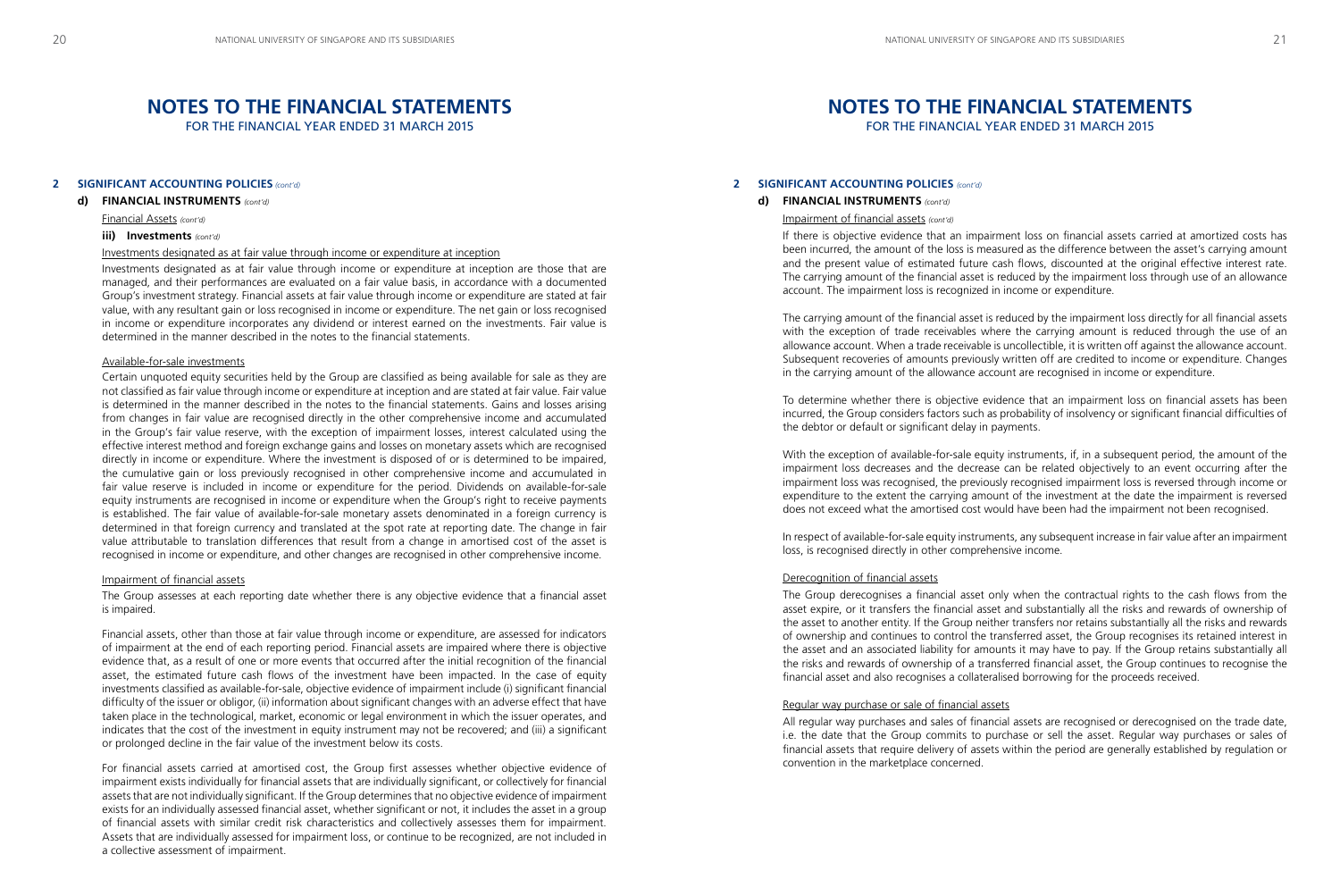FOR THE FINANCIAL YEAR ENDED 31 MARCH 2015

#### **2 SIGNIFICANT ACCOUNTING POLICIES** *(cont'd)*

#### **d) FINANCIAL INSTRUMENTS** *(cont'd)*

#### Financial liabilities and equity

 Classification as debt or equity - Financial liabilities and equity instruments issued by the Group are classified according to the substance of the contractual arrangements entered into and the definitions of a financial liability and an equity instrument.

 Equity instruments - An equity instrument is any contract that evidences a residual interest in the assets of the Group after deducting all of its liabilities. Equity instruments are recorded at the proceeds received, net of direct issue costs.

 Financial liabilities - Financial liabilities are classified as either financial liabilities "at fair value through Income or expenditure" or other financial liabilities.

 Derecognition of financial liabilities - The Group derecognises financial liabilities when, and only when, the Group's obligations are discharged, cancelled or they expire.

The accounting policies adopted for specific financial liabilities and equity instruments are set out below.

#### **i) Creditors and accrued expenses**

 Creditors and accrued expenses are measured at fair value, and are subsequently measured at amortised cost, using effective interest method.

#### **ii) Fixed rate notes and term loan**

 Fixed rate notes and term loan are initially recognised at fair value incurred and subsequently stated at amortised cost, using the effective interest rate method.

#### **iii) Derivative financial instruments and hedge accounting**

 The Group enters into a variety of derivative financial instruments to manage its exposure to interest rate and foreign exchange rate risk, including foreign exchange forward contracts and interest rate swaps. Further details of derivative financial instruments are disclosed in Note 13 to the financial statements.

 Derivatives are initially recognised at fair value at the date a derivative contract is entered into and are subsequently remeasured to their fair value at the end of each reporting period. The resulting gain or loss is recognised in income or expenditure immediately unless the derivative is designated and effective as a hedging instrument, in which event the timing of the recognition in income or expenditure depends on the nature of the hedge relationship. The Group uses certain derivatives as hedges of the fair value of net investments. However, the Group does not adopt hedge accounting.

#### **e) FOREIGN CURRENCY TRANSACTIONS AND TRANSLATION**

 The individual financial statements of each Group entity are measured and presented in the currency of the primary economic environment in which the entity operates (its functional currency). The consolidated financial statements of the Group are presented in Singapore dollars, which is the functional currency of the Company and the presentation currency for the consolidated financial statements.

### **NOTES TO THE FINANCIAL STATEMENTS** FOR THE FINANCIAL YEAR ENDED 31 MARCH 2015

#### **2 SIGNIFICANT ACCOUNTING POLICIES** *(cont'd)*

#### **e) FOREIGN CURRENCY TRANSACTIONS AND TRANSLATION** *(cont'd)*

 In preparing the financial statements of the individual entities, transactions in currencies other than the entity's functional currency are recorded at the rates of exchange prevailing on the date of the transaction. At the end of each reporting period, monetary items denominated in foreign currencies are retranslated at the rates prevailing as at the end of the reporting period. Non-monetary items carried at fair value that are denominated in foreign currencies are retranslated at the rates prevailing on the date when the fair value was determined. Non-monetary items that are measured in terms of historical costs in foreign currency are not retranslated.

 Exchange differences arising on the settlement of monetary items, and on retranslation of monetary items are included in income or expenditure for the period. Exchange differences arising on the retranslation of non-monetary items carried at fair value are included in income or expenditure for the period except for differences arising on the retranslation of non-monetary items in respect of which gains and losses are recognised in other comprehensive income. For such non-monetary items, any exchange component of that gain or loss is also recognised directly in other comprehensive income.

 For the purpose of presenting consolidated financial statements, the assets and liabilities of the Group's foreign subsidiaries (including comparatives) are expressed in Singapore dollars using exchange rates prevailing at the end of the reporting period. Income and expense items (including comparatives) are translated at the average exchange rates for the period, unless exchange rates fluctuated significantly during the period, in which case the exchange rates at the dates of the transactions are used. Exchange differences arising, if any, are recognised in other comprehensive income and accumulated in the Group's translation reserve in equity. Such translation differences will be reclassified from equity to income or expenditure, as a reclassification adjustment, in the period in which the foreign subsidiary is disposed of.

#### **f) REVENUE RECOGNITION**

 Revenue is recognised to the extent that it is probable that the economic benefits will flow to the Group and the revenue can be reliably measured, regardless of when the payment is made. Revenue is measured at the fair value of consideration received or receivable, taking into account contractually defined terms of payment and excluding taxes or duty. The following specific recognition criteria must also be met before revenue is recognised:

 Tuition and other related fees for the academic year and all other income (including course and conference fees and clinical and consultancy fees) are recognised in the period in which the services are rendered.

Non-endowed donations are recognised in the financial year they are received.

Interest income is recognised as it accrues in income or expenditure using the effective interest method.

Dividend income from investments is recognised when the right to receive payment has been established.

Rental income is recognised on a straight-line basis over the term of the relevant lease.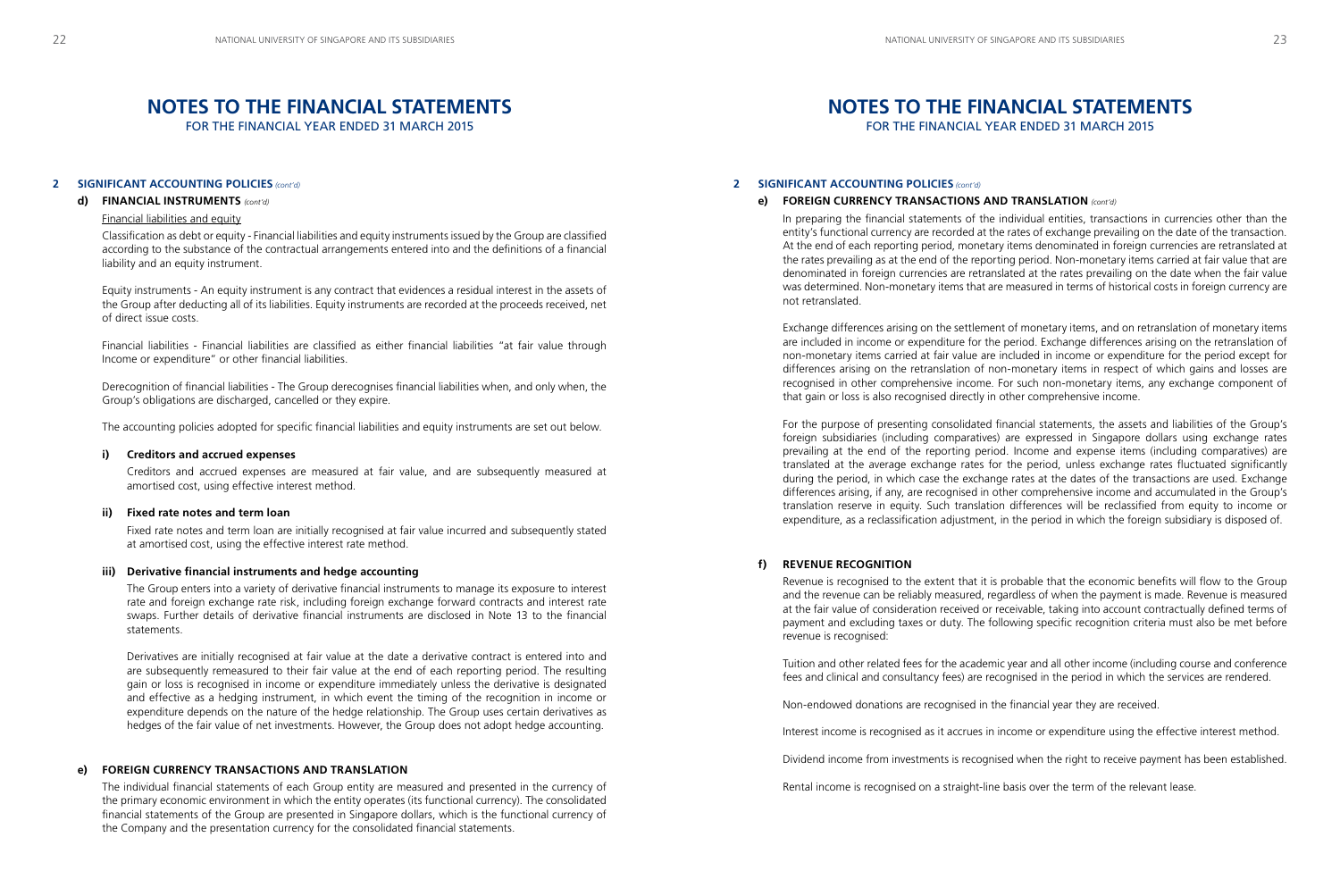FOR THE FINANCIAL YEAR ENDED 31 MARCH 2015

#### **2 SIGNIFICANT ACCOUNTING POLICIES** *(cont'd)*

#### **g) BORROWING COST**

 Borrowing costs directly attributable to the acquisition, construction or production of qualifying assets, which are assets that necessarily take a substantial period of time to get ready for their intended use or sale, are added to the cost of those assets, until such time as the assets are substantially ready for their intended use or sale. All other borrowing costs are charged to income or expenditure.

#### **h) GRANTS**

 Government grants are recognised at their fair value where there is reasonable assurance that the grant will be received and all attaching conditions will be complied with.

 Government grants and contributions from other organisations for the purchase of fixed assets or to finance capital projects are taken to the grants received in advance in the first instance. They are taken to the deferred capital grants account upon utilisation of the grants for the purchase of assets which are capitalised, or to income or expenditure for purchases of assets which are expensed off. Donated tangible fixed assets, with the exception of non-depreciable fixed assets donated for use by the Group, are valued and taken to deferred capital grants and the debit taken to the relevant fixed asset category. Donated non-depreciable assets are taken to income or expenditure.

 Deferred capital grants are recognised in the income or expenditure over the periods necessary to match the depreciation of the assets purchased with the related grants. Upon the disposal of the fixed assets, the balance of the related deferred capital grants is recognised in income or expenditure to match the net book value of fixed assets disposed off.

 Government and other grants in respect of the current year's operating expenses are recognised as income in the same year. Such grants which are received but not utilised are included in the grants received in advance account.

Grants are accounted for on an accrual basis.

#### **i) ENDOWMENT FUNDS**

 Donations received and Government matching grants received/receivable during the year, which are required to be kept intact as capital, are taken directly to the endowment funds.

#### **j) FUNDS**

#### General funds

 Income and expenditure of the Group are generally accounted for under General Funds in the Group's statement of comprehensive income. General Funds include funds set aside for specific purposes such as halls of residences and self-financing activities by the Group. Although set aside for specific or committed purposes, such funds may at the discretion of the Board of Trustees, be used for other purposes. Income and expenditure relating to these funds are accounted for directly in the funds to which they relate.

### **NOTES TO THE FINANCIAL STATEMENTS** FOR THE FINANCIAL YEAR ENDED 31 MARCH 2015

#### **2 SIGNIFICANT ACCOUNTING POLICIES** *(cont'd)*

**j) FUNDS** *(cont'd)*

#### Restricted funds

 The income and expenditure relating to funds that are subject to legal or grantor/donor imposed stipulation are accounted for under Restricted Funds in the Group's statement of comprehensive income. The following are classified under Restricted Funds:

- (i) income generated from the endowment funds;
- (ii) funds created from non-endowed donations for specific purposes; and
- (iii) external grants received from grantors as they are received for restricted purpose specified by grantors.

#### **k) ASSETS AND LIABILITIES HELD FOR SALE**

 The Group classifies assets and liabilities as held for sale when its carrying amount will be recovered through a sale transaction. The assets and liabilities must be available for immediate sale and the Group must be committed to selling the asset either through entering into a contractual sale agreement or the activation and commitment to a program to locate a buyer and dispose of the assets or liabilities.

 Upon classification as held for sale, non-current assets are not depreciated and are measured at the lower of carrying amount and fair value less costs to sell. Any difference is recognised in income or expenditure.

#### **l) FIXED ASSETS AND DEPRECIATION**

 Fixed assets are stated at cost less accumulated depreciation and any accumulated impairment loss. The cost includes the cost of replacing part of the fixed assets and borrowing costs that are directly attributable to the acquisition, construction and production of a qualifying fixed asset. The cost is recognised as an asset if, and only if, it is probable that future economic benefits associated with the item will flow to the Group and the cost of the item can be measured reliably.

 Capital work-in-progress consists of construction costs and related expenses incurred during the period of construction.

 The gain or loss arising on the disposal or retirement of an asset is determined as the difference between the sales proceeds and the carrying amount of the asset and is recognised in income or expenditure.

 Depreciation is computed on a straight line basis over the shorter of period of leases or their estimated useful lives, on the following bases:

|                                                         | No. of Years |
|---------------------------------------------------------|--------------|
| Leasehold land                                          | 30 to 90     |
| Infrastructure                                          | 30 to 90     |
| <b>Buildings</b>                                        | 30           |
| Leasehold improvements                                  | 10           |
| Equipment, furniture and fittings and library materials | 3 to 10      |

 Depreciation is not provided for capital work-in-progress as the assets are not yet available for use. Artifacts and freehold land have infinite useful life and are not depreciated.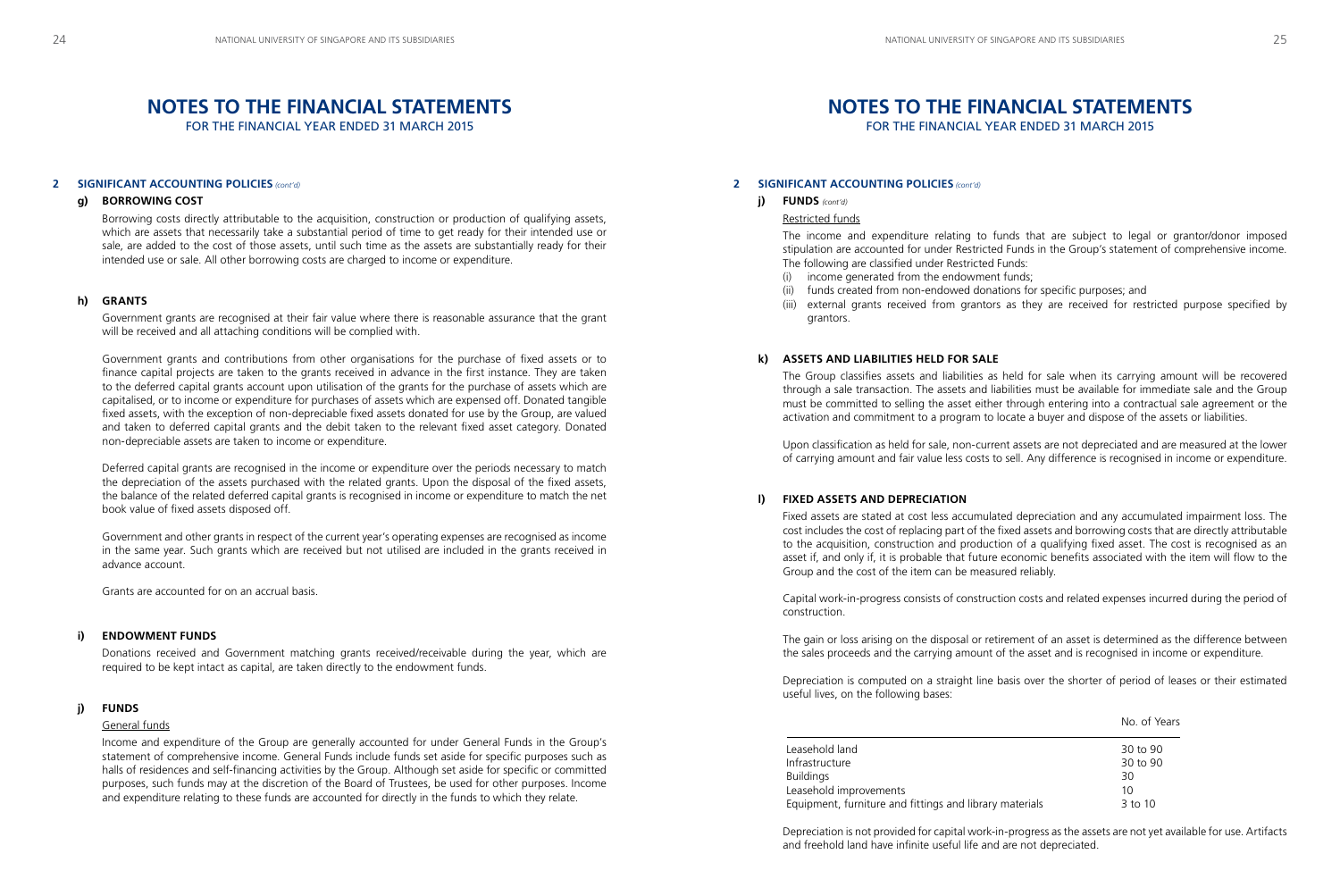FOR THE FINANCIAL YEAR ENDED 31 MARCH 2015

#### **2 SIGNIFICANT ACCOUNTING POLICIES** *(cont'd)*

#### **l) FIXED ASSETS AND DEPRECIATION** *(cont'd)*

 The estimated useful lives, residual values and depreciation method are reviewed at each year end, with effect of any changes in estimate accounted for on a prospective basis.

 An asset is derecognised upon disposal or when no future economic benefits are expected from its use or disposal. Any gain or loss on de-recognition of the asset is included in income or expenditure in the year the asset is derecognised.

#### **m) INTANGIBLE ASSETS**

 Intangible assets acquired separately are recorded at cost less accumulated amortisation and any accumulated impairment losses. Intangible assets with finite useful lives are amortised on a straight-line basis over their estimated useful lives, on the following bases:

|                      | No. of years |
|----------------------|--------------|
| Computer software    | 3 to 5       |
| Purchased curriculum |              |

 The estimated useful life and amortisation method are reviewed at the end of each annual reporting period, with the effect of any changes in estimate being accounted for on a prospective basis. Intangible assets with indefinite useful lives are not amortised. Each period, the useful lives of such assets are reviewed to determine whether events and circumstances continue to support an indefinite useful life assessment for the asset. Such assets are tested for impairment in accordance with the policy below.

#### **n) IMPAIRMENT OF NON-FINANCIAL ASSETS**

 The Group assesses at each reporting date whether there is an indication that an asset may be impaired. If any indication exists, or when an annual impairment testing for an asset is required, the Group makes an estimate of the asset's recoverable amount.

 An asset's recoverable amount is the higher of an asset's or cash-generating unit's fair value less costs to sell and its value in use and is determined for an individual asset, unless the asset does not generate cash inflows that are largely independent of those from other assets or group of assets. Where the carrying amount of an asset or cash-generating unit exceeds its recoverable amount, the asset is considered impaired and is written down to its recoverable amount. In assessing the value in use, the estimated future cash flows expected to be generated by the asset are discounted to its present value using a pre-tax discount rate that reflects current market assessments of the time value of money and the risks specific to the asset. In determining fair value less costs to sell, recent market transactions are taken into account, if available. If no such transactions can be identified, an appropriate valuation model is used. These calculations are corroborated by valuation multiples or other available fair value indicators.

 Impairment losses of continuing operations are recognised in income or expenditure in those expense categories consistent with the function of the impaired asset, except for assets that are previously revalued where the revaluation was taken to other comprehensive income. In this case, the impairment is also recognised in other comprehensive income up to the amount of any previous revaluation.

### **NOTES TO THE FINANCIAL STATEMENTS** FOR THE FINANCIAL YEAR ENDED 31 MARCH 2015

#### **2 SIGNIFICANT ACCOUNTING POLICIES** *(cont'd)*

#### **n) IMPAIRMENT OF NON-FINANCIAL ASSETS** *(cont'd)*

 For assets excluding goodwill, an assessment is made at each reporting date as to whether there is any indication that previously recognised impairment losses may no longer exist or may have decreased. If such indication exists, the Group estimates the asset's or cash-generating unit's recoverable amount. A previously recognised impairment loss is reversed only if there has been a change in the estimates used to determine the asset's recoverable amount since the last impairment loss was recognised. If that is the case, the carrying amount of the asset is increased to its recoverable amount. That increase cannot exceed the carrying amount that would have been determined, net of depreciation, had no impairment loss been recognised previously. Such reversal is recognised in income or expenditure unless the asset is measured at revalued amount, in which case the reversal is treated as a revaluation increase.

#### **o) PROVISIONS**

 Provisions are recognised when the Group has a present obligation (legal or constructive) as a result of a past event, it is probable that the Group will be required to settle the obligation, and a reliable estimate can be made of the amount of the obligation.

 The amount recognised as a provision is the best estimate of the consideration required to settle the present obligation at the end of the reporting period, taking into account the risks and uncertainties surrounding the obligation. Where a provision is measured using the cash flows estimated to settle the present obligation, its carrying amount is the present value of those cash flows.

 When some or all of the economic benefits required to settle a provision are expected to be recovered from a third party, the receivable is recognised as an asset if it is virtually certain that reimbursement will be received and the amount of the receivable can be measured reliably.

#### **p) RETIREMENT BENEFIT COSTS**

 Payments to defined contribution retirement benefit plans are charged as expenses in the period in which the related services is performed. Payments made to state-managed retirement benefit schemes, such as the Singapore Central Provident Fund, are dealt with as payments to defined contribution plans where the Group's obligation under the plans are equivalent to those arising in a defined contribution retirement benefit plan.

#### **q) EMPLOYEE LEAVE ENTITLEMENT**

 Employee entitlements to annual leave are recognised when they accrue to employees. A provision is made for the estimated liability for annual leave as a result of services rendered by employees up to the end of the reporting period.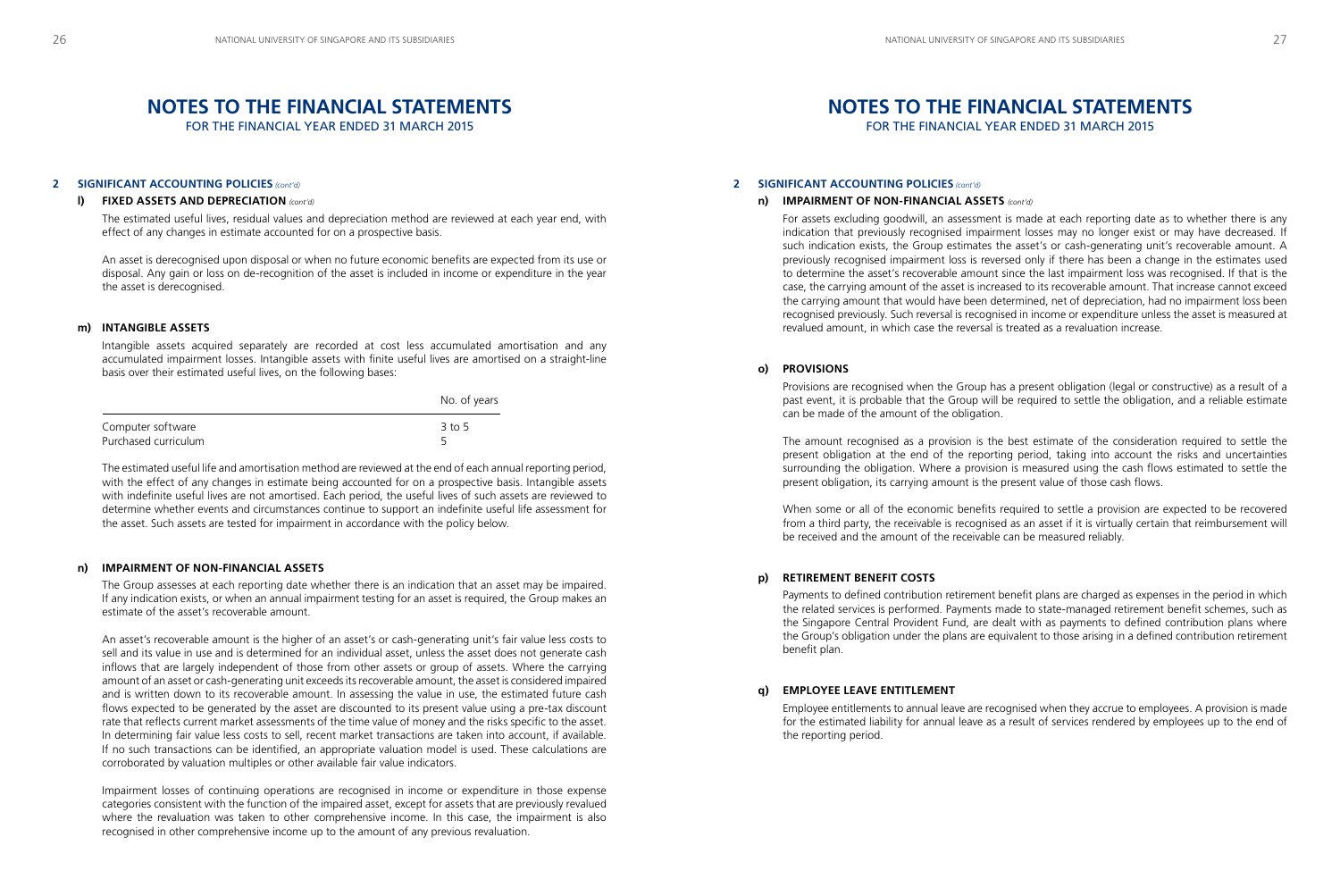FOR THE FINANCIAL YEAR ENDED 31 MARCH 2015

#### **2 SIGNIFICANT ACCOUNTING POLICIES** *(cont'd)*

#### **r) INCOME TAX**

Income tax expense represents the sum of the tax currently payable and deferred tax.

 The tax currently payable is based on taxable profit for the year. Taxable profit differs from profit as reported in the statement of comprehensive income because it excludes items of income or expense that are taxable or deductible in other years and it further excludes items that are not taxable or tax deductible. The Group's liability for current tax is calculated using tax rates (and tax laws) that have been enacted or substantively enacted in countries where the Company and subsidiaries operate by the end of the reporting period.

 Deferred tax is recognised on differences between the carrying amounts of assets and liabilities in the financial statements and the corresponding tax bases used in the computation of taxable profit, and is accounted for using the balance sheet liability method. Deferred tax liabilities are generally recognised for all taxable temporary differences and deferred tax assets are recognised to the extent that it is probable that taxable profits will be available against which deductible temporary differences can be utilised. Such assets and liabilities are not recognised if the temporary difference arises from goodwill or from the initial recognition (other than in a business combination) of other assets and liabilities in a transaction that affects neither the taxable profit nor the accounting profit.

 Deferred tax liabilities are recognised for taxable temporary differences arising on investments in subsidiaries and associates, and interests in joint ventures, except where the Group is able to control the reversal of the temporary difference and it is probable that the temporary difference will not reverse in the foreseeable future.

 The carrying amount of deferred tax assets is reviewed at the end of each reporting period and reduced to the extent that it is no longer probable that sufficient taxable profits will be available to allow all or part of the asset to be recovered.

 Deferred tax is calculated at the tax rates that are expected to apply in the period when the liability is settled or the asset realised based on the tax rates (and tax laws) that have been enacted or substantively enacted by the end of the reporting period.

 Deferred tax assets and liabilities are offset when there is a legally enforceable right to set off current tax assets against current tax liabilities and when they relate to income taxes levied by the same taxation authority and the Group intends to settle its current tax assets and liabilities on a net basis.

 Current and deferred tax are recognised as income or expenditure except when they relate to items credited or debited outside income or expenditure (either in other comprehensive income or directly in equity), in which case the tax is also recognised outside income or expenditure (either in other comprehensive income or directly in equity), or where they arise from the initial accounting for a business combination, the tax effect is taken into account in calculating goodwill or determining the excess of the acquirer's interest in the net fair value of the acquiree's identifiable assets, liabilities and contingent liabilities over costs.

#### **s) RESEARCH EXPENDITURE**

Expenditure on research activities is recognised as an expense in the period in which it is incurred.

### **NOTES TO THE FINANCIAL STATEMENTS** FOR THE FINANCIAL YEAR ENDED 31 MARCH 2015

#### **2 SIGNIFICANT ACCOUNTING POLICIES** *(cont'd)*

#### **t) LEASES**

 The determination of whether an arrangement is, or contains a lease is based on the substance of the arrangement at inception date: whether fulfilment of the arrangement is dependent on the use of a specific asset or assets or the arrangement conveys a right to use the asset, even if that right is not explicitly specified in an arrangement.

#### As lessee

 Operating lease payments are recognised as an expense in income or expenditure on a straight-line basis over the lease term.

#### As lessor

 Leases where the Group retains substantially all the risks and rewards of ownership of the asset are classified as operating leases. Rental income is recognised on a straight-line basis over the term of the relevant lease.

#### **3 CRITICAL ACCOUNTING JUDGEMENTS AND KEY SOURCES OF ESTIMATION UNCERTAINTY**

 In the application of the Group's accounting policies, which are described in Note 2, Management is required to make judgments, estimates and assumptions about the carrying amounts of assets and liabilities that are not readily apparent from other sources. The estimates and associated assumptions are based on historical experience and other factors that are considered to be relevant. Actual results may differ from these estimates.

 The estimates and underlying assumptions are reviewed on an ongoing basis. Revisions to accounting estimates are recognised in the period in which the estimate is revised if the revision affects only that period, or in the period of the revision and future periods if the revision affects both current and future periods.

#### **a) Critical judgments in applying the Group's accounting policies**

 There are no critical judgements, apart from those involving estimates (see below), that Management has made in the process of applying the entity's accounting policies and that have significant effect on the amounts recognised in financial statements.

#### **b) Key sources of estimation uncertainty**

 The key assumptions concerning the future, and other key sources of estimation uncertainty at the end of the reporting period, that have a significant risk of causing a material adjustment to the carrying amounts of assets and liabilities within the next financial year, are discussed below. The Group based its assumptions and estimates on parameters available when the financial statements was prepared. Existing circumstances and assumptions about future developments, however, may change due to market changes or circumstances arising beyond the control of the Group. Such changes are reflected in the assumptions when they occur.

#### **(i) Fair value estimation**

 The Group holds unquoted equity securities that are not traded in an active market. The Group has used the net asset value disclosed in the financial statements of the entities (as these pertain mainly to funds whose investments are stated at fair value) and external valuations as the fair value for these financial assets. The carrying amounts of these unquoted securities for Group and Company at the end of the reporting period were S\$4,395,671,000 (2014: S\$3,581,932,000) and S\$4,392,136,000 (2014: S\$3,577,977,000) respectively.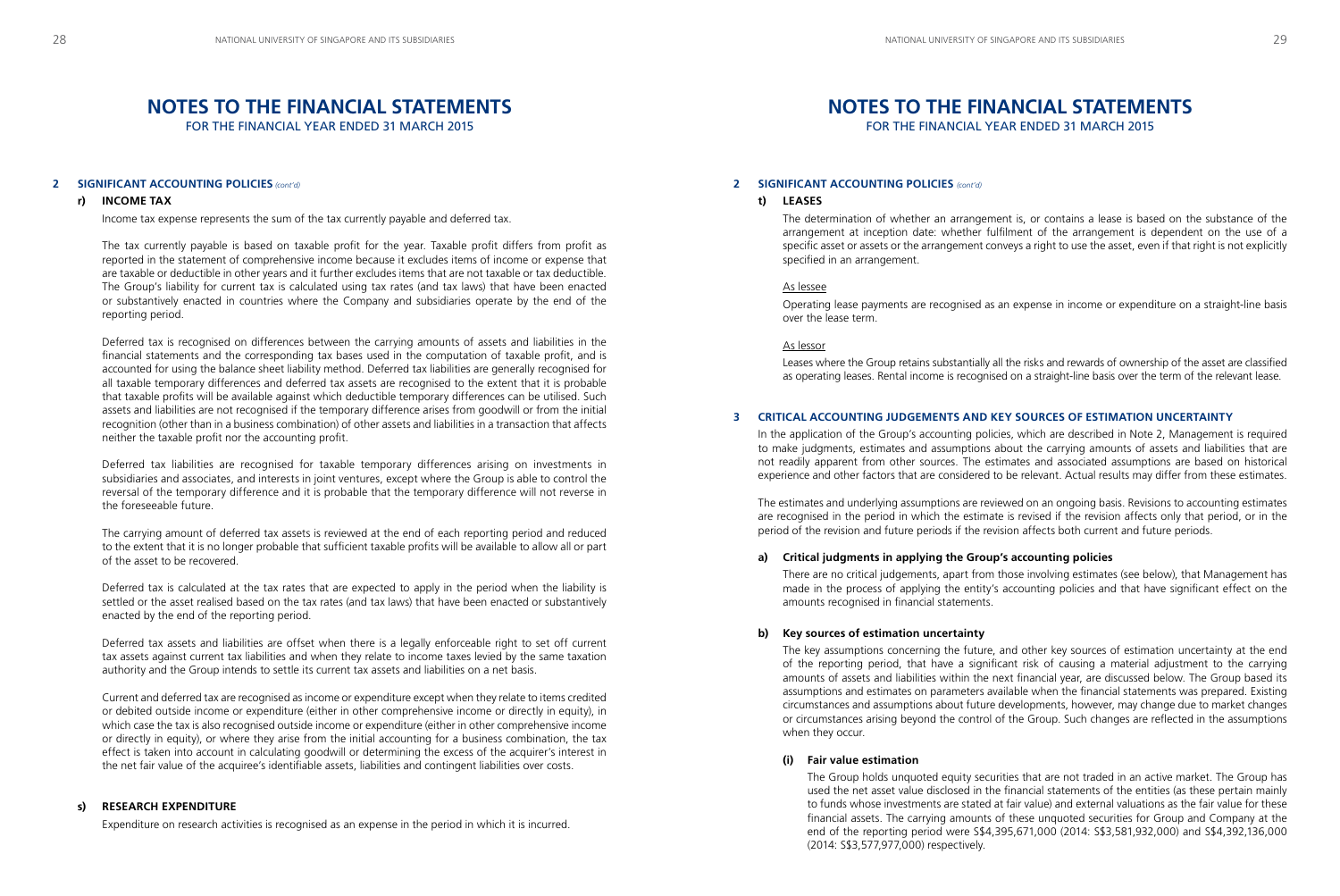FOR THE FINANCIAL YEAR ENDED 31 MARCH 2015

#### **4 FINANCIAL INSTRUMENTS, FINANCIAL RISKS AND CAPITAL RISK MANAGEMENT**

#### **a) CATEGORIES OF FINANCIAL INSTRUMENTS**

The following table sets out the financial instruments as at the end of the reporting period:

|                                                                                          |           | <b>GROUP</b> | <b>COMPANY</b> |           |  |
|------------------------------------------------------------------------------------------|-----------|--------------|----------------|-----------|--|
|                                                                                          | 2015      | 2014         | 2015           | 2014      |  |
|                                                                                          | S\$'000   | S\$'000      | S\$'000        | S\$'000   |  |
| <b>FINANCIAL ASSETS</b>                                                                  |           |              |                |           |  |
| At fair value through income or expenditure (FVTIE):                                     |           |              |                |           |  |
| Investments                                                                              | 5,984,437 | 5,446,205    | 5,984,437      | 5,446,214 |  |
| Derivative financial instruments                                                         | 4,242     | 13,845       | 4,242          | 13,845    |  |
| Sub-total                                                                                | 5,988,679 | 5,460,050    | 5,988,679      | 5,460,059 |  |
| Loans and receivables at amortised cost:                                                 |           |              |                |           |  |
| - Debtors                                                                                | 492,503   | 413,508      | 490,755        | 412,126   |  |
| - Student loans                                                                          | 301,008   | 296,820      | 301,008        | 296,820   |  |
| - Fixed deposits                                                                         | 144,962   | 380,416      | 144,962        | 380,416   |  |
| - Cash and bank balances                                                                 | 583,488   | 312,223      | 563,503        | 290,977   |  |
| - Advances for investment in funds                                                       | 71,123    | 75,450       | 71,123         | 75,450    |  |
| - Deposits                                                                               | 1,306     | 1,084        | 1,020          | 1,070     |  |
| - Long-term loan to subsidiary companies                                                 |           |              | 250            | 356       |  |
| - Amount owing by subsidiary companies                                                   |           |              | 979            | 979       |  |
| Sub-total                                                                                | 1,594,390 | 1,479,501    | 1,573,600      | 1,458,194 |  |
| Available-for-sale financial assets, at fair value through<br>other comprehensive income | 11,215    | 87,269       | 4.742          | 82,955    |  |
| <b>FINANCIAL LIABILITIES</b>                                                             |           |              |                |           |  |
| At fair value through income or expenditure (FVTIE):                                     |           |              |                |           |  |
| Derivative financial instruments                                                         | 49,606    | 3,995        | 49,606         | 3,995     |  |
| Financial liabilities at amortised cost:                                                 |           |              |                |           |  |
| - Creditors and accrued expenses                                                         | 310,483   | 256,061      | 307,532        | 251,557   |  |
| - Advances from Government for student loans                                             | 249,402   | 286,097      | 249,402        | 286,097   |  |
| - Fixed rate notes and term loan                                                         | 850,000   | 1,100,000    | 850,000        | 1,100,000 |  |
| - Amount owing to subsidiary company                                                     |           |              | 26,222         | 25,352    |  |
| Sub-total                                                                                | 1,409,885 | 1,642,158    | 1,433,156      | 1,663,006 |  |

### **NOTES TO THE FINANCIAL STATEMENTS** FOR THE FINANCIAL YEAR ENDED 31 MARCH 2015

#### **4 FINANCIAL INSTRUMENTS, FINANCIAL RISKS AND CAPITAL RISK MANAGEMENT** *(cont'd)*

#### **b) FINANCIAL RISK MANAGEMENT POLICIES AND OBJECTIVES**

 The Group invests in a variety of market instruments such as bonds and quoted/unquoted equities under its investment strategy. This exposes the Group to a variety of financial risks, including the effects of changes in debt and equity market prices, foreign exchange rates and interest rates. The investment mandate seeks to minimise potential adverse effects from these exposures and is carried out in accordance with the policies agreed by the Group's Investment Committee, with the advice from its investment consultant.

The Group manages its exposure to financial risks using a variety of techniques and instruments.

 The Group has documented financial risk management policies. These policies set out the Group's overall business strategies and its risk management policies.

 The Group invests in a variety of investments globally. These investments expose the Group to various financial risks including liquidity risk, market risk (including currency hedging risk, price risk and interest rate risk of its investments) and credit risk. The Group seeks to minimize potential adverse effects from these exposures. The Group's overall risk management strategy is to ensure adequate diversification across its investments through its long term asset allocation policy as agreed by the Group's Investment Committee. It seeks to moderate the effects of volatility on its financial performance or across financial institutions to minimise the risk of a credit event.

 The long term asset allocation policy is the long-term normal asset mix of the Group's portfolio of investments and defines the assets that the Group can invest in. The long term asset allocation policy is the central tenet of endowment risk management. It sets the acceptable risk for the funds and ensures adequate diversification across asset classes. Deviation from the policy targets changes the risk and returns profile of the endowment fund, and increases the risk that the objectives of the endowment will not be met. Furthermore, any deviation from the policy targets for one asset class will result in a deviation in policy targets for another asset class.

 There has been no significant change to the Group's exposure to these financial risks or the manner in which it manages and measures the risks.

#### **(i) Market risk - price risk management**

 The Group is exposed to price risk arising from the investments, invested either directly or through externally managed funds in the various asset classes under the long term asset allocation policy. The Group manages its price risk through target weights and portfolio diversification across asset classes to control exposure risk. The investment objectives, risk tolerance threshold and constraints are approved by the Investment Committee, which is delegated with the oversight of investments of the Group. The performance of the managed funds is regularly reviewed by the Investment Office, which manages the portfolio of externally managed funds under the guidance and purview of the Investment Committee.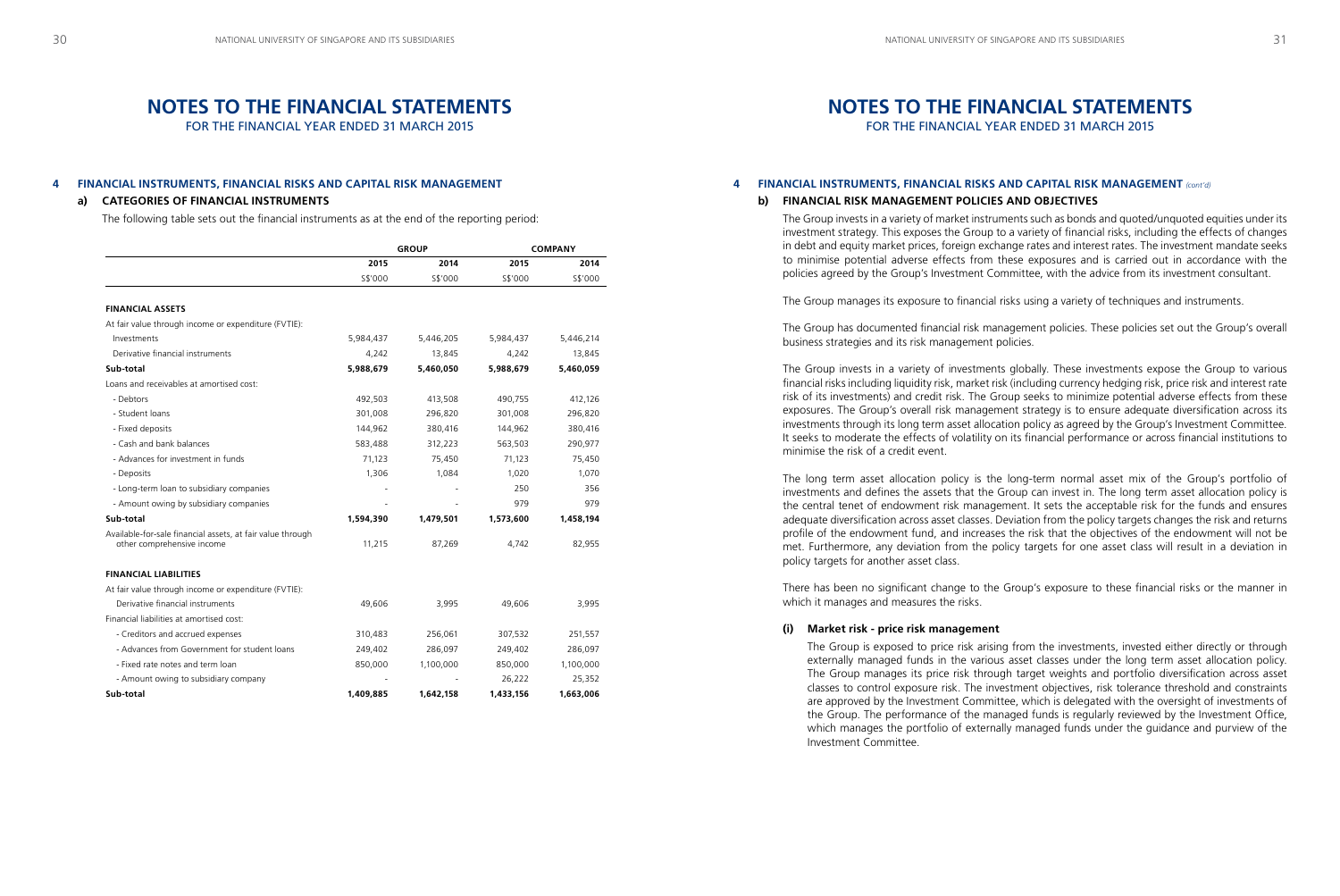FOR THE FINANCIAL YEAR ENDED 31 MARCH 2015

#### **4 FINANCIAL INSTRUMENTS, FINANCIAL RISKS AND CAPITAL RISK MANAGEMENT** *(cont'd)*

#### **b) FINANCIAL RISK MANAGEMENT POLICIES AND OBJECTIVES** *(cont'd)*

#### **(i) Market risk - price risk management** *(cont'd)*

In respect of quoted and unquoted equity securities, a +/-5% change in investment value as at March 2015 will result in a +/- S\$242,537,000 (2014: +/- S\$204,794,000) gain / loss in net surplus for the Group and Company. This analysis has been performed for reasonably possible movements in prices with all other variables constant. The correlation between the other variables has been assumed to be constant.

 The above sensitivity has been disclosed in accordance with the requirements of FRS 107. In Management's opinion, the sensitivity analysis is not fully representative of the risk considerations for its investments. The Group's investments are regularly assessed with a larger spectrum of risk considerations included in the long term asset allocation policy.

#### **(ii) Interest rate risk management**

The Group's investments are subject to interest rate risk as a portion of the Group's portfolio is invested in fixed income securities, either directly or through externally managed funds. The Group's surplus and operating cash flows are mainly invested in fixed rate instruments and hence are substantially independent of changes in market interest rates. The Group monitors interest rates regularly to ensure excess funds are invested at competitive rates.

 Both market and interest rate movements will affect the target weights of asset class in the long term asset allocation policy. The sensitivity analysis below has been determined based on exposures to price and interest rate risks at the reporting date.

 In respect of the quoted and unquoted Government bonds and debt securities, a +/-1% change in interest rates as at March 2015 will result in a -/+ S\$35,028,000 (2014: -/+ S\$37,477,000) gain / loss in net surplus (comprising of interest income and anticipated fair value changes) for the Group and Company. Similarly this analysis was performed for reasonably possible movements in interest rates with all other variables constant. The correlation of the other variables has been assumed to be constant.

 The above sensitivity has been disclosed in accordance with the requirements of FRS 107. In Management's opinion, the sensitivity analysis is not fully representative of the risk considerations for its investments. The Group's investments are regularly assessed with a larger spectrum of risk considerations included in the long term asset allocation policy.

 The Group's income, expenditure and equity are not affected by the changes in interest rates as the interest-bearing instruments carry fixed interests and are measured at amortised cost.

# **NOTES TO THE FINANCIAL STATEMENTS**

FOR THE FINANCIAL YEAR ENDED 31 MARCH 2015

#### **4 FINANCIAL INSTRUMENTS, FINANCIAL RISKS AND CAPITAL RISK MANAGEMENT** *(cont'd)*

#### **b) FINANCIAL RISK MANAGEMENT POLICIES AND OBJECTIVES** *(cont'd)*

#### **(iii) Foreign exchange risk management**

 Some of the Group's transactions and investments are conducted in various foreign currencies, including United States dollars, Euro, Japanese Yen and Sterling Pounds, and therefore is exposed to foreign exchange risk. The Group manages its currency exposure by hedging its foreign currency investments through currency swap contracts as stipulated in the Group's foreign currency hedging policy.

#### a) Investments

 The Group's foreign currency exposure for investments as at end of each reporting period are as follows:

|                         |              | 2015                                                              | 2014         |                                                                   |  |
|-------------------------|--------------|-------------------------------------------------------------------|--------------|-------------------------------------------------------------------|--|
|                         | <b>FVTIE</b> | <b>Investments at Derivatives Financial</b><br><b>Instruments</b> | <b>FVTIE</b> | <b>Investments at Derivatives Financial</b><br><b>Instruments</b> |  |
|                         | S\$'000      | S\$'000                                                           | S\$'000      | S\$'000                                                           |  |
| United States Dollars   | 4,444,506    | 1.691.769                                                         | 3,586,200    | 1,534,660                                                         |  |
| <b>Other Currencies</b> | 79,503       | 149,208                                                           | 68,243       | 128,101                                                           |  |

 If the United States dollars were to change by 1% against the Singapore dollar, the Group's surplus will increase/decrease by S\$27,527,000 (2014: increase/decrease by S\$20,515,000).

#### b) Other Financial Assets and Financial Liabilities

 The Group transacts business in various currencies, including the United States dollar, Japanese Yen and the Euro and there is exposure to foreign exchange risk.

 The Group's foreign currency exposures arise mainly from the exchange rate movements of the United States dollar, Japanese Yen and Euro against the Singapore dollar. Those exposures are managed primarily by using natural hedges that arise from offsetting assets and liabilities that are denominated in foreign currencies.

 At the end of each reporting period, the carrying amounts of monetary assets and monetary liabilities (other than investments) denominated in foreign currencies at 31 March are as follows:

|                              | <b>GROUP</b>  |         |                    |         | <b>COMPANY</b> |         |                    |         |
|------------------------------|---------------|---------|--------------------|---------|----------------|---------|--------------------|---------|
|                              | <b>ASSETS</b> |         | <b>LIABILITIES</b> |         | <b>ASSETS</b>  |         | <b>LIABILITIES</b> |         |
|                              | 2015          | 2014    | 2015               | 2014    | 2015           | 2014    | 2015               | 2014    |
|                              | S\$'000       | S\$'000 | S\$'000            | S\$'000 | S\$'000        | S\$'000 | S\$'000            | S\$'000 |
| <b>United States Dollars</b> | 132,774       | 89,229  | 1.816              | 1.077   | 132.077        | 88,782  | 1.437              | 814     |
| Euro                         | 37,338        | 8,666   | 140                | 76      | 37,338         | 8,666   | 140                | 76      |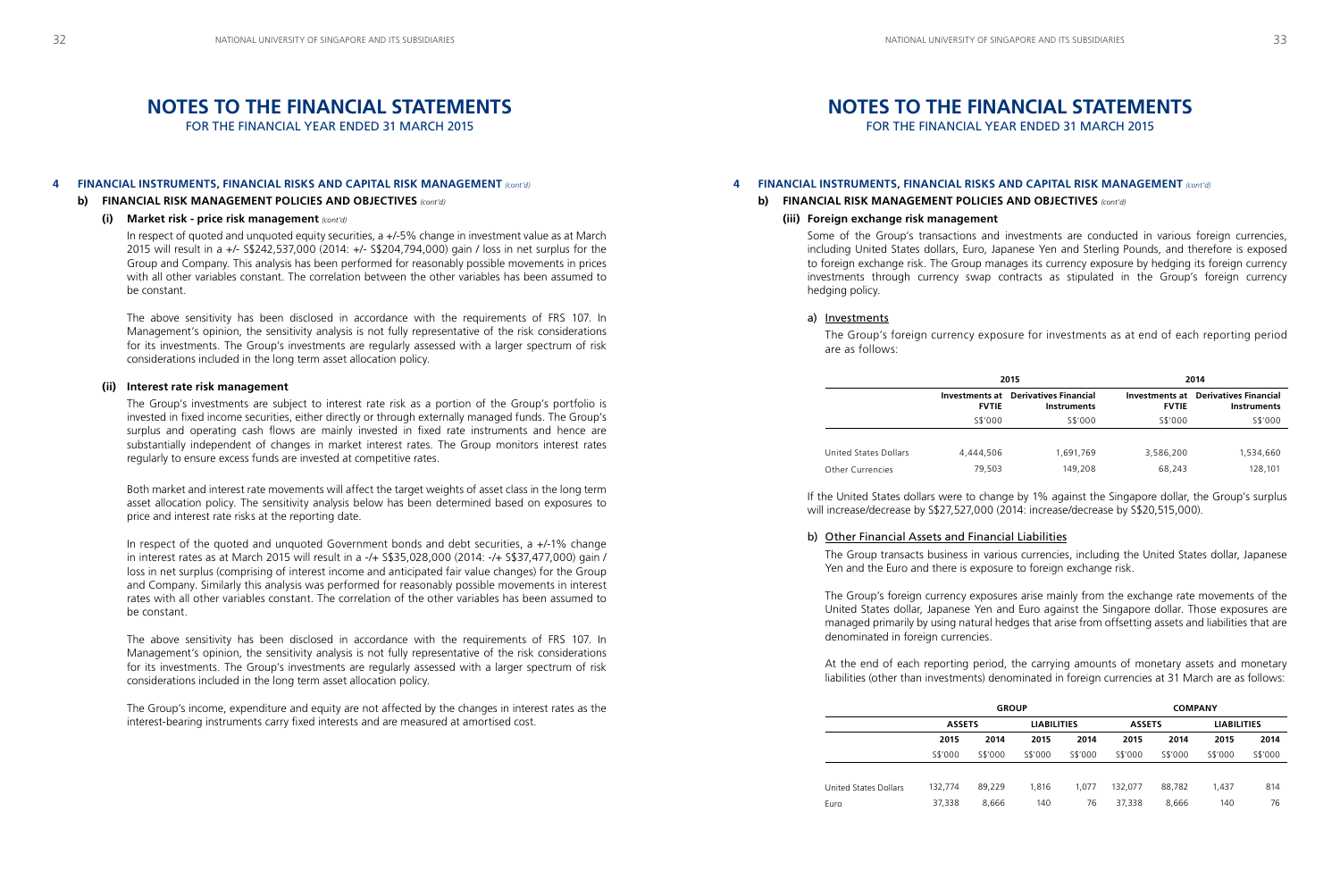FOR THE FINANCIAL YEAR ENDED 31 MARCH 2015

#### **4 FINANCIAL INSTRUMENTS, FINANCIAL RISKS AND CAPITAL RISK MANAGEMENT** *(cont'd)*

#### **b) FINANCIAL RISK MANAGEMENT POLICIES AND OBJECTIVES** *(cont'd)*

#### **(iii) Foreign exchange risk management** *(cont'd)*

#### b) Other Financial Assets and Financial Liabilities *(cont'd)*

 The sensitivity rate used when reporting foreign currency risk to key management personnel is 5%, which is the change in foreign exchange rate that Management deems reasonably possible which will affect outstanding foreign currency denominated monetary items at period end.

 If the United States dollars were to change by 5% against the Singapore dollar, the Group's and Company's surplus will increase/decrease by S\$6,548,000 and S\$6,532,000 (2014: increase/ decrease by S\$4,408,000 and S\$4,398,000 respectively).

 If the Euro were to change by 5% against the Singapore dollar, Group's and Company's surplus will increase/decrease by S\$1,860,000 (2014: increase/decrease by S\$430,000).

#### **(iv) Liquidity risk management**

 The Group manages the liquidity risk by maintaining sufficient cash, internally generated cashflows, and the availability of funding resources from borrowing facilities to fund working capital requirements and capital expenditure.

#### a) Non-derivative financial liabilities

 The following table details the remaining contractual maturity for non-derivative financial liabilities. The table has been drawn up based on the undiscounted cash flows of financial liabilities based on the earliest date on which the Group can be required to pay. The table excludes advances for student loans from Government as the advances are for the purpose of extending loans to students (reflected as financial assets) mainly to assist them in paying their tuition fees. They are unsecured and repayable following the collection of the underlying loans by the Group from the students.

# **NOTES TO THE FINANCIAL STATEMENTS**

FOR THE FINANCIAL YEAR ENDED 31 MARCH 2015

#### **4 FINANCIAL INSTRUMENTS, FINANCIAL RISKS AND CAPITAL RISK MANAGEMENT** *(cont'd)*

#### **b) FINANCIAL RISK MANAGEMENT POLICIES AND OBJECTIVES** *(cont'd)*

 **(iv) Liquidity risk management** *(cont'd)*

#### a) Non-derivative financial liabilities *(cont'd)*

|                      | Weighted<br>average effective<br>interest rate | On demand<br>or within<br>1 year | Within<br>2-5 years | <b>Total</b> |
|----------------------|------------------------------------------------|----------------------------------|---------------------|--------------|
| <b>GROUP</b>         | $\%$                                           | S\$'000                          | S\$'000             | S\$'000      |
| 2015                 |                                                |                                  |                     |              |
| Non-interest bearing |                                                | 310,483                          |                     | 310,483      |
| Interest bearing     | 1.5                                            | 360,129                          | 516,967             | 877,096      |
| <b>Total</b>         |                                                | 670,612                          | 516,967             | 1,187,579    |
| 2014                 |                                                |                                  |                     |              |
| Non-interest bearing |                                                | 256,061                          |                     | 256,061      |
| Interest bearing     | 1.9                                            | 264,744                          | 877,095             | 1,141,839    |
| Total                |                                                | 520,805                          | 877,095             | 1,397,900    |
| <b>COMPANY</b>       |                                                |                                  |                     |              |
| 2015                 |                                                |                                  |                     |              |
| Non-interest bearing |                                                | 307,532                          |                     | 307,532      |
| Interest bearing     | 1.5                                            | 360,129                          | 516,967             | 877,096      |
| <b>Total</b>         |                                                | 667,661                          | 516,967             | 1,184,628    |
| 2014                 |                                                |                                  |                     |              |
| Non-interest bearing |                                                | 251,557                          |                     | 251,557      |
| Interest bearing     | 1.9                                            | 264,744                          | 877,095             | 1,141,839    |
| <b>Total</b>         |                                                | 516,301                          | 877,095             | 1,393,396    |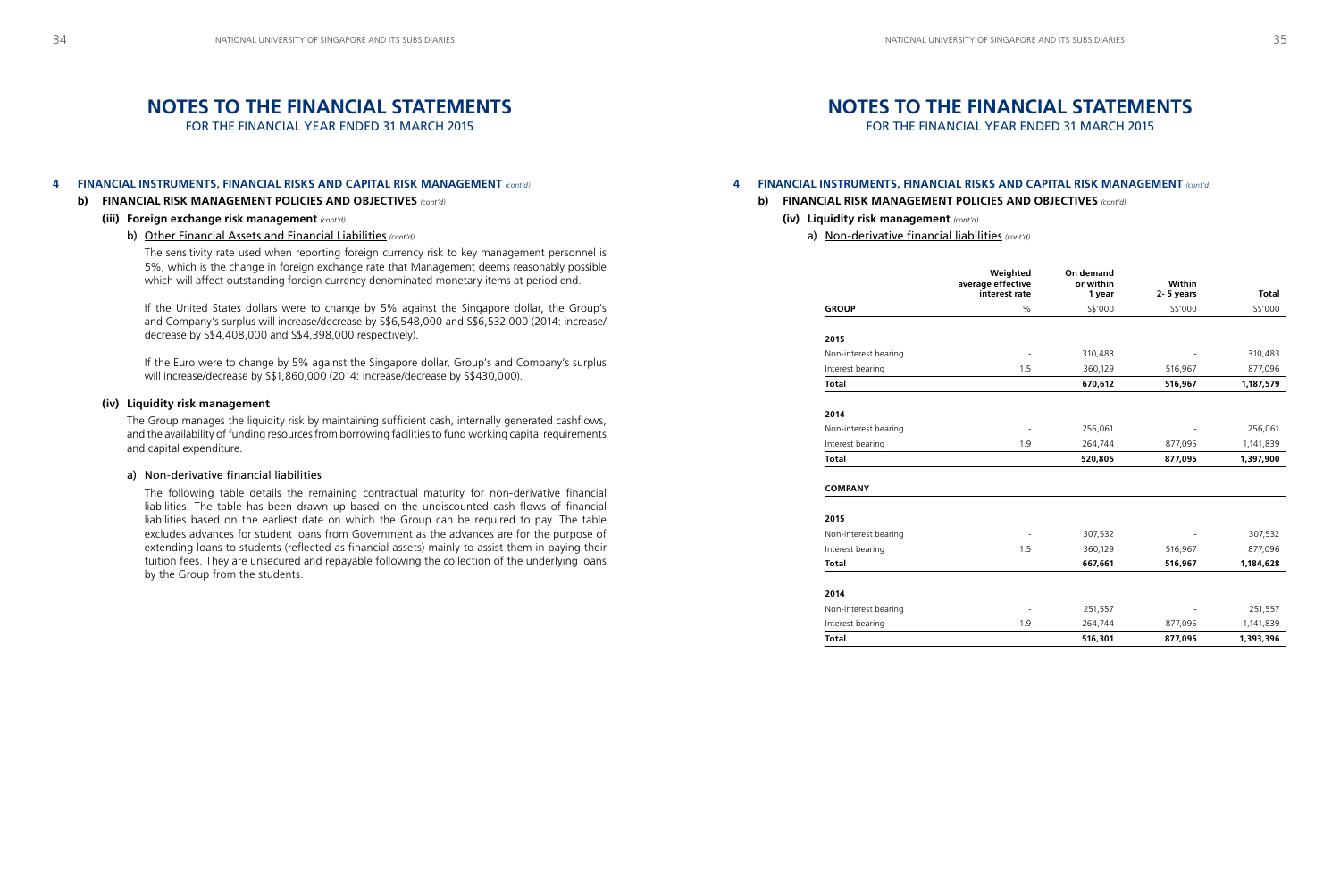FOR THE FINANCIAL YEAR ENDED 31 MARCH 2015

#### **4 FINANCIAL INSTRUMENTS, FINANCIAL RISKS AND CAPITAL RISK MANAGEMENT** *(cont'd)*

#### **b) FINANCIAL RISK MANAGEMENT POLICIES AND OBJECTIVES** *(cont'd)*

#### **(iv) Liquidity risk management** *(cont'd)*

#### b) Non-derivative financial assets

 The following table details the expected maturity for non-derivative financial assets. The inclusion of information on non-derivative financial assets is necessary in order to understand the Group's liquidity risk management as the Group's liquidity risk is managed on a net asset and liability basis. The tables below exclude student loans which are mainly disbursed from advances from the Government and have been drawn up based on the undiscounted expected maturities of the financial assets.

|                                | Weighted<br>average<br>effective<br>interest rate | On demand<br>or within<br>1 year | Within<br>2-5 years | After<br>5 years | Total     |
|--------------------------------|---------------------------------------------------|----------------------------------|---------------------|------------------|-----------|
| <b>GROUP</b>                   | $\%$                                              | S\$'000                          | S\$'000             | S\$'000          | S\$'000   |
| 2015                           |                                                   |                                  |                     |                  |           |
| Non-interest bearing           |                                                   | 1,119,581                        |                     |                  | 1,119,581 |
| Interest bearing               | 0.72                                              | 175,029                          |                     |                  | 175,029   |
| Investments at FVTIE           |                                                   | 4,625,979                        | 504,956             | 853,502          | 5,984,437 |
| Available-for-sale investments |                                                   |                                  |                     | 11,215           | 11,215    |
| Total                          |                                                   | 5,920,589                        | 504,956             | 864,717          | 7,290,262 |
| 2014                           |                                                   |                                  |                     |                  |           |
| Non-interest bearing           |                                                   | 773,651                          |                     |                  | 773,651   |
| Interest bearing               | 0.34                                              | 420,525                          |                     |                  | 420,525   |
| Investments at FVTIE           |                                                   | 4,392,088                        | 483,219             | 570,898          | 5,446,205 |
| Available-for-sale investments |                                                   |                                  |                     | 87,269           | 87,269    |
| Total                          |                                                   | 5,586,264                        | 483,219             | 658,167          | 6,727,650 |

# **NOTES TO THE FINANCIAL STATEMENTS**

FOR THE FINANCIAL YEAR ENDED 31 MARCH 2015

#### **4 FINANCIAL INSTRUMENTS, FINANCIAL RISKS AND CAPITAL RISK MANAGEMENT** *(cont'd)*

#### **b) FINANCIAL RISK MANAGEMENT POLICIES AND OBJECTIVES** *(cont'd)*

 **(iv) Liquidity risk management** *(cont'd)*

#### b) Non-derivative financial assets *(cont'd)*

|                                | Weighted<br>average<br>effective<br>interest rate | On demand<br>or within<br>1 year | Within<br>2-5 years | After<br>5 years         | Total     |
|--------------------------------|---------------------------------------------------|----------------------------------|---------------------|--------------------------|-----------|
| <b>COMPANY</b>                 | %                                                 | S\$'000                          | S\$'000             | S\$'000                  | S\$'000   |
| 2015                           |                                                   |                                  |                     |                          |           |
| Non-interest bearing           |                                                   | 1,098,541                        | 250                 |                          | 1,098,791 |
| Interest bearing               | 0.72                                              | 174,617                          | ٠                   | $\overline{\phantom{a}}$ | 174,617   |
| Investments at FVTIE           | ٠                                                 | 4,625,979                        | 504,956             | 853,502                  | 5,984,437 |
| Available-for-sale investments |                                                   |                                  |                     | 4,742                    | 4,742     |
| Total                          |                                                   | 5,899,137                        | 505,206             | 858,244                  | 7,262,587 |
| 2014                           |                                                   |                                  |                     |                          |           |
| Non-interest bearing           |                                                   | 751,988                          | 356                 |                          | 752,344   |
| Interest bearing               | 0.34                                              | 420,372                          |                     |                          | 420,372   |
| Investments at FVTIE           | ٠                                                 | 4,392,097                        | 483,219             | 570,898                  | 5,446,214 |
| Available-for-sale investments | ٠                                                 |                                  | ٠                   | 82,955                   | 82,955    |
| Total                          |                                                   | 5,564,457                        | 483,575             | 653,853                  | 6,701,855 |

 Investments at fair value through income or expenditure (FVTIE) are actively managed on a portfolio basis by the Group's Investment Office. For investments without lock up clauses, the expected maturity of these investments are categorised as on demand or within 1 year. For those investments with lock up clauses, their expected maturities are categorised based on the expiration of their lock up periods. The above categorisation is in accordance with the disclosure requirements of FRS 107 and does not necessarily represent the period in which the investments classified as FVTIE are expected to be realised. The Investment Office manages these investments under the long term asset allocation policy described in Note 4 (b) financial risk management policies and objectives and the actual realisation of these investments is dependent on several factors, which include performance of the investments, prevailing market conditions and the funding needs of the Group.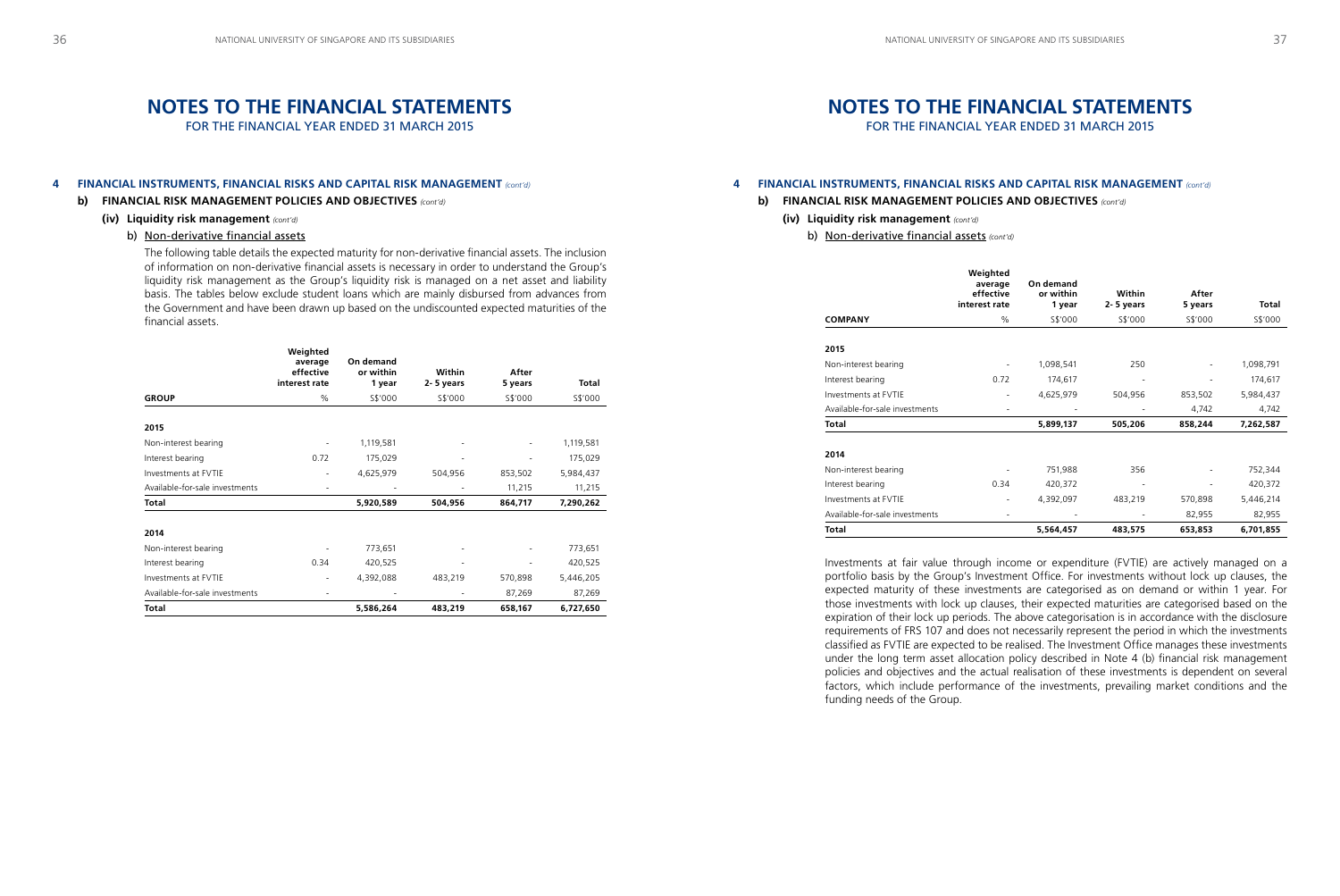FOR THE FINANCIAL YEAR ENDED 31 MARCH 2015

#### **4 FINANCIAL INSTRUMENTS, FINANCIAL RISKS AND CAPITAL RISK MANAGEMENT** *(cont'd)*

#### **b) FINANCIAL RISK MANAGEMENT POLICIES AND OBJECTIVES** *(cont'd)*

#### **(iv) Liquidity risk management** *(cont'd)*

#### c) Derivative financial instruments

 The following table details the liquidity analysis for derivative financial instruments. The table has been drawn up based on the undiscounted net cash inflows/(outflows) on the derivative instrument that settle on a net basis and the undiscounted gross inflows and (outflows) on those derivatives that require gross settlement. When the amount payable or receivable is not fixed, the amount disclosed has been determined by reference to the projected interest rates as illustrated by the yield curves existing at the end of the reporting period.

|                                     | On demand or within 1 year |
|-------------------------------------|----------------------------|
| <b>GROUP AND COMPANY</b>            | S\$'000                    |
|                                     |                            |
| 2015                                |                            |
| Forward foreign exchange contracts: |                            |
| Assets                              | 4,242                      |
| Liabilities                         | (49,606)                   |
|                                     |                            |
| 2014                                |                            |
| Forward foreign exchange contracts: |                            |
| Assets                              | 13,309                     |
| Liabilities                         | (3,995)                    |
|                                     |                            |
| Options:                            |                            |
| Assets                              | 536                        |

#### **(v) Counterparty and credit risk management**

 The Group has no significant concentrations of credit risk. Measures are in place to ensure that loans or debts are collected on a timely basis. Cash and fixed deposits are held with creditworthy financial institutions.

 The Group has adopted a risk capital based methodology for limiting counterparty exposure. The Group will only transact with counterparties with a minimum credit rating of at least an A- credit rating by Standard & Poor's and Fitch and A3 credit rating by Moody's.

 The maximum exposure to credit risk in the event that the counterparties fail to perform their obligations as at the end of the financial year in relation to each class of recognised financial assets is the carrying amount of those assets as stated in the statement of comprehensive income.

# **NOTES TO THE FINANCIAL STATEMENTS**

FOR THE FINANCIAL YEAR ENDED 31 MARCH 2015

#### **4 FINANCIAL INSTRUMENTS, FINANCIAL RISKS AND CAPITAL RISK MANAGEMENT** *(cont'd)*

#### **b) FINANCIAL RISK MANAGEMENT POLICIES AND OBJECTIVES** *(cont'd)*

#### **(v) Counterparty and credit risk management** *(cont'd)*

The Group has also adopted procedures in extending credit terms to customers and in monitoring its credit risk for miscellaneous sales. The Group only grants credit to creditworthy customers based on the credit evaluation process performed by Management.

 As any impairment for student tuition fee loans and study loans is funded by the Government, there is no exposure to credit risk for these 2 categories of student loans. For notebook computer loans and other student loans, the maximum exposure to credit risk is the carrying amount of the loans.

#### **(vi) Fair Value of financial assets and liabilities**

 The carrying amounts of short-term financial assets and liabilities approximate their respective fair values due to the relatively short term maturity of these financial instruments. The fair values of other classes of financial assets and liabilities are disclosed in the respective notes to the financial statements.

 The Group's valuation policy and procedures sets out the valuation methodologies and assumptions to be adopted for all investments. Management reviews for reasonableness of the valuation policy and procedures on a regular basis.

 The following describes the hierarchy of inputs used to measure the fair value and the primary valuation methodologies used by the Group for investments measured at fair value on a recurring basis. The three levels of inputs are as follows:

#### Level 1

 Fair values are measured based on quoted prices (unadjusted) from active markets for identical financial instruments. Prices are generally obtained from relevant exchange or dealer markets. The Group does not adjust the quoted prices for such investments.

#### Level 2

 Inputs other than Level 1 that are observable, either directly or indirectly, such as quoted prices for similar assets or liabilities and quoted prices in markets that are not active. Inputs are obtained from various sources including market participants, dealers, and brokers.

#### Level 3

 Unobservable inputs that are supported by little or no market activity and that are significant to the fair value of the assets or liabilities. Investments in Level 3 primarily consist of the Group's ownership in alternative investments (principally limited partnership interests in hedge, private equity, real estate, and other similar funds). The fair value of certain alternative investments represents the ownership interest in the net asset value (NAV) of the respective funds. The fair values of such funds that do not have readily determinable fair values may be determined by the alternative investment managers.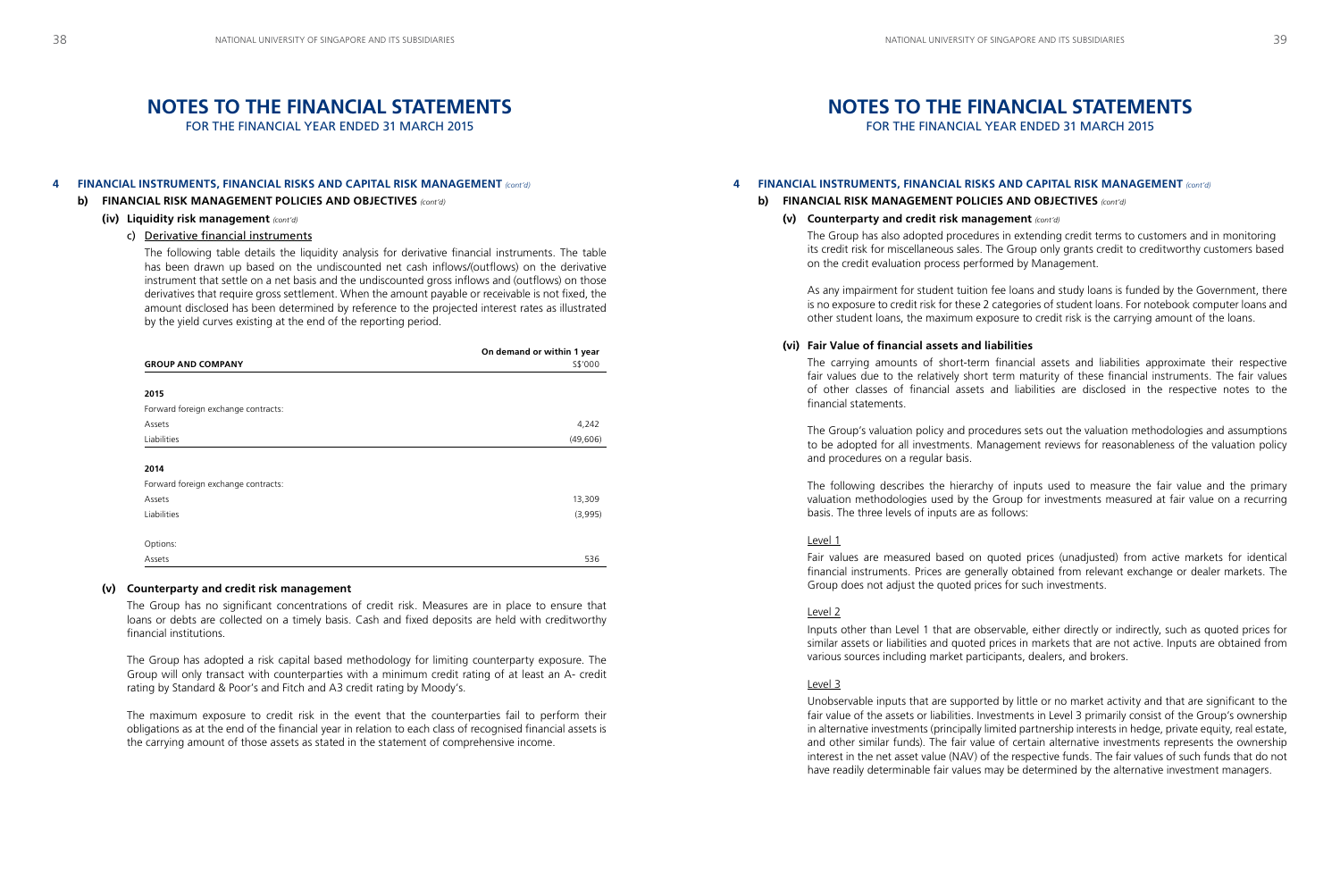FOR THE FINANCIAL YEAR ENDED 31 MARCH 2015

#### **4 FINANCIAL INSTRUMENTS, FINANCIAL RISKS AND CAPITAL RISK MANAGEMENT** *(cont'd)*

#### **b) FINANCIAL RISK MANAGEMENT POLICIES AND OBJECTIVES** *(cont'd)*

#### **(vi) Fair Value of financial assets and liabilities** *(cont'd)*

 There were no transfers between Level 1, 2 and 3 of the fair value hierarchy during the financial year ended 31 March 2015.

Financial instruments carried at fair value as at the end of the reporting period:

|                                                         |      | Level 1   | Level 2 | Level 3   | <b>Total</b> |
|---------------------------------------------------------|------|-----------|---------|-----------|--------------|
| <b>GROUP</b>                                            | Note | \$'000    | \$'000  | \$'000    | \$'000       |
| 2015                                                    |      |           |         |           |              |
| <b>Recurring fair value measurements</b>                |      |           |         |           |              |
| <b>Financial Assets:</b>                                |      |           |         |           |              |
| Available-for-sale investments                          |      |           |         |           |              |
| Quoted equity securities                                |      | 2,638     |         |           | 2,638        |
| Unquoted equity securities                              |      |           | 3,674   | 4,603     | 8,277        |
| Redeemable convertible loan stocks                      |      |           |         | 300       | 300          |
| Sub-total                                               | 11   | 2,638     | 3,674   | 4,903     | 11,215       |
| Investments at fair value through income or expenditure |      |           |         |           |              |
| Quoted Government bonds                                 |      | 1,103,359 |         |           | 1,103,359    |
| Quoted debt securities                                  |      | 35,078    |         |           | 35,078       |
| Quoted equity securities                                |      | 458,606   |         |           | 458,606      |
| Unquoted equity securities                              |      |           |         | 4,387,394 | 4,387,394    |
| Sub-total                                               | 12   | 1,597,043 |         | 4,387,394 | 5,984,437    |
|                                                         |      |           |         |           |              |
| Derivative financial instruments                        |      |           |         |           |              |
| Forward foreign exchange contracts                      |      | 4,242     |         |           | 4,242        |
| Sub-total                                               | 13   | 4,242     |         |           | 4,242        |
| Total                                                   |      | 1,603,923 | 3,674   | 4,392,297 | 5,999,894    |
| <b>Financial Liabilities:</b>                           |      |           |         |           |              |
| Derivative financial instruments                        |      |           |         |           |              |
| Forward foreign exchange contracts                      |      | (49,606)  |         |           | (49,606)     |
| <b>Total</b>                                            | 13   | (49,606)  |         | ä,        | (49, 606)    |
| Non-recurring fair value measurements                   |      |           |         |           |              |
| Assets held for sale                                    |      |           | 11,200  |           | 11,200       |
| Total                                                   | 20   | ۰         | 11,200  | ä,        | 11,200       |
|                                                         |      |           |         |           |              |

# **NOTES TO THE FINANCIAL STATEMENTS**

FOR THE FINANCIAL YEAR ENDED 31 MARCH 2015

#### **4 FINANCIAL INSTRUMENTS, FINANCIAL RISKS AND CAPITAL RISK MANAGEMENT** *(cont'd)*

#### **b) FINANCIAL RISK MANAGEMENT POLICIES AND OBJECTIVES** *(cont'd)*

 **(vi) Fair Value of financial assets and liabilities** *(cont'd)* 

|                                                         |      | Level 1   | Level 2        | Level 3        | <b>Total</b> |
|---------------------------------------------------------|------|-----------|----------------|----------------|--------------|
| <b>GROUP</b>                                            | Note | \$'000    | \$'000         | \$'000         | \$'000       |
| 2014                                                    |      |           |                |                |              |
| <b>Recurring fair value measurements</b>                |      |           |                |                |              |
| <b>Financial Assets:</b>                                |      |           |                |                |              |
|                                                         |      |           |                |                |              |
| Available-for-sale investments                          |      |           |                |                |              |
| Unquoted equity securities                              |      |           | 3,665          | 83,245         | 86,910       |
| Redeemable convertible loan stocks                      |      |           |                | 359            | 359          |
| Sub-total                                               | 11   |           | 3,665          | 83,604         | 87,269       |
| Investments at fair value through income or expenditure |      |           |                |                |              |
| Quoted Government bonds                                 |      | 1,375,841 |                |                | 1,375,841    |
| Quoted debt securities                                  |      | 57,450    |                |                | 57,450       |
| Quoted equity securities                                |      | 517,892   |                |                | 517,892      |
| Unquoted equity securities                              |      |           |                | 3,495,022      | 3,495,022    |
| Sub-total                                               | 12   | 1,951,183 |                | 3,495,022      | 5,446,205    |
|                                                         |      |           |                |                |              |
| Derivative financial instruments                        |      |           |                |                |              |
| Forward foreign exchange contracts                      |      | 13,309    |                |                | 13,309       |
| Options                                                 |      | 536       |                |                | 536          |
| Sub-total                                               | 13   | 13,845    | $\blacksquare$ | $\blacksquare$ | 13,845       |
| <b>Total</b>                                            |      | 1,965,028 | 3,665          | 3,578,626      | 5,547,319    |
| <b>Financial Liabilities:</b>                           |      |           |                |                |              |
| Derivative financial instruments                        |      |           |                |                |              |
| Forward foreign exchange contracts                      |      | (3,995)   |                |                | (3,995)      |
|                                                         |      |           |                |                |              |
| <b>Total</b>                                            | 13   | (3,995)   | ۰              | $\overline{a}$ | (3,995)      |
| Non-recurring fair value measurements                   |      |           |                |                |              |
| Assets held for sale                                    |      |           | 12,500         |                | 12,500       |
| Total                                                   | 20   | ä,        | 12,500         |                | 12,500       |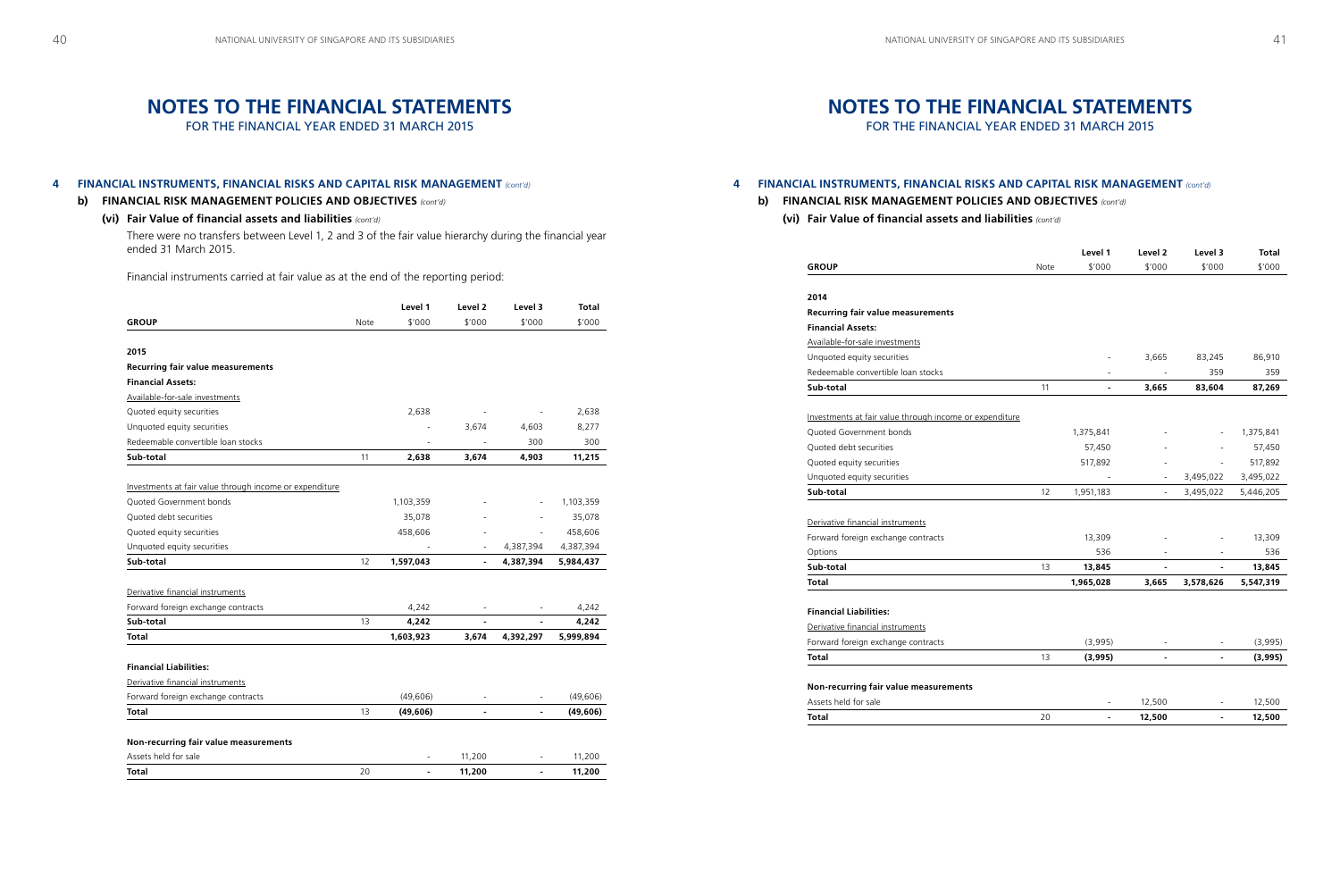FOR THE FINANCIAL YEAR ENDED 31 MARCH 2015

#### **4 FINANCIAL INSTRUMENTS, FINANCIAL RISKS AND CAPITAL RISK MANAGEMENT** *(cont'd)*

#### **b) FINANCIAL RISK MANAGEMENT POLICIES AND OBJECTIVES** *(cont'd)*

 **(vi) Fair Value of financial assets and liabilities** *(cont'd)* 

|                                                         |      | Level 1                      | Level 2                  | Level 3        | Total     |
|---------------------------------------------------------|------|------------------------------|--------------------------|----------------|-----------|
| <b>COMPANY</b>                                          | Note | \$'000                       | \$'000                   | \$'000         | \$'000    |
| 2015                                                    |      |                              |                          |                |           |
| <b>Recurring fair value measurements</b>                |      |                              |                          |                |           |
| <b>Financial Assets:</b>                                |      |                              |                          |                |           |
| Available-for-sale investments                          |      |                              |                          |                |           |
| Unquoted equity securities                              |      | $\frac{1}{2}$                | 3,674                    | 1,068          | 4,742     |
| Sub-total                                               | 11   | $\qquad \qquad \blacksquare$ | 3,674                    | 1,068          | 4,742     |
| Investments at fair value through income or expenditure |      |                              |                          |                |           |
| <b>Ouoted Government bonds</b>                          |      | 1,103,359                    |                          |                | 1,103,359 |
| Quoted debt securities                                  |      | 35,078                       |                          |                | 35,078    |
| Quoted equity securities                                |      | 458,606                      |                          |                | 458,606   |
| Unquoted equity securities                              |      | $\overline{\phantom{m}}$     | $\overline{\phantom{a}}$ | 4,387,394      | 4,387,394 |
| Sub-total                                               | 12   | 1,597,043                    |                          | 4,387,394      | 5,984,437 |
| Derivative financial instruments                        |      |                              |                          |                |           |
| Forward foreign exchange contracts                      |      | 4,242                        |                          |                | 4,242     |
| Sub-total                                               | 13   | 4,242                        |                          |                | 4,242     |
| Total                                                   |      | 1,601,285                    | 3,674                    | 4,388,462      | 5,993,421 |
| <b>Financial Liabilities:</b>                           |      |                              |                          |                |           |
| Derivative financial instruments                        |      |                              |                          |                |           |
| Forward foreign exchange contracts                      |      | (49,606)                     |                          | ٠              | (49,606)  |
| <b>Total</b>                                            | 13   | (49,606)                     |                          |                | (49,606)  |
| Non-recurring fair value measurements                   |      |                              |                          |                |           |
| Assets held for sale                                    |      |                              | 11,200                   |                | 11,200    |
| Total                                                   | 20   | $\blacksquare$               | 11,200                   | $\overline{a}$ | 11,200    |

# **NOTES TO THE FINANCIAL STATEMENTS**

FOR THE FINANCIAL YEAR ENDED 31 MARCH 2015

#### **4 FINANCIAL INSTRUMENTS, FINANCIAL RISKS AND CAPITAL RISK MANAGEMENT** *(cont'd)*

#### **b) FINANCIAL RISK MANAGEMENT POLICIES AND OBJECTIVES** *(cont'd)*

 **(vi) Fair Value of financial assets and liabilities** *(cont'd)* 

|                                                         |      | Level 1   | Level 2                  | Level 3                  | Total     |
|---------------------------------------------------------|------|-----------|--------------------------|--------------------------|-----------|
| <b>COMPANY</b>                                          | Note | \$'000    | \$'000                   | \$'000                   | \$'000    |
| 2014                                                    |      |           |                          |                          |           |
| <b>Recurring fair value measurements</b>                |      |           |                          |                          |           |
| <b>Financial Assets:</b>                                |      |           |                          |                          |           |
| Available-for-sale investments                          |      |           |                          |                          |           |
| Unquoted equity securities                              |      | ÷,        | 3,665                    | 79,290                   | 82,955    |
| Sub-total                                               | 11   | ÷,        | 3,665                    | 79,290                   | 82,955    |
| Investments at fair value through income or expenditure |      |           |                          |                          |           |
| <b>Ouoted Government bonds</b>                          |      | 1,375,841 |                          |                          | 1,375,841 |
| Quoted debt securities                                  |      | 57,450    |                          |                          | 57,450    |
| Quoted equity securities                                |      | 517,901   |                          |                          | 517,901   |
| Unquoted equity securities                              |      |           |                          | 3,495,022                | 3,495,022 |
| Sub-total                                               | 12   | 1,951,192 | $\blacksquare$           | 3,495,022                | 5,446,214 |
| Derivative financial instruments                        |      |           |                          |                          |           |
| Forward foreign exchange contracts                      |      | 13,309    |                          |                          | 13,309    |
| Options                                                 |      | 536       | $\overline{\phantom{a}}$ | $\frac{1}{2}$            | 536       |
| Sub-total                                               | 13   | 13,845    |                          | ä,                       | 13,845    |
| Total                                                   |      | 1,965,037 | 3,665                    | 3,574,312                | 5,543,014 |
|                                                         |      |           |                          |                          |           |
| <b>Financial Liabilities:</b>                           |      |           |                          |                          |           |
| Derivative financial instruments                        |      |           |                          |                          |           |
| Forward foreign exchange contracts                      |      | (3,995)   |                          |                          | (3,995)   |
| <b>Total</b>                                            | 13   | (3,995)   | -                        | $\overline{\phantom{a}}$ | (3,995)   |
| Non-recurring fair value measurements                   |      |           |                          |                          |           |
| Assets held for sale                                    |      |           | 12,500                   |                          | 12,500    |
| Total                                                   | 20   | ÷,        | 12,500                   | ä,                       | 12,500    |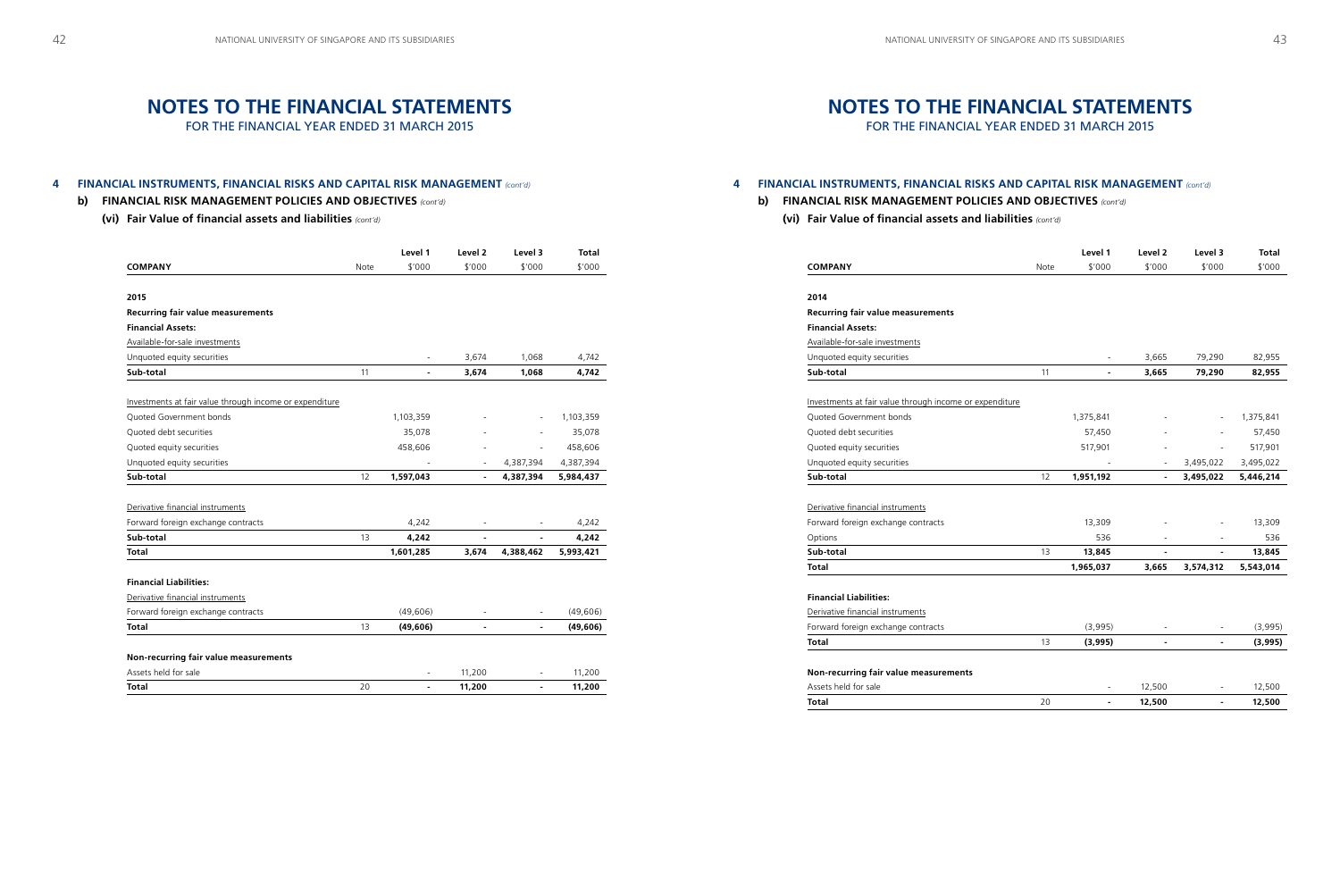FOR THE FINANCIAL YEAR ENDED 31 MARCH 2015

#### **4 FINANCIAL INSTRUMENTS, FINANCIAL RISKS AND CAPITAL RISK MANAGEMENT** *(cont'd)*

#### **b) FINANCIAL RISK MANAGEMENT POLICIES AND OBJECTIVES** *(cont'd)*

#### **(vi) Fair Value of financial assets and liabilities** *(cont'd)*

 The following table summarizes the valuation techniques used in the fair value measurements of the Group's and Company's Level 3 investments.

Quantitative Information about the Level 3 Fair Value Measurement

|                                                                              | <b>Fair Value</b> | Valuation<br><b>Technique</b> | Significant<br>Unobservable<br>Input | Range<br>(weighted<br>average) |
|------------------------------------------------------------------------------|-------------------|-------------------------------|--------------------------------------|--------------------------------|
| <b>GROUP</b>                                                                 | \$'000            |                               |                                      |                                |
| 2015<br>Unquoted equity securities and<br>redeemable convertible loan stocks | 4,392,297         | Net Asset Value               | Not applicable*                      | Not applicable*                |
| 2014<br>Unquoted equity securities and<br>redeemable convertible loan stocks | 3,578,626         | Net Asset Value               | Not applicable*                      | Not applicable*                |
| <b>COMPANY</b>                                                               |                   |                               |                                      |                                |
| 2015<br>Unquoted Equity<br><b>Securities</b>                                 | 4,388,462         | Net Asset Value               | Not applicable*                      | Not applicable*                |
| 2014<br>Unquoted Equity<br><b>Securities</b>                                 | 3,574,312         | Net Asset Value               | Not applicable*                      | Not applicable*                |

\* As the net asset values are determined by the alternative investment managers without any adjustment, quantitative information on the unobservable inputs are not presented.

### **NOTES TO THE FINANCIAL STATEMENTS** FOR THE FINANCIAL YEAR ENDED 31 MARCH 2015

#### **4 FINANCIAL INSTRUMENTS, FINANCIAL RISKS AND CAPITAL RISK MANAGEMENT** *(cont'd)*

#### **b) FINANCIAL RISK MANAGEMENT POLICIES AND OBJECTIVES** *(cont'd)*

#### **(vi) Fair Value of financial assets and liabilities** *(cont'd)*

Movements of the Level 3 financial assets during the reporting period

|                                                           | <b>GROUP</b>  | <b>COMPANY</b> |
|-----------------------------------------------------------|---------------|----------------|
|                                                           | \$'000        | \$'000         |
|                                                           |               |                |
| Fair value as at 1 April 2014                             | 3,578,626     | 3,574,312      |
| Realised gains – included in Income or Expenditure        | 6,328         | 6,344          |
| Unrealised gains – included in Income or Expenditure      | 682.808       | 682.808        |
| Unrealised gains – included in Other Comprehensive Income | 2,401         | 158            |
| Impairment loss                                           | (23)          |                |
| Purchases during the year                                 | 1,303,164     | 1,303,164      |
| Sale during the year                                      | (1, 178, 157) | (1, 175, 474)  |
| Reclass from Level 3 to associated company                | (2,850)       | (2,850)        |
| Fair value as at 31 March 2015                            | 4,392,297     | 4,388,462      |
|                                                           |               |                |
| Fair value as at 1 April 2013                             | 2,961,232     | 2,956,499      |
| Realised gains – included in Income or Expenditure        | 34,647        | 31,196         |
| Unrealised gains - included in Income or Expenditure      | 207,141       | 207,141        |
| Unrealised gains – included in Other Comprehensive Income | 26,874        | 26,874         |
| Purchases during the year                                 | 840,693       | 840,693        |
| Sale during the year                                      | (491, 961)    | (488,091)      |
| Fair value as at 31 March 2014                            | 3,578,626     | 3,574,312      |

#### **c) CAPITAL RISK MANAGEMENT POLICIES AND OBJECTIVES**

 The Group reviews its capital structure at least annually to ensure that the Group will be able to continue as a going concern. The capital structure of the Group comprises reserves as disclosed in Notes 5 and 6 and fixed rate notes and fixed rate term loan disclosed in Note 24. The Group is required to maintain a ratio where the total liabilities to total assets shall not at any time be more than 0.65:1. The Group is in compliance with externally imposed capital requirements for the reporting period ended 31 March 2015. The Group's overall strategy remains unchanged from 2014.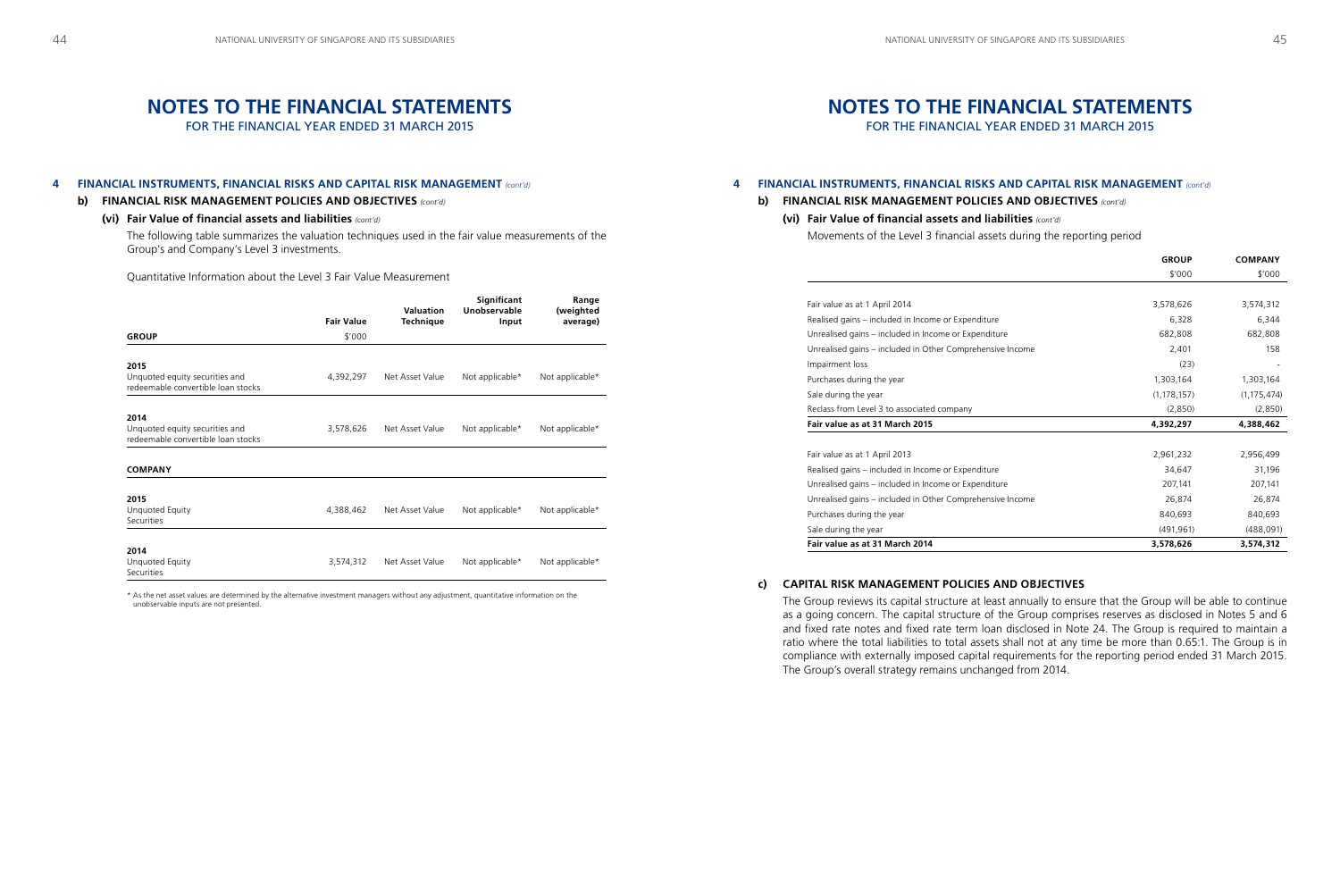FOR THE FINANCIAL YEAR ENDED 31 MARCH 2015

#### **5 ACCUMULATED SURPLUS, FAIR VALUE RESERVE AND TRANSLATION RESERVE**

#### **Acccumulated Surplus**

Accumulated surplus under the statements of financial position comprise General Funds and Restricted Funds. Income and expenditure of the Group are generally accounted for under General Funds in the Group's statement of comprehensive income. General Funds include funds set aside for specific purposes such as halls of residences and self-financing activities by the Group. Although set aside for specific or committed purposes, such funds may at the discretion of the Board of Trustees, be used for other purposes. Restricted Funds relate to funds that are subject to legal or grantor/donor imposed stipulation.

 Total accumulated surplus of the Group of S\$4,068,327,000 (2014: S\$3,333,794,000) and the Company of S\$3,983,707,000 (2014: S\$3,259,780,000) comprise the following:

|                                                                                                                           |             |           | <b>GROUP</b> |           | <b>COMPANY</b> |
|---------------------------------------------------------------------------------------------------------------------------|-------------|-----------|--------------|-----------|----------------|
|                                                                                                                           |             | 31 March  | 31 March     | 31 March  | 31 March       |
|                                                                                                                           |             | 2015      | 2014         | 2015      | 2014           |
|                                                                                                                           | <b>Note</b> | S\$'000   | S\$'000      | S\$'000   | S\$'000        |
| <b>General Funds under Accumulated Surplus</b>                                                                            |             |           |              |           |                |
| Funds set aside for specific purposes and commitments <sup>(a)</sup>                                                      |             | 1,773,351 | 1,556,016    | 1,701,535 | 1,482,118      |
| Funds utilised to acquire assets, which will be<br>amortised to match future depreciation when assets<br>are put into use |             | 493,818   | 481,264      | 493,818   | 481,264        |
| Accumulated surplus from non-endowed donations                                                                            | 6           | 119       | 116          | ٠         |                |
|                                                                                                                           |             | 2,267,288 | 2,037,396    | 2,195,353 | 1,963,382      |
| <b>Restricted Funds under Accumulated Surplus</b>                                                                         |             |           |              |           |                |
| Accumulated surplus from non-endowed donations <sup>(b)</sup>                                                             | 6           | 560,411   | 512,857      | 560,411   | 512,857        |
| Accumulated surplus from endowment funds <sup>(c)</sup>                                                                   | 6           | 1,240,628 | 783,541      | 1,227,943 | 783,541        |
|                                                                                                                           |             | 1,801,039 | 1,296,398    | 1,788,354 | 1,296,398      |
| <b>Total Accumulated Surplus</b>                                                                                          |             | 4,068,327 | 3,333,794    | 3,983,707 | 3,259,780      |

(a) These are funds allocated for planned operational activities of faculties, departments and halls of residences.

(b) These are restricted expendable gifts that can only be used for purposes specified by donors.

(c) These are income generated from endowed gifts which can only be used for specific purposes if stipulated by donors or which are matched to specific commitments.

#### **Fair Value Reserve**

Fair value reserve represents the cumulative fair value changes, net of tax, of available-for-sale financial assets until they are disposed of or impaired.

#### **Translation Reserve**

Translation reserve represents exchange differences arising from the translation of the financial statements of foreign operations whose functional currencies are different from that of the Group's presentation currency.

### **NOTES TO THE FINANCIAL STATEMENTS** FOR THE FINANCIAL YEAR ENDED 31 MARCH 2015

#### **6 ENDOWED AND NON-ENDOWED DONATIONS**

 The Company is registered as a charity and is given Institution of a Public Character (IPC) status under the Education Sector. The financial position of the Company's endowed and non-endowed donations has been disclosed separately below to facilitate the submission of the Company's IPC returns to its Sector Administrator, Ministry of Education.

 During the financial year, total donations received by the Group and the Company amounted to S\$168,905,000 (2014: S\$144,428,000) and S\$168,892,000 (2014: S\$144,403,000) respectively, of which S\$168,893,000 (2014: S\$144,413,000) of the Group and S\$168,892,000 (2014: S\$144,403,000) of the Company are tax-deductible. Of the total donations received, S\$79,975,000 (2014: S\$85,395,000) for the Group and S\$79,965,000 (2014: S\$85,388,000) for the Company represent endowed donations while the balance represents non-endowed donations. Endowed donations received are recognised directly to the endowment funds. The non-endowed donations are received for specific purposes and cannot be used towards the general operating expenses of the Group and Company.

|                                   |      |                                    | 2015                                |           |                                    | 2014                                |           |
|-----------------------------------|------|------------------------------------|-------------------------------------|-----------|------------------------------------|-------------------------------------|-----------|
|                                   |      | <b>Endowed</b><br><b>Donations</b> | Non-<br>endowed<br><b>Donations</b> | Total     | <b>Endowed</b><br><b>Donations</b> | Non-<br>endowed<br><b>Donations</b> | Total     |
| <b>GROUP</b>                      | Note | S\$'000                            | S\$'000                             | S\$'000   | S\$'000                            | S\$'000                             | S\$'000   |
| <b>Accumulated Surplus</b>        |      |                                    |                                     |           |                                    |                                     |           |
| General Funds                     | 5    |                                    | 119                                 | 119       |                                    | 116                                 | 116       |
| <b>Restricted Funds</b>           | 5    |                                    |                                     |           | 783,541                            |                                     |           |
|                                   |      | 1,240,628                          | 560,411                             | 1,801,039 |                                    | 512,857                             | 1,296,398 |
|                                   |      | 1,240,628                          | 560,530                             | 1,801,158 | 783,541                            | 512,973                             | 1,296,514 |
| <b>Endowment Funds</b>            |      | 3,120,319                          |                                     | 3,120,319 | 2,843,069                          |                                     | 2,843,069 |
| <b>Fair Value Reserve</b>         |      |                                    |                                     |           | 53,598                             |                                     | 53,598    |
|                                   |      | 4,360,947                          | 560,530                             | 4,921,477 | 3,680,208                          | 512,973                             | 4,193,181 |
| Represented by:                   |      |                                    |                                     |           |                                    |                                     |           |
| <b>Non-Current Assets</b>         |      |                                    |                                     |           |                                    |                                     |           |
| <b>Associated Companies</b>       |      | 69,550                             |                                     | 69,550    |                                    |                                     |           |
| Fixed assets                      |      | 19,682                             | 397,777                             | 417,459   | 30,474                             | 388,502                             | 418,976   |
| Available-for-sale investments    |      | $\bar{a}$                          |                                     | $\sim$    | 75,529                             |                                     | 75,529    |
| Student loans                     |      | 4.093                              | 19,501                              | 23,594    | 2,924                              | 19,878                              | 22,802    |
|                                   |      | 93,325                             | 417,278                             | 510,603   | 108,927                            | 408,380                             | 517,307   |
| <b>Current Assets</b>             |      |                                    |                                     |           |                                    |                                     |           |
| Debtors                           |      | 81,557                             | 47                                  | 81,604    | 48,317                             | 10                                  | 48,327    |
| Investments at fair value through |      |                                    |                                     |           |                                    |                                     |           |
| income or expenditure             |      | 4,224,024                          | 387,507                             | 4,611,531 | 3,522,143                          | 375,131                             | 3,897,274 |
| Derivative financial instruments  |      | 4,226                              |                                     | 4,226     | 10,953                             | $\overline{\phantom{a}}$            | 10,953    |
| Cash and cash equivalents         |      | 882                                | 23,619                              | 24,501    | 862                                | 8,616                               | 9,478     |
|                                   |      | 4,310,689                          | 411,173                             | 4,721,862 | 3,582,275                          | 383,757                             | 3,966,032 |
| <b>Total Assets</b>               |      | 4,404,014                          | 828,451                             | 5,232,465 | 3,691,202                          | 792,137                             | 4,483,339 |
| <b>Current Liabilities</b>        |      |                                    |                                     |           |                                    |                                     |           |
| Creditors and accrued expenses    |      | 9,874                              |                                     | 9,874     | 7,998                              |                                     | 7,998     |
| Derivative financial instruments  |      | 33,193                             |                                     | 33,193    | 2,996                              |                                     | 2,996     |
|                                   |      | 43,067                             |                                     | 43,067    | 10,994                             |                                     | 10,994    |
| <b>Non-Current Liabilities</b>    |      |                                    |                                     |           |                                    |                                     |           |
| Deferred capital grants           |      |                                    | 267,921                             | 267,921   | ÷,                                 | 279,164                             | 279,164   |
| <b>Total Liabilities</b>          |      | 43.067                             | 267,921                             | 310,988   | 10.994                             | 279,164                             | 290,158   |
| <b>Net Assets</b>                 |      | 4,360,947                          | 560,530                             | 4,921,477 | 3,680,208                          | 512,973                             | 4,193,181 |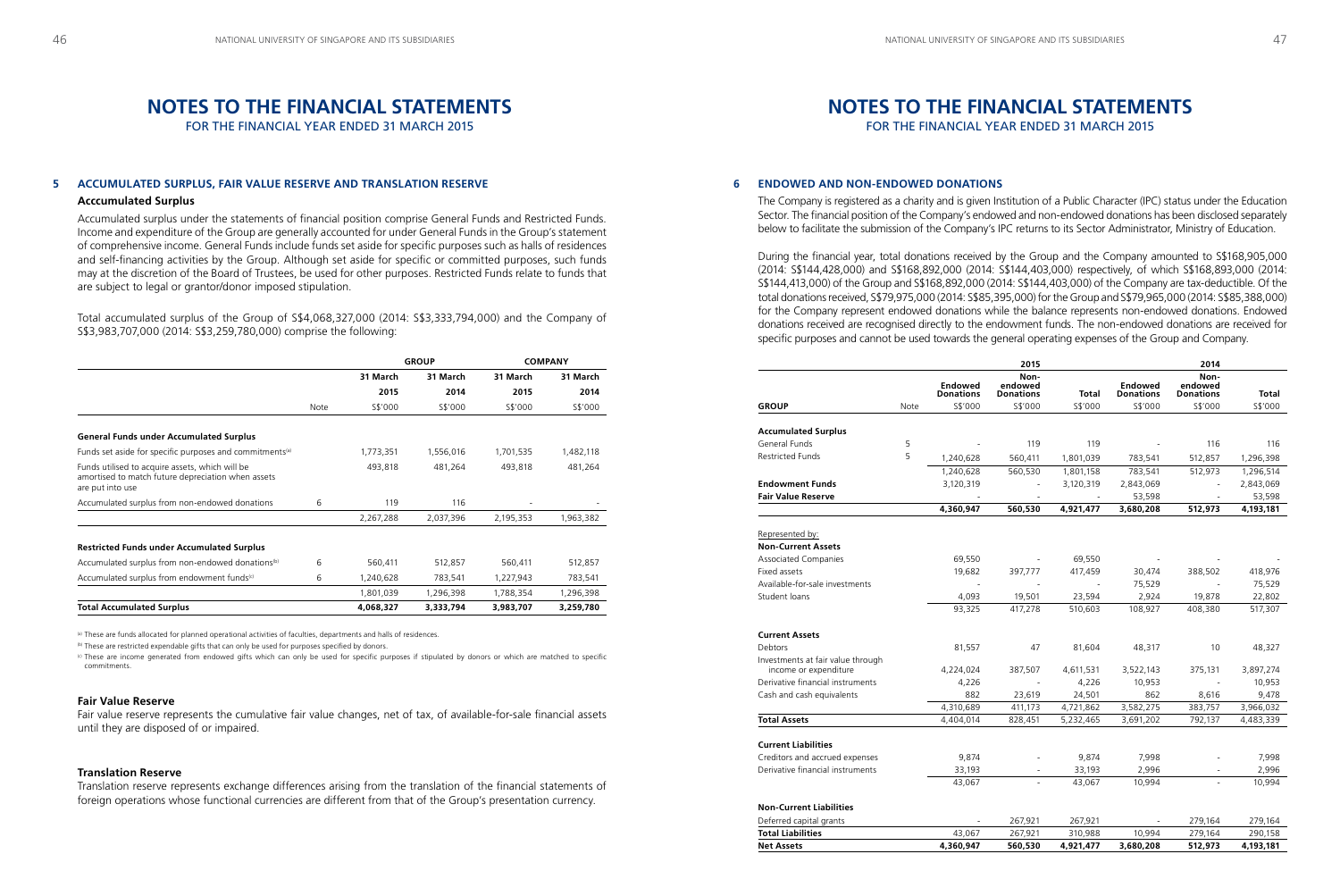FOR THE FINANCIAL YEAR ENDED 31 MARCH 2015

# **NOTES TO THE FINANCIAL STATEMENTS**

FOR THE FINANCIAL YEAR ENDED 31 MARCH 2015

#### **6 ENDOWED AND NON-ENDOWED DONATIONS** *(cont'd)* **6 ENDOWED AND NON-ENDOWED DONATIONS** *(cont'd)*

|                                                                                         |                             | 2015                                |            |                             | 2014                                |           |
|-----------------------------------------------------------------------------------------|-----------------------------|-------------------------------------|------------|-----------------------------|-------------------------------------|-----------|
|                                                                                         | Endowed<br><b>Donations</b> | Non-<br>endowed<br><b>Donations</b> | Total      | Endowed<br><b>Donations</b> | Non-<br>endowed<br><b>Donations</b> | Total     |
| <b>GROUP</b>                                                                            | S\$'000                     | S\$'000                             | S\$'000    | S\$'000                     | S\$'000                             | S\$'000   |
|                                                                                         |                             |                                     |            |                             |                                     |           |
| <b>Accumulated Surplus:</b>                                                             |                             |                                     |            |                             |                                     |           |
| Balance as at 1 April                                                                   | 783,541                     | 512,973                             | 1,296,514  | 620,286                     | 498,060                             | 1,118,346 |
| Donations received                                                                      |                             | 88,930                              | 88,930     |                             | 59,033                              | 59,033    |
| Donated artifacts additions                                                             |                             |                                     |            |                             | 679                                 | 679       |
| Investment income (including change<br>in fair value of investment held<br>for trading) | 585,736                     | 16,365                              | 602,101    | 224,516                     | 10,447                              | 234,963   |
| Other operating income                                                                  | 39                          | 55                                  | 94         | 7.238                       | 244                                 | 7,482     |
| Expenditure on manpower                                                                 | (38, 829)                   | (10, 927)                           | (49, 756)  | (29, 398)                   | (11, 375)                           | (40, 773) |
| Depreciation                                                                            | (4,039)                     | (6,789)                             | (10, 828)  | (4,682)                     | (6, 446)                            | (11, 128) |
| Other operating expenditure                                                             | (68, 289)                   | (40,077)                            | (108, 366) | (30, 782)                   | (37,669)                            | (68, 451) |
| Amount transferred to General Funds (a)                                                 | (29,903)                    |                                     | (29,903)   |                             |                                     |           |
| Share of results of associated company                                                  | 12,685                      |                                     | 12,685     |                             |                                     |           |
| Amount transferred to endowment funds (b)                                               | (313)                       | ÷,                                  | (313)      | (3,637)                     |                                     | (3,637)   |
| Balance as at 31 March                                                                  | 1,240,628                   | 560,530                             | 1,801,158  | 783,541                     | 512,973                             | 1,296,514 |
| Endowment Funds:                                                                        |                             |                                     |            |                             |                                     |           |
| Balance as at 1 April                                                                   | 2,843,069                   | ٠                                   | 2,843,069  | 2,577,359                   |                                     | 2,577,359 |
| Matching grants received/accrued                                                        | 196,962                     |                                     | 196,962    | 176,678                     |                                     | 176,678   |
| Donations received                                                                      | 79,975                      |                                     | 79,975     | 85,395                      |                                     | 85,395    |
| Amount transferred from accumulated<br>surplus <sup>(b)</sup>                           | 313                         | ä,                                  | 313        | 3.637                       |                                     | 3,637     |
| Balance as at 31 March                                                                  | 3,120,319                   | ÷,                                  | 3,120,319  | 2,843,069                   | ä,                                  | 2,843,069 |
|                                                                                         |                             |                                     |            |                             |                                     |           |
| Fair Value Reserve:                                                                     |                             |                                     |            |                             |                                     |           |
| Balance as at 1 April                                                                   | 53,598                      | ä,                                  | 53,598     | 26,876                      | ä,                                  | 26,876    |
| Net movement for the year                                                               | (53, 598)                   | $\blacksquare$                      | (53, 598)  | 26,722                      |                                     | 26,722    |
| Balance as at 31 March                                                                  |                             |                                     |            | 53,598                      |                                     | 53,598    |
| <b>Balance as at 31 March</b>                                                           | 4,360,947                   | 560,530                             | 4,921,477  | 3,680,208                   | 512,973                             | 4,193,181 |

|                                                            |      |                             | 2015                                |           |                                    | 2014                                |           |
|------------------------------------------------------------|------|-----------------------------|-------------------------------------|-----------|------------------------------------|-------------------------------------|-----------|
|                                                            |      | Endowed<br><b>Donations</b> | Non-<br>endowed<br><b>Donations</b> | Total     | <b>Endowed</b><br><b>Donations</b> | Non-<br>endowed<br><b>Donations</b> | Total     |
| <b>COMPANY</b>                                             | Note | S\$'000                     | S\$'000                             | S\$'000   | S\$'000                            | S\$'000                             | S\$'000   |
| <b>Accumulated Surplus</b><br>(Restricted Funds)           | 5.   | 1,227,943                   | 560,411                             | 1,788,354 | 783,541                            | 512,857                             | 1,296,398 |
| <b>Endowment Funds</b>                                     |      | 3,119,887                   |                                     | 3,119,887 | 2,842,657                          |                                     | 2,842,657 |
| <b>Fair Value Reserve</b>                                  |      |                             |                                     |           | 53,598                             |                                     | 53,598    |
|                                                            |      | 4,347,830                   | 560,411                             | 4,908,241 | 3,679,796                          | 512,857                             | 4,192,653 |
| Represented by:                                            |      |                             |                                     |           |                                    |                                     |           |
| <b>Non-Current Assets</b>                                  |      |                             |                                     |           |                                    |                                     |           |
| <b>Associated Companies</b>                                |      | 56,865                      | $\overline{\phantom{a}}$            | 56,865    |                                    |                                     |           |
| Fixed assets                                               |      | 19,682                      | 397,777                             | 417,459   | 30,474                             | 388,502                             | 418,976   |
| Available-for-sale investments                             |      | ÷,                          |                                     | $\sim$    | 75,529                             | ÷,                                  | 75,529    |
| Student loans                                              |      | 4,093                       | 19,051                              | 23,594    | 2,924                              | 19,878                              | 22,802    |
|                                                            |      | 80,640                      | 417,278                             | 497,918   | 108,927                            | 408,380                             | 517,307   |
| <b>Current Assets</b>                                      |      |                             |                                     |           |                                    |                                     |           |
| Debtors                                                    |      | 81,557                      | 47                                  | 81,604    | 48,317                             | 10                                  | 48,327    |
| Investments at fair value through<br>income or expenditure |      | 4,224,024                   | 387,507                             | 4,611,531 | 3,522,143                          | 375,131                             | 3,897,274 |
| Derivative financial instruments                           |      | 4,226                       |                                     | 4,226     | 10,953                             | ÷,                                  | 10,953    |
| Cash and cash equivalents                                  |      | 450                         | 23,500                              | 23,950    | 450                                | 8,500                               | 8,950     |
|                                                            |      | 4,310,257                   | 411,054                             | 4,721,311 | 3,581,863                          | 383,641                             | 3,965,504 |
| <b>Total Assets</b>                                        |      | 4,390,897                   | 828,332                             | 5,219,229 | 3,690,790                          | 792,021                             | 4,482,811 |
| <b>Current Liabilities</b>                                 |      |                             |                                     |           |                                    |                                     |           |
| Creditors and accrued expenses                             |      | 9,874                       |                                     | 9.874     | 7,998                              |                                     | 7,998     |
| Derivative financial instruments                           |      | 33,193                      |                                     | 33,193    | 2,996                              |                                     | 2,996     |
|                                                            |      | 43,067                      |                                     | 43,067    | 10,994                             |                                     | 10,994    |
| <b>Non-Current Liabilities</b>                             |      |                             |                                     |           |                                    |                                     |           |
| Deferred capital grants                                    |      | $\overline{\phantom{a}}$    | 267,921                             | 267,921   |                                    | 279,164                             | 279,164   |
| <b>Total Liabilities</b>                                   |      | 43,067                      | 267,921                             | 310,988   | 10,944                             | 279,164                             | 290,158   |
| <b>Net Assets</b>                                          |      | 4,347,830                   | 560,411                             | 4,908,241 | 3,679,796                          | 512,857                             | 4,192,653 |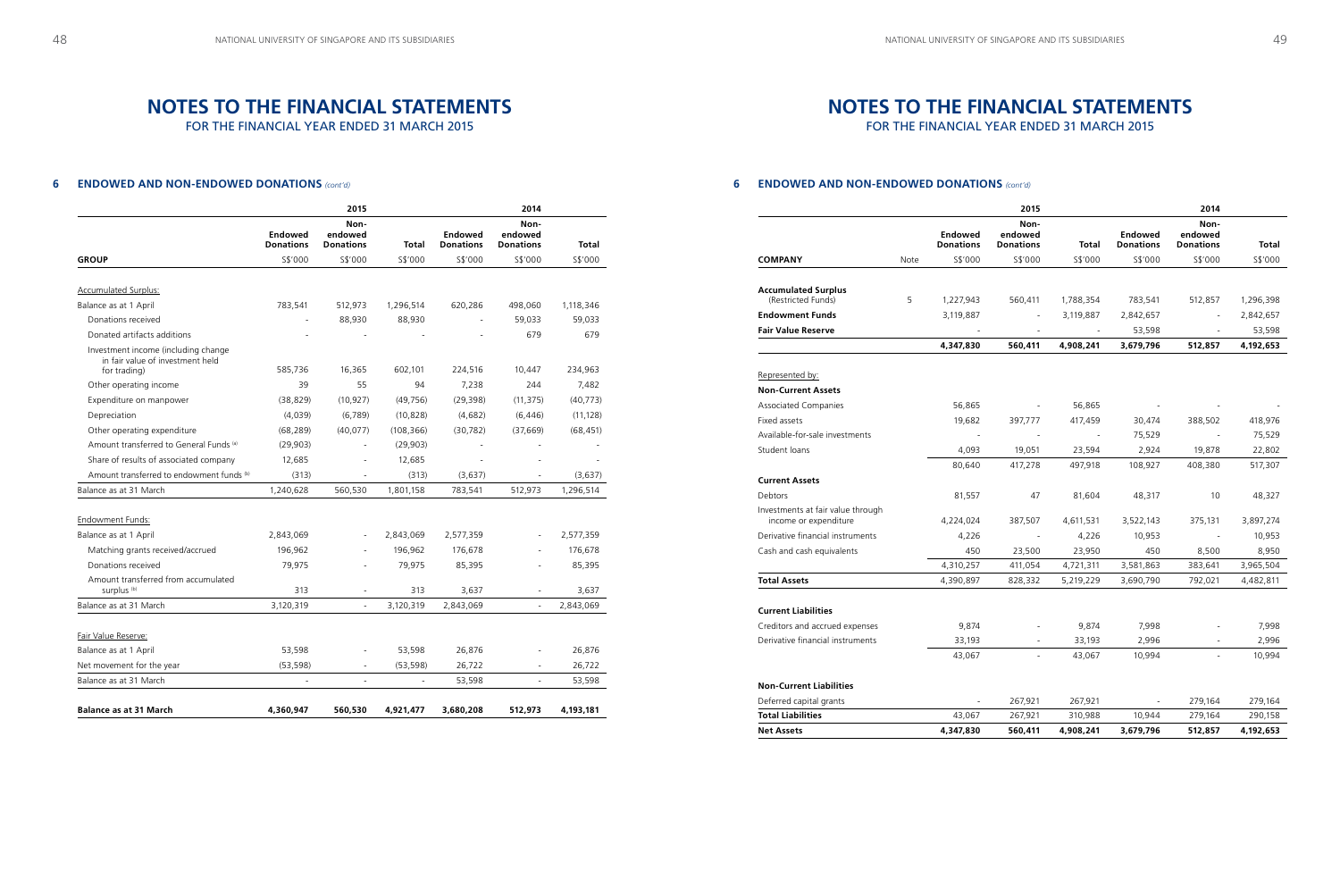FOR THE FINANCIAL YEAR ENDED 31 MARCH 2015

# **NOTES TO THE FINANCIAL STATEMENTS**

FOR THE FINANCIAL YEAR ENDED 31 MARCH 2015

#### **6 ENDOWED AND NON-ENDOWED DONATIONS** *(cont'd)*

|                                                                                         |                                    | 2015                                |                          |                                    | 2014                                |           |
|-----------------------------------------------------------------------------------------|------------------------------------|-------------------------------------|--------------------------|------------------------------------|-------------------------------------|-----------|
|                                                                                         | <b>Endowed</b><br><b>Donations</b> | Non-<br>endowed<br><b>Donations</b> | Total                    | <b>Endowed</b><br><b>Donations</b> | Non-<br>endowed<br><b>Donations</b> | Total     |
| <b>COMPANY</b>                                                                          | S\$'000                            | S\$'000                             | S\$'000                  | S\$'000                            | S\$'000                             | S\$'000   |
|                                                                                         |                                    |                                     |                          |                                    |                                     |           |
| <b>Accumulated Surplus:</b>                                                             |                                    |                                     |                          |                                    |                                     |           |
| Balance as at 1 April                                                                   | 783,541                            | 512,857                             | 1,296,398                | 620,286                            | 497,960                             | 1,118,246 |
| Donations received                                                                      |                                    | 88,927                              | 88,927                   |                                    | 59,015                              | 59,015    |
| Donated artifacts additions                                                             |                                    |                                     |                          |                                    | 679                                 | 679       |
| Investment income (including change<br>in fair value of investment held<br>for trading) | 585.736                            | 16,365                              | 602,101                  | 224,516                            | 10,447                              | 234,963   |
| Other operating income                                                                  | 39                                 | 55                                  | 94                       | 7.238                              | 244                                 | 7,482     |
| Expenditure on manpower                                                                 | (38, 829)                          | (10, 927)                           | (49, 756)                | (29, 398)                          | (11, 375)                           | (40, 773) |
| Depreciation                                                                            | (4,039)                            | (6,789)                             | (10, 828)                | (4,682)                            | (6, 446)                            | (11, 128) |
| Other operating expenditure                                                             | (68, 289)                          | (40,077)                            | (108, 366)               | (30, 782)                          | (37, 667)                           | (68, 449) |
| Amount transferred to General Funds (a)                                                 | (29,903)                           | $\frac{1}{2}$                       | (29,903)                 |                                    |                                     |           |
| Amount transferred to endowment funds (b)                                               | (313)                              |                                     | (313)                    | (3,637)                            |                                     | (3,637)   |
| Balance as at 31 March                                                                  | 1,227,943                          | 560,411                             | 1,788,354                | 783,541                            | 512,857                             | 1,296,398 |
| <b>Endowment Funds:</b>                                                                 |                                    |                                     |                          |                                    |                                     |           |
| Balance as at 1 April                                                                   | 2,842,657                          |                                     | 2,842,657                | 2,576,961                          |                                     | 2,576,961 |
| Matching grants received/accrued                                                        | 196,952                            |                                     | 196,952                  | 176,671                            |                                     | 176,671   |
| Donations received                                                                      | 79,965                             |                                     | 79,965                   | 85,388                             |                                     | 85,388    |
| Amount transferred from accumulated<br>surplus <sup>(b)</sup>                           | 313                                |                                     | 313                      | 3,637                              |                                     | 3,637     |
| Balance as at 31 March                                                                  | 3,119,887                          | ÷,                                  | 3,119,887                | 2,842,657                          | ÷,                                  | 2,842,657 |
|                                                                                         |                                    |                                     |                          |                                    |                                     |           |
| Fair Value Reserve:                                                                     |                                    |                                     |                          |                                    |                                     |           |
| Balance as at 1 April                                                                   | 53,598                             |                                     | 53,598                   | 26,876                             |                                     | 26,876    |
| Net movement for the year                                                               | (53, 598)                          |                                     | (53, 598)                | 26,722                             |                                     | 26,722    |
| Balance as at 31 March                                                                  | $\frac{1}{2}$                      | $\overline{\phantom{m}}$            | $\overline{\phantom{a}}$ | 53,598                             | $\overline{\phantom{m}}$            | 53,598    |
| <b>Balance as at 31 March</b>                                                           | 4,347,830                          | 560,411                             | 4,908,241                | 3,679,796                          | 512,857                             | 4,192,653 |

(a) This relates to transfer of funds from accumulated suplus from Endowment Funds to General Funds to fund operating activities (Note 26).

(b) This represents mainly change in gift purpose for amounts received by the Group and Company in prior years.

#### **7 SUBSIDIARY COMPANIES**

|                                |         | <b>COMPANY</b> |
|--------------------------------|---------|----------------|
|                                | 2015    | 2014           |
|                                | S\$'000 | S\$'000        |
| Unquoted equity shares at cost | 428     | 428            |
| Impairment loss                | (100)   | (100)          |
| Carrying amount                | 328     | 328            |

|                                                                          |                                                                                                                                                                                                                                                                                                                                                        | Country of<br>incorporation<br>(or registration) | <b>Proportion of</b><br>ownership interest and<br>voting power held |      |  |
|--------------------------------------------------------------------------|--------------------------------------------------------------------------------------------------------------------------------------------------------------------------------------------------------------------------------------------------------------------------------------------------------------------------------------------------------|--------------------------------------------------|---------------------------------------------------------------------|------|--|
| <b>Name of Company</b>                                                   | <b>Principal Activities</b>                                                                                                                                                                                                                                                                                                                            | and operation                                    | 2015                                                                | 2014 |  |
| Singapore University<br>Press Pte Ltd (a)                                | Publisher                                                                                                                                                                                                                                                                                                                                              | Singapore                                        | 100%                                                                | 100% |  |
| NUS Technology<br>Holdings Pte Ltd (a)                                   | To carry out research and development, to own and exploit<br>all forms of intellectual property interests and to engage in<br>the acquisition, dissemination and transfer of technologies.                                                                                                                                                             | Singapore                                        | 100%                                                                | 100% |  |
| NUS High School of<br>Mathematics and<br>Science <sup>(a)</sup>          | To promote and undertake the advancement of education,<br>with particular emphasis on mathematics and science at<br>secondary and junior college levels and to participate in<br>schemes established to promote research, development<br>and education, in particular in relation to mathematics and<br>science and to a high school for that purpose. | Singapore                                        | #                                                                   | #    |  |
| NUS America, Inc (d)                                                     | This is a nonprofit public benefit corporation organised<br>under the Nonprofit Public Corporation Law for public and<br>charitable purposes. It performs the functions of or to carry<br>out the purposes of the National University of Singapore.                                                                                                    | <b>United States</b><br>of America               | #                                                                   | #    |  |
| <b>NUSSU Enterprise</b><br>Pte Ltd (a, c)                                | To manage the commercial activities of NUS Student Union.                                                                                                                                                                                                                                                                                              | Singapore                                        | 100%                                                                | 100% |  |
| <b>CAMRI Managed</b><br>Portfolio Pte Ltd <sup>(a)</sup>                 | To provide platform to the NUS Business School's students<br>to have a hands-on investment management experience.                                                                                                                                                                                                                                      | Singapore                                        | 100%                                                                | 100% |  |
| Suzhou NUSRI<br>Management Co Ltd (e)                                    | To manage the Suzhou NUS Research Institute.                                                                                                                                                                                                                                                                                                           | People's Republic<br>of China                    | 100%                                                                | 100% |  |
| Singapore International<br>Mediation Institute<br>Limited <sup>(a)</sup> | Set standards and provide accreditation for mediators.                                                                                                                                                                                                                                                                                                 | Singapore                                        | #                                                                   |      |  |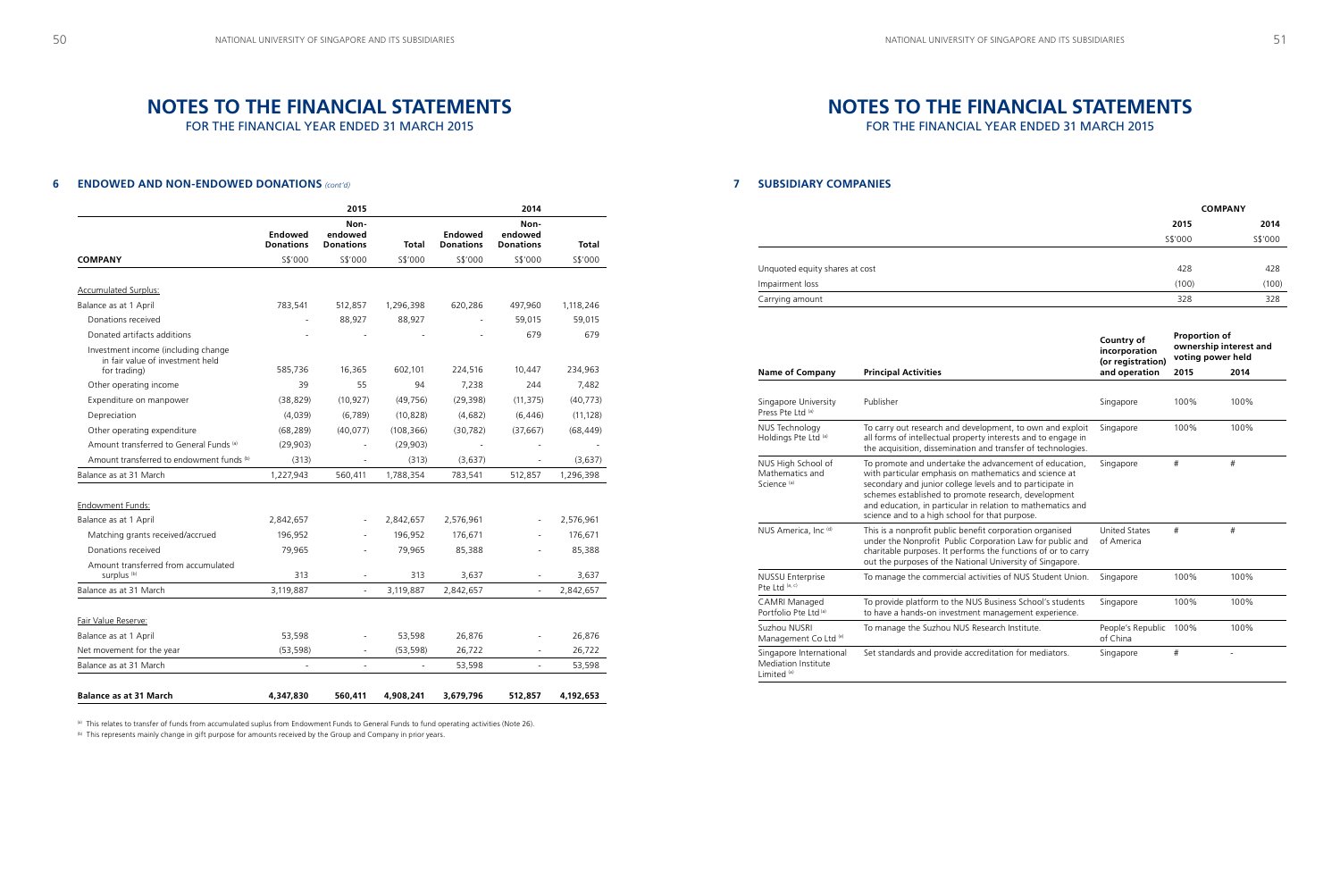FOR THE FINANCIAL YEAR ENDED 31 MARCH 2015

# **NOTES TO THE FINANCIAL STATEMENTS**

FOR THE FINANCIAL YEAR ENDED 31 MARCH 2015

#### **7 SUBSIDIARY COMPANIES** *(cont'd)* **8 ASSOCIATED COMPANIES**

|                                                                     |                                                                                                                                                             | Country of<br>incorporation<br>(or registration) | <b>Proportion of</b><br>ownership interest and<br>voting power held |      |  |
|---------------------------------------------------------------------|-------------------------------------------------------------------------------------------------------------------------------------------------------------|--------------------------------------------------|---------------------------------------------------------------------|------|--|
| <b>Name of Company</b>                                              | <b>Principal Activities</b>                                                                                                                                 | and operation                                    | 2015                                                                | 2014 |  |
| <b>Held by Subsidiaries</b>                                         |                                                                                                                                                             |                                                  |                                                                     |      |  |
| NUS Press Pte Ltd (a)                                               | Publisher                                                                                                                                                   | Singapore                                        | 100%                                                                | 100% |  |
| NUS Ventures Pte Ltd (a)                                            | Provide mentoring and financial support to<br>startup companies.                                                                                            | Singapore                                        | 100%                                                                | 100% |  |
| <b>Bioinformatics</b><br>Technology Group<br>Pte Ltd <sup>(a)</sup> | IT development, IT services, research and experimental<br>development on technology.                                                                        | Singapore                                        | 100%                                                                | 100% |  |
| Shanghai NUS<br><b>Enterprise Services</b><br>Co Ltd <sup>(e)</sup> | Sourcing of student internship opportunities with<br>Shanghai companies and developing increased research<br>opportunities and forging closer partnerships. | People's Republic 100%<br>of China               |                                                                     | 100% |  |
| KR Consulting Pte Ltd (a)                                           | Provide consulting services                                                                                                                                 | Singapore                                        | 100%                                                                | 100% |  |
| Star Incubator Sdn Bhd (b)                                          | Management of incubator activities                                                                                                                          | Brunei<br>Darussalam                             | 100%                                                                | 100% |  |

# These corporations do not have share capital. NUS High School of Mathematics and Science and Singapore International Mediation Institute Limited are companies limited by guarantee.

(a) Audited by Ernst & Young LLP, Singapore

(b) Audited by overseas practices of Ernst & Young LLP

(c) Held in trust by NUS Technology Holdings Pte Ltd on behalf of the Company.

(d) Not required to be audited in country of incorporation.

(e) Audited by other auditors in country of incorporation.

|                                                             | <b>GROUP</b> |         | <b>COMPANY</b> |         |
|-------------------------------------------------------------|--------------|---------|----------------|---------|
|                                                             | 2015         | 2014    | 2015           | 2014    |
|                                                             | S\$'000      | S\$'000 | S\$'000        | S\$'000 |
|                                                             |              |         |                |         |
| Unquoted equity shares at cost                              | 72,457       | 500     | 72.457         | 500     |
| Share of post-acquisition profits, net of dividend received | 43,320       | 33,215  | ٠              | $\sim$  |
|                                                             | 115,777      | 33,715  | 72.457         | 500     |

|                              |                                                                                                                                      | Country of<br>incorporation<br>(or registration) | <b>Proportion of</b><br>ownership interest and<br>voting power held |                          |
|------------------------------|--------------------------------------------------------------------------------------------------------------------------------------|--------------------------------------------------|---------------------------------------------------------------------|--------------------------|
| Name of Company              | <b>Principal Activities</b>                                                                                                          | and operation                                    | 2015                                                                | 2014                     |
| System Pte Ltd               | National University Health Clinical service, education and research                                                                  | Singapore                                        | 33%                                                                 | 33%                      |
| InVivos Pte Ltd (a)          | To carry on the business of an animal breeding centre<br>and the provision of related services in support of<br>biomedical research. | Singapore                                        | 25%                                                                 |                          |
| Valparaiso Capital I Ltd (b) | Investment holding in property companies                                                                                             | Singapore                                        | 24%                                                                 | $\overline{\phantom{a}}$ |

(a) Associated company with effect from 15 April 2014

(b) Associated company with effect from 26 June 2014

All of the above associates are audited by other auditors.

Aggregate information about the Group's associated companies that are not individually material are as follows:

|                               | 2015                     | 2014    |
|-------------------------------|--------------------------|---------|
|                               | S\$'000                  | S\$'000 |
|                               |                          |         |
| Profit after tax for the year | 57,398                   | 10.993  |
| Other comprehensive income    | $\overline{\phantom{a}}$ | $\sim$  |
| Total comprehensive income    | 57,398                   | 10.993  |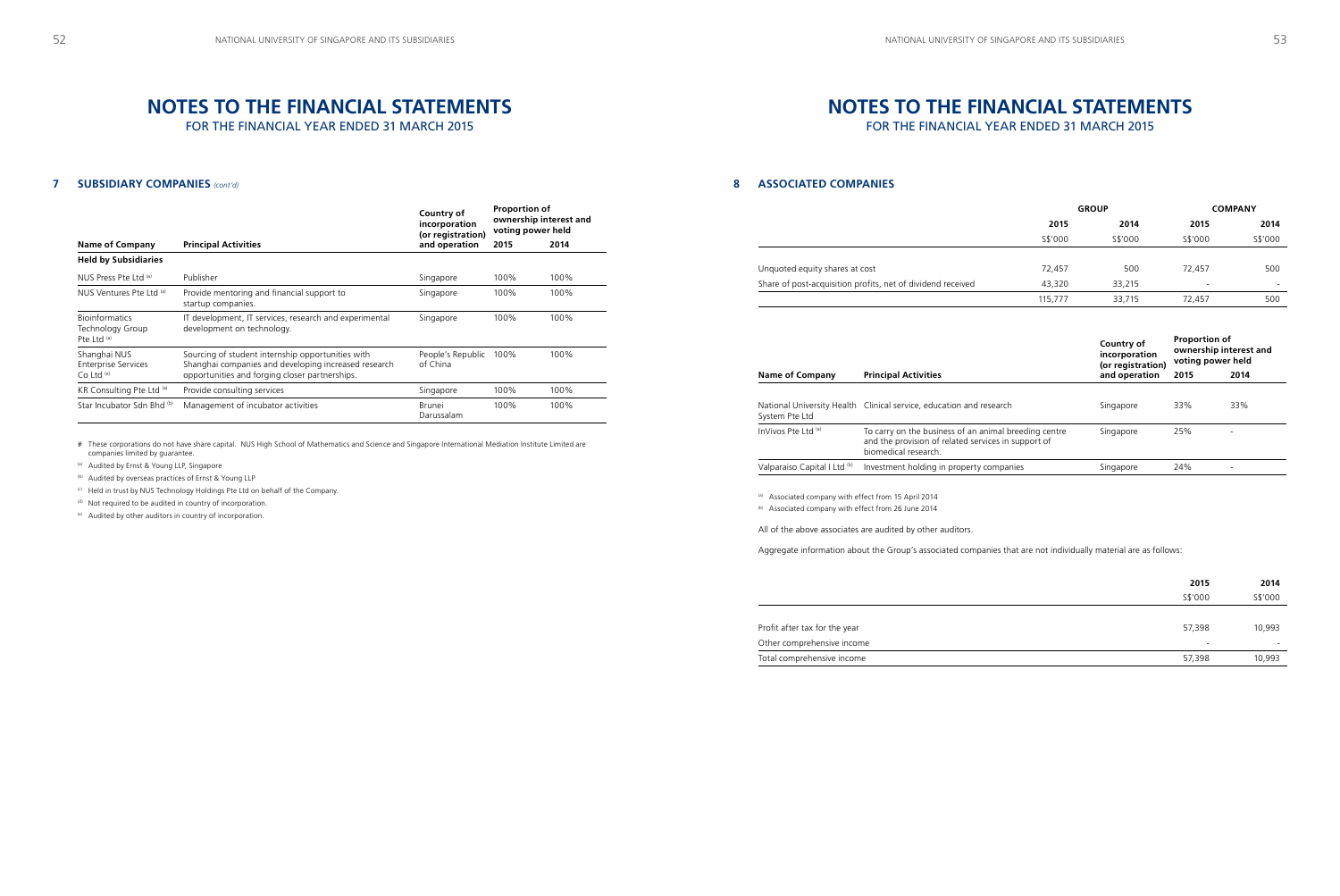FOR THE FINANCIAL YEAR ENDED 31 MARCH 2015

# **NOTES TO THE FINANCIAL STATEMENTS**

FOR THE FINANCIAL YEAR ENDED 31 MARCH 2015

#### **9 FIXED ASSETS 9 FIXED ASSETS** *(cont'd)*

|                                          | Land                     | Freehold Leasehold<br>Land | <b>Buildings</b>         | Leasehold<br>Improve- | Infra-<br>ments structure | Equipment,<br><b>Furniture</b><br>& Fittings,<br>Library<br>Materials | <b>Artifacts</b>         | Capital<br>Work-in-<br><b>Progress</b> | Total             |
|------------------------------------------|--------------------------|----------------------------|--------------------------|-----------------------|---------------------------|-----------------------------------------------------------------------|--------------------------|----------------------------------------|-------------------|
| <b>GROUP</b>                             | S\$'000                  | S\$'000                    | S\$'000                  | S\$'000               | S\$'000                   | S\$'000                                                               | S\$'000                  | S\$'000                                | S\$'000           |
|                                          |                          |                            |                          |                       |                           |                                                                       |                          |                                        |                   |
| <b>COST</b>                              |                          |                            |                          |                       |                           |                                                                       |                          |                                        |                   |
| At 1 April 2013                          | 2,007                    |                            | 321,174 2,791,302        | 765,911               | 39,508                    | 1,751,465                                                             | 21,446                   | 181,315                                | 5,874,128         |
| Additions                                |                          |                            | 22,311                   | 55,000                | ä,                        | 114,336                                                               | 2,765                    | 241,769                                | 436,181           |
| Transfers                                |                          |                            | 2,201                    | 35,491                |                           | 19,511                                                                | ÷,                       | (57, 203)                              |                   |
| Reclassification to intangible<br>assets |                          |                            | $\overline{\phantom{a}}$ |                       |                           | (9)                                                                   |                          |                                        | (9)               |
| Disposals                                |                          |                            | (9,260)                  | (3, 422)              | ÷,                        | (63, 656)                                                             |                          | ÷,                                     | (76, 338)         |
| Cost adjustment                          |                          | ä,                         | (4,663)                  | (4,651)               | (18)                      | (52)                                                                  |                          | (964)                                  | (10, 348)         |
| At 31 March and 1 April 2014             | 2,007                    |                            | 321,174 2,801,891        | 848,329               | 39,490                    | 1,821,595                                                             | 24,211                   | 364,917                                | 6,223,614         |
| Additions                                |                          | ÷,                         | 95,699                   | 54,000                | $\overline{\phantom{a}}$  | 124,981                                                               | 653                      | 201,185                                | 476,518           |
| Transfers                                |                          |                            | 177,239                  | 13,518                | ÷,                        | 15,103                                                                | ä,                       | (205, 860)                             |                   |
| <b>Disposals</b>                         |                          |                            | (22)                     | (979)                 |                           | (55, 586)                                                             |                          |                                        | (56, 587)         |
| Transfer to associated<br>company        |                          |                            | (5,030)                  |                       |                           | (4, 205)                                                              |                          | ł,                                     | (9,235)           |
| Cost adjustment                          |                          |                            | (2, 344)                 | (383)                 |                           | (69)                                                                  |                          | (1,948)                                | (4, 744)          |
| At 31 March 2015                         | 2,007                    |                            | 321,174 3,067,433        | 914,485               | 39,490                    | 1,901,819                                                             | 24,864                   |                                        | 358,294 6,629,566 |
| ACCUMULATED<br>DEPRECIATION              |                          |                            |                          |                       |                           |                                                                       |                          |                                        |                   |
| At 1 April 2013                          |                          | 39,671                     | 947,576                  | 435,779               | 1,466                     | 1,231,193                                                             |                          |                                        | 2,655,685         |
| Depreciation                             |                          | 6,153                      | 86,807                   | 69,495                | 658                       | 146,630                                                               |                          |                                        | 309,743           |
| Transfers                                |                          |                            | 357                      | (366)                 | ÷,                        | 9                                                                     |                          |                                        |                   |
| Reclassification to intangible<br>assets |                          |                            | J.                       |                       |                           | (4)                                                                   |                          |                                        | (4)               |
| Disposals                                |                          |                            | (9,180)                  | (2,875)               | ä,                        | (61, 230)                                                             |                          | ä,                                     | (73, 285)         |
| Cost adjustment                          | $\overline{\phantom{a}}$ | $\overline{\phantom{a}}$   | (271)                    | (252)                 | (1)                       | (10)                                                                  | $\overline{\phantom{m}}$ | $\overline{\phantom{a}}$               | (534)             |
| At 31 March and 1 April 2014             | ÷,                       |                            | 45,824 1,025,289         | 501,781               | 2,123                     | 1,316,588                                                             | ä,                       | $\overline{\phantom{a}}$               | 2,891,605         |
| Depreciation                             |                          | 6,153                      | 90,997                   | 68,728                | 658                       | 147,122                                                               |                          |                                        | 313,658           |
| Transfers                                |                          | $\overline{a}$             | $\sim$                   | (227)                 | ÷.                        | 227                                                                   |                          |                                        |                   |
| Disposals                                |                          |                            | (4)                      | (979)                 |                           | (54,003)                                                              |                          |                                        | (54, 986)         |
| Transfer to associated company           |                          | ٠                          | (1,720)                  | ä,                    | ä,                        | (3,873)                                                               |                          | ä,                                     | (5, 593)          |
| Cost adjustment                          | $\sim$                   | ÷,                         | (117)                    | (20)                  | ÷,                        | (13)                                                                  | ÷,                       | $\overline{\phantom{a}}$               | (150)             |
| At 31 March 2015                         | ÷,                       | 51.977                     | 1,114,445                | 569.283               | 2,781                     | 1,406,048                                                             | ÷,                       | ÷,                                     | 3,144,534         |
| <b>CARRYING AMOUNT</b>                   |                          |                            |                          |                       |                           |                                                                       |                          |                                        |                   |
| At 31 March 2015                         | 2,007                    |                            | 269,197 1,952,988        | 345,202               | 36,709                    | 495,771                                                               | 24,864                   |                                        | 358,294 3,485,032 |

At 31 March 2014 2,007 275,350 1,776,602 346,548 37,367 505,007 24,211 364,917 3,332,009

|                                                       | Land           | Freehold Leasehold<br>Land | <b>Buildings</b>         | Leasehold<br>Improve- | Infra-<br>ments structure | Equipment,<br><b>Furniture</b><br>& Fittings,<br>Library<br>Materials | <b>Artifacts</b> | Capital<br>Work-in-<br><b>Progress</b> | <b>Total</b>      |
|-------------------------------------------------------|----------------|----------------------------|--------------------------|-----------------------|---------------------------|-----------------------------------------------------------------------|------------------|----------------------------------------|-------------------|
| <b>COMPANY</b>                                        | S\$'000        | S\$'000                    | S\$'000                  | S\$'000               | S\$'000                   | S\$'000                                                               | S\$'000          | S\$'000                                | S\$'000           |
|                                                       |                |                            |                          |                       |                           |                                                                       |                  |                                        |                   |
| <b>COST</b>                                           |                |                            |                          |                       |                           |                                                                       |                  |                                        |                   |
| At 1 April 2013                                       | 2,007          |                            | 321,174 2,790,597        | 764,883               | 39,508                    | 1,746,655                                                             | 21,446           |                                        | 181,315 5,867,585 |
| Additions                                             |                |                            | 22,311                   | 54,996                | ä,                        | 113,699                                                               | 2,765            | 241,769                                | 435,540           |
| Transfers                                             |                |                            | 2,201                    | 35,491                | ä,                        | 19,511                                                                | $\frac{1}{2}$    | (57, 203)                              |                   |
| Reclassification to intangible<br>assets              |                | ÷.                         | ÷,                       | ÷,                    | ä,                        | (9)                                                                   | ä,               |                                        | (9)               |
| Disposals                                             |                | ä,                         | (9,260)                  | (3, 422)              | ä,                        | (63, 471)                                                             |                  | ÷,                                     | (76, 153)         |
| Cost adjustment                                       |                |                            | (4,663)                  | (4,651)               | (18)                      | (52)                                                                  |                  | (964)                                  | (10, 348)         |
| At 31 March and 1 April 2014                          | 2,007          | 321,174                    | 2,801,186                | 847,297               | 39,490                    | 1,816,333                                                             | 24,211           |                                        | 364,917 6,216,615 |
| Additions                                             |                |                            | 95,699                   | 54,000                | ä,                        | 124,619                                                               | 653              | 201,185                                | 476,156           |
| Transfers                                             |                |                            | 177,239                  | 13,518                | ÷,                        | 15,103                                                                | ÷,               | (205, 860)                             |                   |
| <b>Disposals</b>                                      |                | ä,                         | (22)                     | (979)                 | ä,                        | (55, 586)                                                             | ä,               | ÷,                                     | (56, 587)         |
| Transfer to associated company                        |                | ä,                         | (5,030)                  |                       |                           | (4,205)                                                               |                  | ÷,                                     | (9, 235)          |
| Cost adjustment                                       |                |                            | (2, 344)                 | (383)                 |                           | (69)                                                                  |                  | (1,948)                                | (4, 744)          |
| At 31 March 2015                                      | 2,007          |                            | 321,174 3,066,728        | 913,453               | 39,490                    | 1,896,195                                                             | 24,864           |                                        | 358,294 6,622,205 |
| <b>ACCUMULATED</b><br>DEPRECIATION<br>At 1 April 2013 |                | 39,671                     | 947,400                  | 435,551               | 1,466                     | 1,227,601                                                             |                  |                                        | 2,651,689         |
| Depreciation                                          |                | 6,153                      | 86,783                   | 69,392                | 658                       | 146,069                                                               |                  |                                        | 309,055           |
| Transfers                                             |                |                            | 357                      | (366)                 | ÷,                        | 9                                                                     |                  |                                        |                   |
| Reclassification to intangible<br>assets              |                | ä,                         | $\overline{\phantom{a}}$ | ä,                    | ä,                        | (4)                                                                   |                  |                                        | (4)               |
| <b>Disposals</b>                                      |                | ÷.                         | (9,180)                  | (2,875)               | L,                        | (61, 055)                                                             |                  |                                        | (73, 110)         |
| Cost adjustment                                       | $\overline{a}$ | L.                         | (271)                    | (252)                 | (1)                       | (10)                                                                  | ä,               | J.                                     | (534)             |
| At 31 March and 1 April 2014                          |                | 45,824                     | 1,025,089                | 501,450               | 2,123                     | 1,312,610                                                             |                  | ÷,                                     | 2,887,096         |
| Depreciation                                          |                | 6,153                      | 90,974                   | 68,625                | 658                       | 146,504                                                               |                  |                                        | 312,914           |
| Transfers                                             |                | ä,                         | ÷,                       | (227)                 |                           | 227                                                                   |                  |                                        |                   |
| <b>Disposals</b>                                      |                | ä,                         | (4)                      | (979)                 | ä,                        | (54,003)                                                              |                  |                                        | (54, 986)         |
| Transfer to associated company                        |                |                            | (1,720)                  |                       |                           | (3,873)                                                               |                  |                                        | (5, 593)          |
| Cost adjustment                                       |                | ä,                         | (117)                    | (20)                  |                           | (13)                                                                  |                  |                                        | (150)             |
| At 31 March 2015                                      |                | 51,977                     | 1,114,222                | 568,849               | 2,781                     | 1,401,452                                                             |                  |                                        | 3,139,281         |
| <b>CARRYING AMOUNT</b><br>At 31 March 2015            | 2,007          |                            | 269,197 1,952,506        | 344,604               | 36,709                    | 494,743                                                               | 24,864           |                                        | 358,294 3,482,924 |
| At 31 March 2014                                      | 2,007          | 275,350                    | 1,776,097                | 345,847               | 37,367                    | 503,723                                                               | 24,211           |                                        | 364,917 3,329,519 |
|                                                       |                |                            |                          |                       |                           |                                                                       |                  |                                        |                   |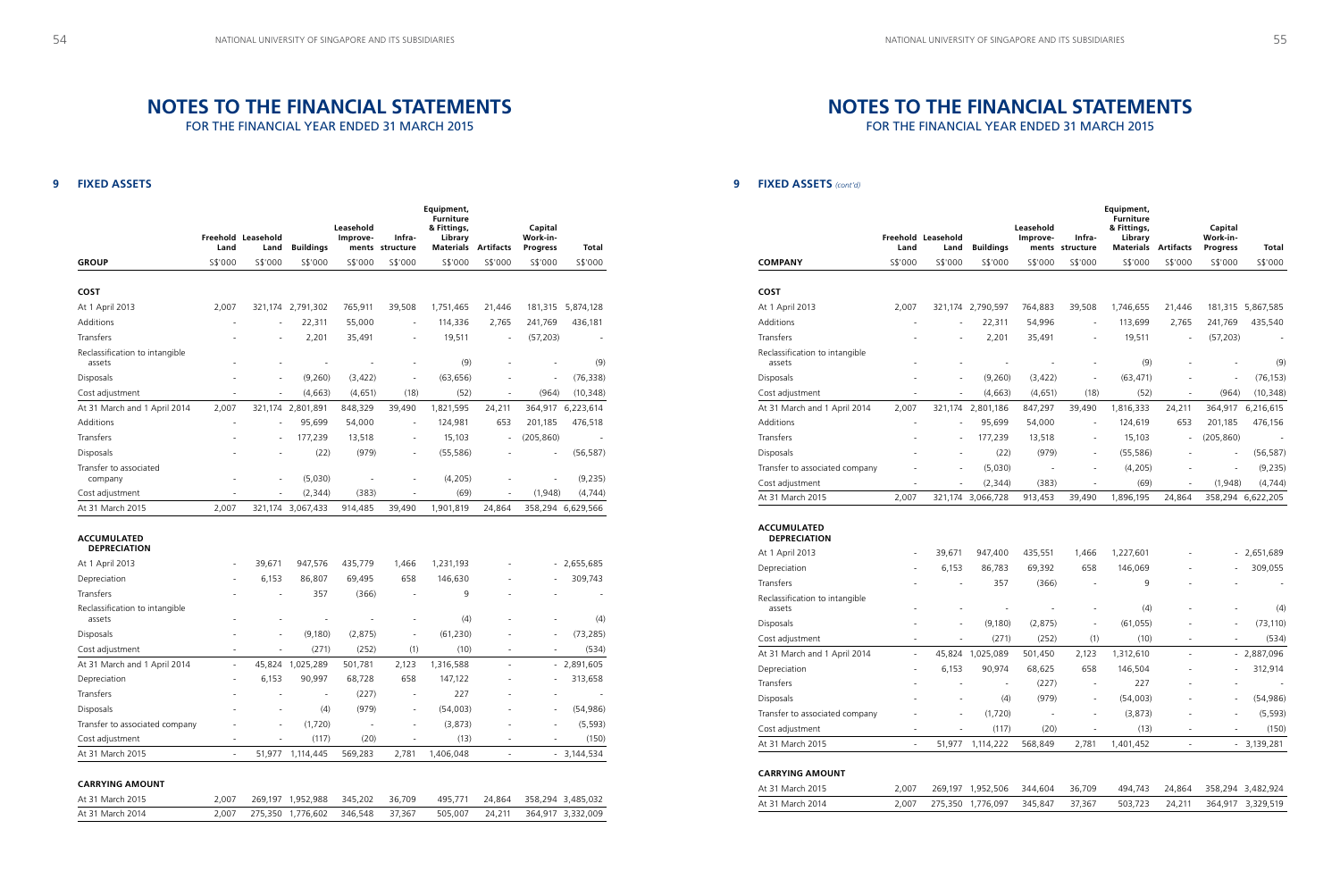FOR THE FINANCIAL YEAR ENDED 31 MARCH 2015

|                                    | Computer<br>Software | <b>Purchased</b><br>Curriculum | <b>Total</b> |
|------------------------------------|----------------------|--------------------------------|--------------|
| <b>GROUP</b>                       | S\$'000              | S\$'000                        | S\$'000      |
| <b>COST</b>                        |                      |                                |              |
| At 1 April 2013                    | 28,561               | 11,878                         | 40,439       |
| Additions                          | 1,778                |                                | 1,778        |
| Reclassification from fixed assets | 9                    |                                | 9            |
| Disposals                          | (211)                |                                | (211)        |
| Cost adjustment                    | (30)                 | $\overline{\phantom{a}}$       | (30)         |
| At 31 March and 1 April 2014       | 30,107               | 11,878                         | 41,985       |
| Additions                          | 2,148                | 120                            | 2,268        |
| Disposals                          | (133)                | ÷,                             | (133)        |
| At 31 March 2015                   | 32,122               | 11,998                         | 44,120       |
| <b>ACCUMULATED AMORTISATION</b>    |                      |                                |              |
| At 1 April 2013                    | 11,687               | 11,878                         | 23,565       |
| Amortisation                       | 5,443                |                                | 5,443        |
| Reclassification from fixed assets | $\overline{4}$       |                                | 4            |
| Disposals                          | (201)                |                                | (201)        |
| At 31 March and 1 April 2014       | 16,933               | 11,878                         | 28,811       |
| Amortisation                       | 5,507                | 10                             | 5,517        |
| Disposals                          | (124)                |                                | (124)        |
| At 31 March 2015                   | 22,316               | 11,888                         | 34,204       |
| <b>CARRYING AMOUNT</b>             |                      |                                |              |
| At 31 March 2015                   | 9,806                | 110                            | 9,916        |
| At 31 March 2014                   | 13,174               | ÷.                             | 13,174       |
|                                    |                      |                                |              |

# **NOTES TO THE FINANCIAL STATEMENTS**

FOR THE FINANCIAL YEAR ENDED 31 MARCH 2015

#### **10 INTANGIBLE ASSETS 10 INTANGIBLE ASSETS** *(cont'd)*

|                                    | Computer<br>Software | Purchased<br>Curriculum  | <b>Total</b> |
|------------------------------------|----------------------|--------------------------|--------------|
| <b>COMPANY</b>                     | S\$'000              | S\$'000                  | S\$'000      |
|                                    |                      |                          |              |
| <b>COST</b>                        |                      |                          |              |
| At 1 April 2013                    | 28,051               | 11,878                   | 39,929       |
| Additions                          | 1,778                |                          | 1,778        |
| Reclassification from fixed assets | 9                    |                          | 9            |
| Disposals                          | (211)                |                          | (211)        |
| Cost adjustment                    | (30)                 | $\overline{a}$           | (30)         |
| At 31 March and 1 April 2014       | 29,597               | 11,878                   | 41,475       |
| Additions                          | 2,136                | 120                      | 2,256        |
| Disposals                          | (133)                | $\overline{a}$           | (133)        |
| At 31 March 2015                   | 31,600               | 11,998                   | 43,598       |
| <b>ACCUMULATED AMORTISATION</b>    |                      |                          |              |
| At 1 April 2013                    | 11,315               | 11,878                   | 23,193       |
| Amortisation                       | 5,343                |                          | 5,343        |
| Reclassification from fixed assets | 4                    |                          | 4            |
| Disposals                          | (201)                | $\overline{a}$           | (201)        |
| At 31 March and 1 April 2014       | 16,461               | 11,878                   | 28,339       |
| Amortisation                       | 5,469                | 10                       | 5,479        |
| Disposals                          | (124)                | $\overline{\phantom{a}}$ | (124)        |
| At 31 March 2015                   | 21,806               | 11,888                   | 33,694       |
| <b>CARRYING AMOUNT</b>             |                      |                          |              |
| At 31 March 2015                   | 9,794                | 110                      | 9,904        |
| At 31 March 2014                   | 13,136               | $\overline{a}$           | 13,136       |
|                                    |                      |                          |              |

Computer software includes computer software work-in-progress of S\$723,000 (2014: S\$825,000) for the Group and Company, which amortisation is not provided for. The average remaining amortisation period of intangible assets is 2 years (2014: 2 years).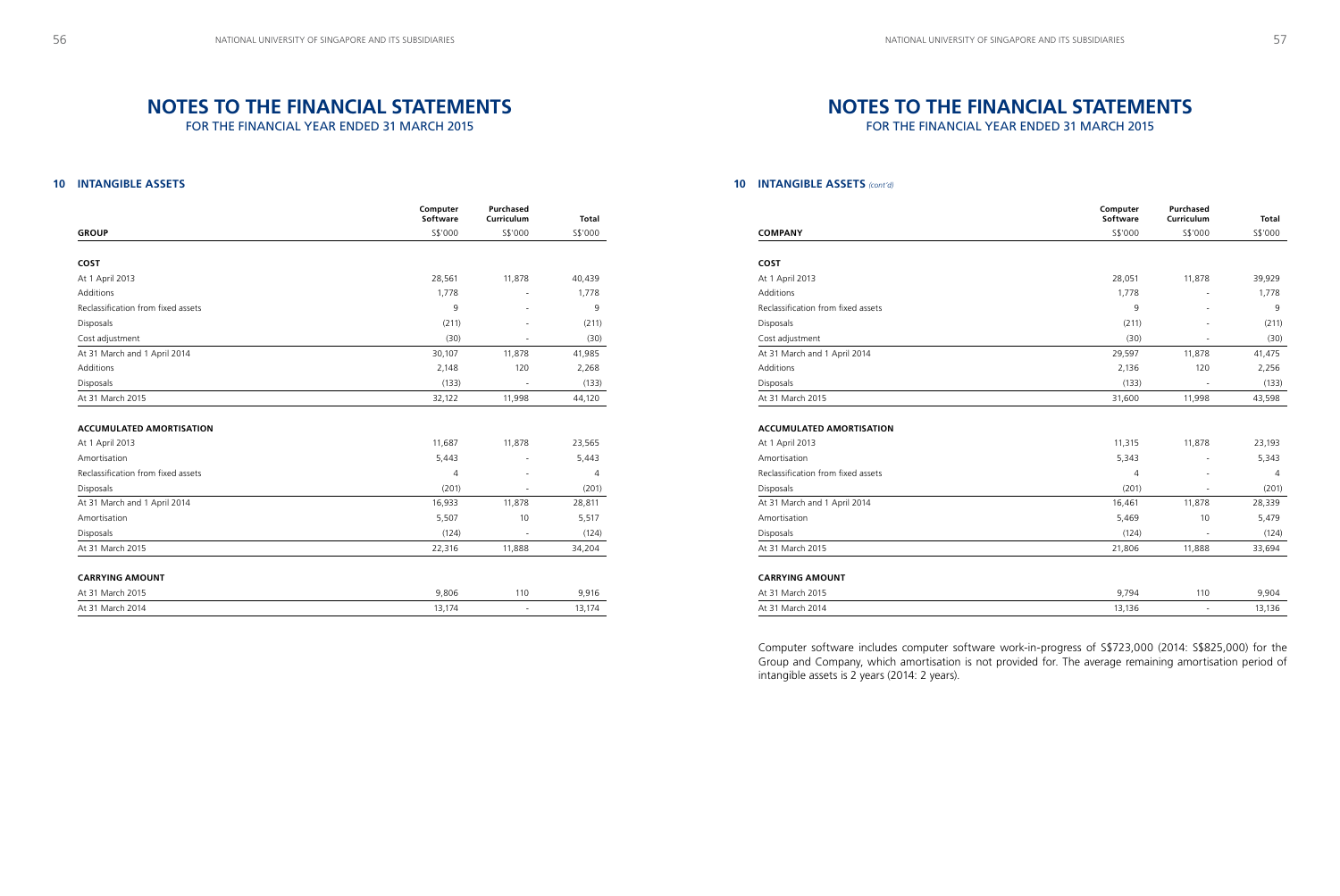FOR THE FINANCIAL YEAR ENDED 31 MARCH 2015

#### **11 AVAILABLE-FOR-SALE INVESTMENTS**

|                                    |         | <b>GROUP</b> |                          | <b>COMPANY</b>           |
|------------------------------------|---------|--------------|--------------------------|--------------------------|
|                                    | 2015    | 2014         | 2015                     | 2014                     |
|                                    | S\$'000 | S\$'000      | S\$'000                  | S\$'000                  |
| AT FAIR VALUE                      |         |              |                          |                          |
| Quoted equity securities           | 2,638   | ۰            | $\overline{\phantom{a}}$ | $\overline{\phantom{a}}$ |
| Unquoted equity securities         | 8,277   | 86,910       | 4,742                    | 82,955                   |
| Redeemable convertible loan stocks | 300     | 359          | ۰                        | ٠                        |
|                                    | 11,215  | 87,269       | 4,742                    | 82,955                   |

The fair value of unquoted equity securities available for sale is estimated based on the net asset values disclosed in the financial statements of the entities.

#### **12 INVESTMENTS AT FAIR VALUE THROUGH INCOME OR EXPENDITURE**

|                                | <b>GROUP</b> |           | <b>COMPANY</b> |           |
|--------------------------------|--------------|-----------|----------------|-----------|
|                                | 2015         | 2014      | 2015           | 2014      |
|                                | S\$'000      | S\$'000   | S\$'000        | S\$'000   |
| <b>AT FAIR VALUE</b>           |              |           |                |           |
| <b>Ouoted Government bonds</b> | 1,103,359    | 1.375.841 | 1,103,359      | 1,375,841 |
| Ouoted debt securities         | 35,078       | 57,450    | 35,078         | 57,450    |
| Quoted equity securities       | 458,606      | 517,892   | 458,606        | 517,901   |
| Unquoted equity securities     | 4,387,394    | 3,495,022 | 4,387,394      | 3,495,022 |
|                                | 5,984,437    | 5,446,205 | 5,984,437      | 5,446,214 |

These investments are actively managed and monitored by the Investment Office of the Group under the guidance and purview of the Group's Investment Committee. They are classified as investments designated at fair value through income or expenditure at inception.

The weighted average effective interest rate of debt securities including Government bonds designated at fair value through income or expenditure at the end of the reporting period was 1.5% (2014: 0.99%) per annum. The fair values of quoted equity securities and quoted debt securities are based on the last bid quoted market prices on the last market day of the financial year.

The investments in unquoted equity securities represent investments in alternative assets, namely capital and hedge funds which are carried at fair value. The fair values of these unquoted equity securities are valued with reference to the net asset values disclosed in the financial statements of the funds whose investments are stated at fair value and external valuations. Changes in fair value of the above investments amounting to positive S\$648,800,000 (2014: positive S\$237,430,000) for the Group and S\$648,800,000 (2014: positive S\$237,438,000) for the Company have been included in income or expenditure (Note 30).

### **NOTES TO THE FINANCIAL STATEMENTS** FOR THE FINANCIAL YEAR ENDED 31 MARCH 2015

#### **12 INVESTMENTS AT FAIR VALUE THROUGH INCOME OR EXPENDITURE** *(cont'd)*

Under the terms of certain limited partnership agreements, the Group is obligated to make additional capital contributions up to contractual levels. As at the reporting period ended 31 March 2015, the Group has commitments of S\$868,108,000 (2014: S\$547,783,000) for which capital calls had not been exercised. Such commitments generally have fixed expiration dates or other termination clauses.

 Investments at fair value through income or expenditure denominated in foreign currencies at 31 March are as follows:

|                       | <b>GROUP</b> |           | <b>COMPANY</b> |           |
|-----------------------|--------------|-----------|----------------|-----------|
|                       | 2015         | 2014      | 2015           | 2014      |
|                       | S\$'000      | S\$'000   | S\$'000        | S\$'000   |
| United States dollars | 4,444,506    | 3,586,200 | 4,444,506      | 3,586,209 |
| Euro                  | 40,349       | 41,953    | 40,349         | 41,953    |
| Japanese yen          | 14,320       | 7,733     | 14,320         | 7,733     |
| Swedish krona         | 11,960       | 8,970     | 11,960         | 8,970     |
| Canadian dollars      | 6,623        | 5,077     | 6,623          | 5,077     |
| Others                | 2,492        | 2,737     | 2,492          | 2,737     |
| Australian dollars    | 2,115        | ٠         | 2,115          |           |
| Korean won            | 1,426        | 273       | 1,426          | 273       |
| Sterling pounds       | 218          | 1,500     | 218            | 1,500     |
|                       | 4,524,009    | 3,654,443 | 4,524,009      | 3,654,452 |

#### **13 DERIVATIVE FINANCIAL INSTRUMENTS**

| <b>GROUP AND COMPANY</b> |                    |               |                          |
|--------------------------|--------------------|---------------|--------------------------|
|                          |                    |               | 2014                     |
| <b>Assets</b>            | <b>Liabilities</b> | <b>Assets</b> | <b>Liabilities</b>       |
| S\$'000                  | S\$'000            | S\$'000       | S\$'000                  |
| 4,242                    | (49,606)           | 13,309        | (3,995)                  |
| ۰                        | ٠                  | 536           | $\overline{\phantom{a}}$ |
| 4,242                    | (49,606)           | 13,845        | (3,995)                  |
|                          |                    |               |                          |
| 4,242                    | (49,606)           | 13,845        | (3,995)                  |
|                          |                    | 2015          |                          |

 Forward foreign exchange contracts are entered into mainly for hedging purposes to manage exposure to fluctuations in foreign currency exchange rates and interest rates of investments respectively.

 At 31 March 2015, the settlement dates on open forward contracts ranged from between one month to up to a year (2014: one month to up to a year).

 The fair values of forward foreign exchange contracts have been calculated using rates as at close of New York market.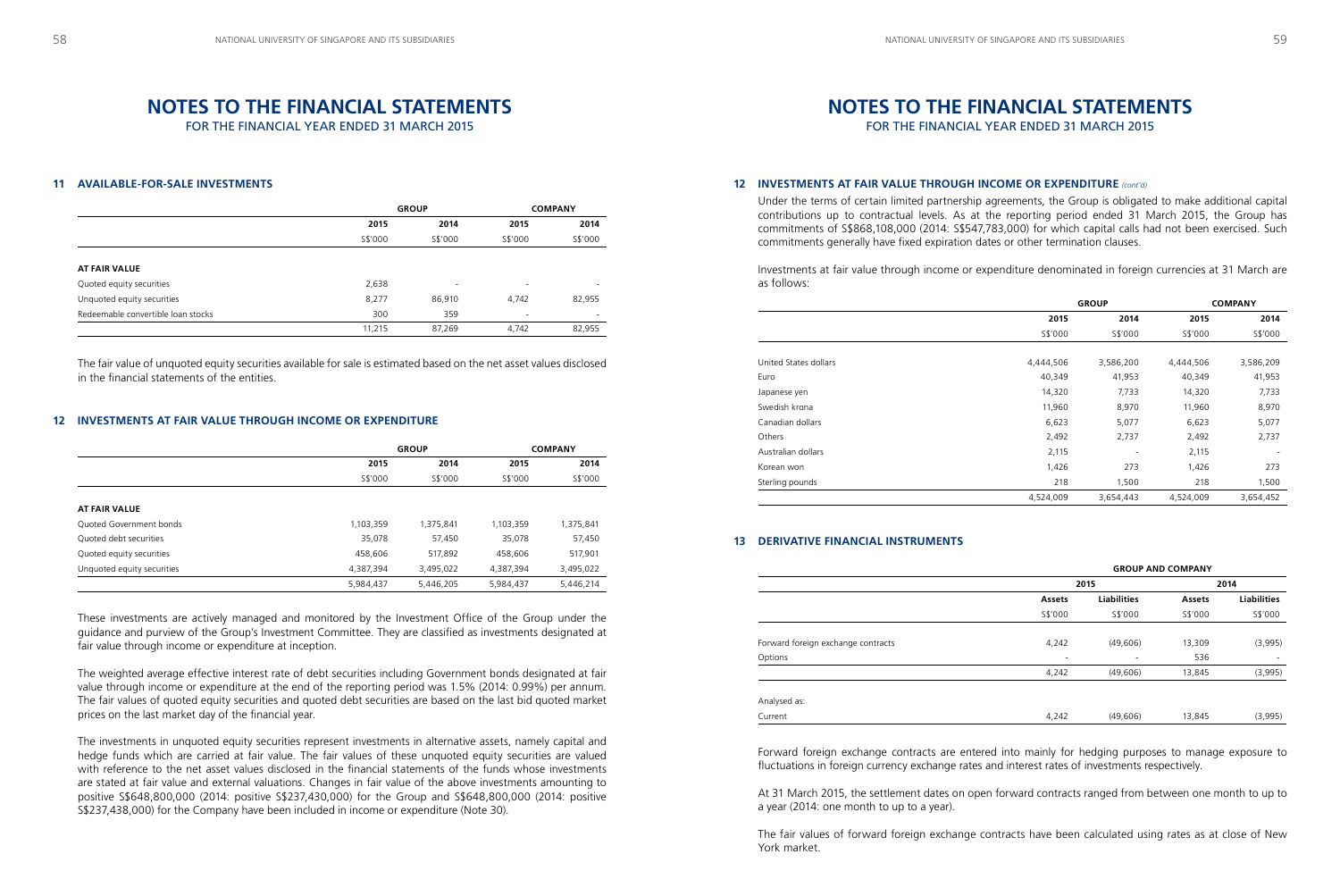FOR THE FINANCIAL YEAR ENDED 31 MARCH 2015

# **NOTES TO THE FINANCIAL STATEMENTS**

FOR THE FINANCIAL YEAR ENDED 31 MARCH 2015

#### **13 DERIVATIVE FINANCIAL INSTRUMENTS** *(cont'd)*

 At 31 March 2015, the contractual/notional amount of outstanding forward foreign exchange contracts to which the Group is committed are as follows:

|                                    |                          | <b>GROUP AND COMPANY</b> |
|------------------------------------|--------------------------|--------------------------|
|                                    | 2015                     | 2014                     |
|                                    | S\$'000                  | S\$'000                  |
|                                    |                          |                          |
| Forward foreign exchange contracts | 1,840,977                | 1,675,308                |
| Options                            | $\overline{\phantom{a}}$ | 67,491                   |
|                                    | 1,840,977                | 1,742,799                |
|                                    |                          |                          |

#### **14 MOVEMENTS IN FAIR VALUE OF INVESTMENTS AND DERIVATIVE FINANCIAL INSTRUMENTS**

*(For Information Only)*

|                                             | <b>GROUP</b> |           | <b>COMPANY</b> |           |
|---------------------------------------------|--------------|-----------|----------------|-----------|
|                                             | 2015         | 2014      | 2015           | 2014      |
|                                             | S\$'000      | S\$'000   | S\$'000        | S\$'000   |
| <b>Non-current investments</b>              |              |           |                |           |
| Fair value as at 1 April                    | 87,269       | 58,222    | 82,955         | 53,489    |
| Increase due to net (sales) purchases       | (71,063)     | (1,015)   | (71, 018)      | 2,855     |
| Realised (loss) gain on sale of investments | (4,527)      | 3,451     | (4, 511)       |           |
| Impairment loss                             | (23)         |           |                |           |
| Reclassification to associated company      | (2,850)      |           | (2,850)        |           |
| Gain arising from changes in fair values    | 2,409        | 26,611    | 166            | 26,611    |
| Fair value at 31 March                      | 11,215       | 87,269    | 4,742          | 82,955    |
| <b>Current investments</b>                  |              |           |                |           |
| Fair value as at 1 April                    | 5,456,055    | 4,518,089 | 5,456,064      | 4,518,088 |
| Increase due to net (sales) purchases       | (216, 355)   | 656,321   | (216, 368)     | 656,327   |
| Realised gain on sale of investments        | 50,573       | 44,215    | 50,577         | 44,211    |
| Gain arising from changes in fair values    | 648,800      | 237,430   | 648,800        | 237,438   |
| Fair value at 31 March                      | 5,939,073    | 5,456,055 | 5,939,073      | 5,456,064 |
| <b>Total</b>                                |              |           |                |           |
| Fair value as at 1 April                    | 5,543,324    | 4,576,311 | 5,539,019      | 4,571,577 |
| Increase due to net (sales) purchases       | (287, 418)   | 655,306   | (287, 386)     | 659,182   |
| Realised gain on sale of investments        | 46,046       | 47,666    | 46,066         | 44,211    |
| Impairment loss                             | (23)         |           |                |           |
| Reclassification to associated company      | (2,850)      |           | (2,850)        |           |
| Gain arising from changes in fair values    | 651,209      | 264,041   | 648,966        | 264,049   |
| Fair value at 31 March                      | 5,950,288    | 5,543,324 | 5,943,815      | 5,539,019 |

#### **14 MOVEMENTS IN FAIR VALUE OF INVESTMENTS AND DERIVATIVE FINANCIAL INSTRUMENTS** *(cont'd) (For Information Only) (cont'd)*

|                                                         |           | <b>GROUP</b> |           | <b>COMPANY</b> |
|---------------------------------------------------------|-----------|--------------|-----------|----------------|
|                                                         | 2015      | 2014         | 2015      | 2014           |
|                                                         | S\$'000   | S\$'000      | S\$'000   | S\$'000        |
|                                                         |           |              |           |                |
| Represented by:                                         |           |              |           |                |
| Available-for-sale investments                          | 11,215    | 87.269       | 4.742     | 82,955         |
| Investments at fair value through income or expenditure | 5,984,437 | 5,446,205    | 5,984,437 | 5,446,214      |
| Derivative financial instruments - assets               | 4.242     | 13,845       | 4.242     | 13,845         |
| Derivative financial instruments - liabilities          | (49,606)  | (3,995)      | (49,606)  | (3,995)        |
|                                                         | 5,950,288 | 5,543,324    | 5,943,815 | 5,539,019      |
|                                                         |           |              |           |                |

#### **15 STUDENT LOANS**

|                                                       |         | <b>GROUP AND COMPANY</b> |
|-------------------------------------------------------|---------|--------------------------|
|                                                       | 2015    | 2014                     |
|                                                       | S\$'000 | S\$'000                  |
| Student tuition fee loans (a)                         | 228,372 | 224,281                  |
| Study loans (a)                                       | 59,023  | 58,898                   |
| Notebook computer loans (b)                           | 1,117   | 1,515                    |
| Overseas student programme loans (c)                  | 1,665   | 1,970                    |
| Other student loans (d)                               | 10,831  | 10,156                   |
|                                                       | 301,008 | 296,820                  |
| Represented by:                                       |         |                          |
| Amount repayable within 12 months - current assets    | 73,780  | 70,622                   |
| Amount repayable after 12 months - non-current assets | 227,228 | 226,198                  |
|                                                       | 301,008 | 296,820                  |

(a) The student tuition fee and study loans are repayable by monthly instalments over periods of up to 20 years. The interest at 4.75% (2014: 4.75%) per annum is based on average prime rate of the 3 major local banks. The interest on the loans is remitted in full to the Government on a monthly basis.

(b) The interest-free notebook computer loans to students are repayable by monthly instalments, over periods of up to 2.5 years.

 $\degree$  The overseas student programme loans repayable by monthly instalments over periods of up to 5 years. The interest at 4.75% (2014: 4.75%) per annum is based on average prime rate of the 3 major local banks.

(d) The other student loans are interest-free and repayable by monthly instalments, over periods of up to 5 years.

#### Secured assets

The student loans are unsecured.

#### Fair values

Student tuition fee loans and study loans are disbursed from advances from the Government.

 The fair value of the loans (non-current portion) cannot be measured reliably as the timing of future cash flows is not fixed.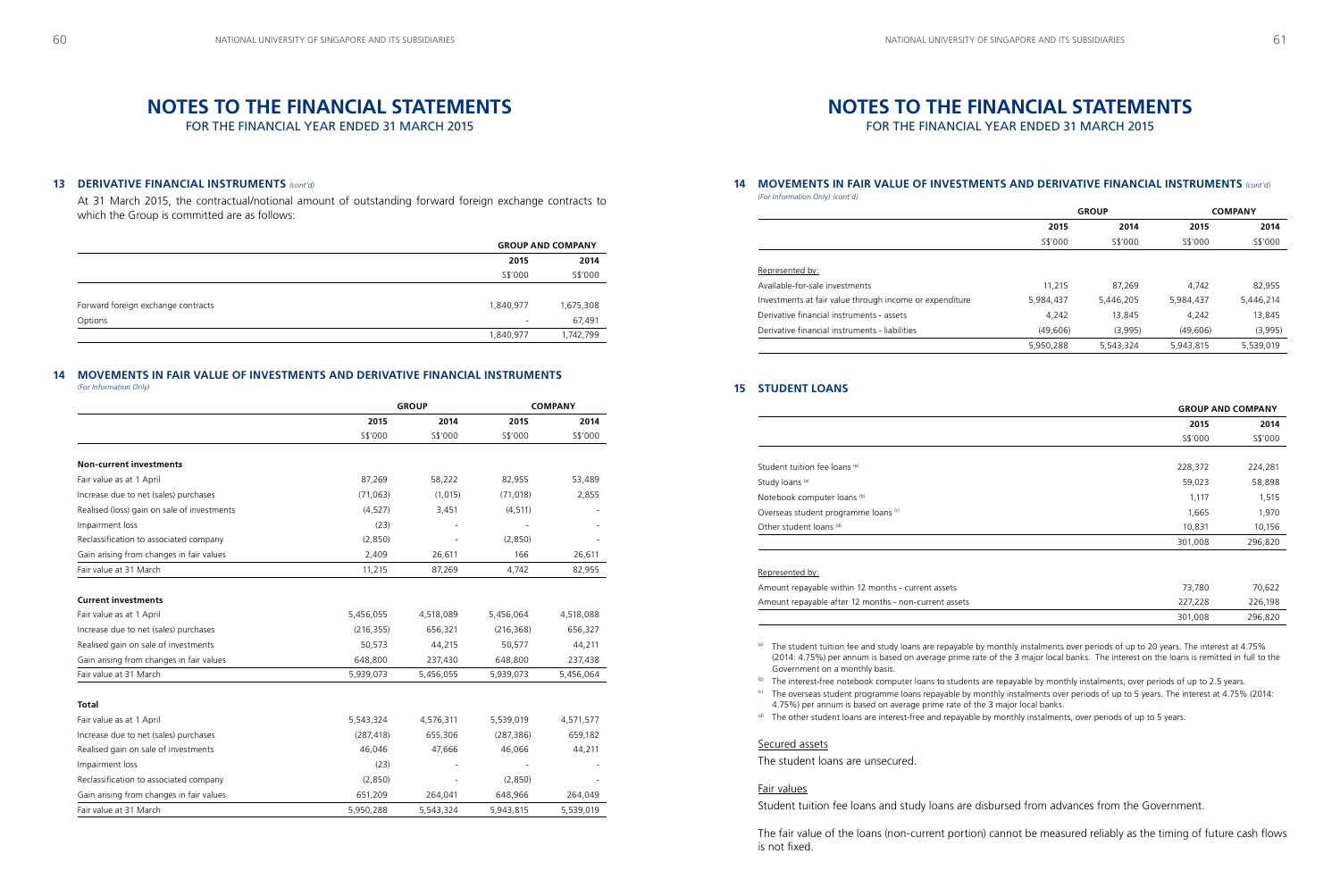FOR THE FINANCIAL YEAR ENDED 31 MARCH 2015

#### **15 STUDENT LOANS** *(cont'd)*

#### Credit risk

 As any impairment for student tuition fee loans and study loans is funded by the Government, there is no exposure to credit risk for these 2 categories of student loans. For overseas student programme loans, 50% of any impairment is funded by the Government, hence the maximum exposure to credit risk is 50% of the carrying amount of the loans. For notebook computer loans and other student loans, the maximum exposure to credit risk is the carrying amount of the loans.

 The table below is an analysis of student loans (notebook computer loans, 50% of overseas student programme loans and other student loans) as at 31 March:

|                                                               | <b>GROUP AND COMPANY</b> |         |
|---------------------------------------------------------------|--------------------------|---------|
|                                                               | 2015                     | 2014    |
|                                                               | S\$'000                  | S\$'000 |
| Not past due and not impaired                                 | 12,104                   | 12,159  |
| Past due but not impaired <sup>(i)</sup>                      | 677                      | 497     |
|                                                               | 12,781                   | 12,656  |
| Impaired student loans - individually assessed (ii)           | 239                      | 232     |
| Less: Allowance for doubtful debts                            | (239)                    | (232)   |
|                                                               | ٠                        |         |
| <b>Total student loans</b>                                    | 12,781                   | 12,656  |
| (i) Aging of student loans that are past due but not impaired |                          |         |
| - Past due $<$ 3 months                                       | 348                      | 274     |
| - Past due 3 to 6 months                                      | 132                      | 79      |
| - Past due 6 to 12 months                                     | 197                      | 144     |
|                                                               | 677                      | 497     |

(ii) These amounts are stated before any deduction for impairment losses.

#### Movement in the allowance for doubtful debts for student loans

|                                                           |         | <b>GROUP AND COMPANY</b> |  |  |
|-----------------------------------------------------------|---------|--------------------------|--|--|
|                                                           | 2015    | 2014                     |  |  |
|                                                           | S\$'000 | S\$'000                  |  |  |
| Balance as at 1 April                                     | 232     | 209                      |  |  |
| Amounts written off during the year                       | (10)    | (19)                     |  |  |
| Increase in allowance recognised in income or expenditure | 17      | 42                       |  |  |
| <b>Balance as at 31 March</b>                             | 239     | 232                      |  |  |

## **NOTES TO THE FINANCIAL STATEMENTS**

FOR THE FINANCIAL YEAR ENDED 31 MARCH 2015

#### **16 LONG-TERM LOAN TO SUBSIDIARY COMPANIES AND AMOUNTS OWING BY/TO SUBSIDIARY COMPANIES**

 The long-term loan to subsidiary companies are unsecured, interest-free and not expected to be repaid within the next twelve months. The fair value of the long term loan cannot be measured reliably as the timing of future cash flows is not fixed. The amounts owing by/to subsidiaries are unsecured, interest-free and repayable upon demand.

#### **17 DEBTORS**

|                                      | <b>GROUP</b> |         | <b>COMPANY</b> |         |
|--------------------------------------|--------------|---------|----------------|---------|
|                                      | 2015         | 2014    | 2015           | 2014    |
|                                      | S\$'000      | S\$'000 | S\$'000        | S\$'000 |
| Grants receivable                    | 366,704      | 319,105 | 366,704        | 319,105 |
| Trade debtors                        | 77,052       | 61,585  | 75,304         | 60,203  |
| Receivables from sale of investments | 27,991       | 3,919   | 27,991         | 3,919   |
| Interest receivable                  | 4,037        | 9,320   | 4,037          | 9,320   |
| Others                               | 16,719       | 19,579  | 16,719         | 19,579  |
|                                      | 492,503      | 413,508 | 490,755        | 412,126 |

 The average credit period of trade debtors is 30 days (2014: 30 days). No interest is charged on the trade receivables.

#### The table below is an analysis of trade debtors as at 31 March:

|                                                                  | <b>GROUP</b> |         | <b>COMPANY</b> |         |
|------------------------------------------------------------------|--------------|---------|----------------|---------|
|                                                                  | 2015         | 2014    | 2015           | 2014    |
|                                                                  | S\$'000      | S\$'000 | S\$'000        | S\$'000 |
| Not past due and not impaired                                    | 55,017       | 40,714  | 53,269         | 39,332  |
| Past due but not impaired (i)                                    | 22,035       | 20,871  | 22,035         | 20,871  |
|                                                                  | 77,052       | 61,585  | 75,304         | 60,203  |
| Impaired trade debtors - individually assessed (ii)              | 45           | 52      | 45             | 52      |
| Less: Allowance for doubtful debts                               | (45)         | (52)    | (45)           | (52)    |
|                                                                  |              |         |                |         |
| Total trade debtors, net                                         | 77,052       | 61,585  | 75,304         | 60,203  |
| Aging of trade debtors that are past due but not impaired<br>(i) |              |         |                |         |
| - Past due $<$ 3 months                                          | 6,267        | 4,029   | 6,267          | 4,029   |
| - Past due 3 to 6 months                                         | 709          | 1,128   | 709            | 1,128   |
| - Past due 6 to 12 months                                        | 14,449       | 15,297  | 14,449         | 15,297  |
| - Past due over 12 months                                        | 610          | 417     | 610            | 417     |
|                                                                  | 22,035       | 20,871  | 22,035         | 20,871  |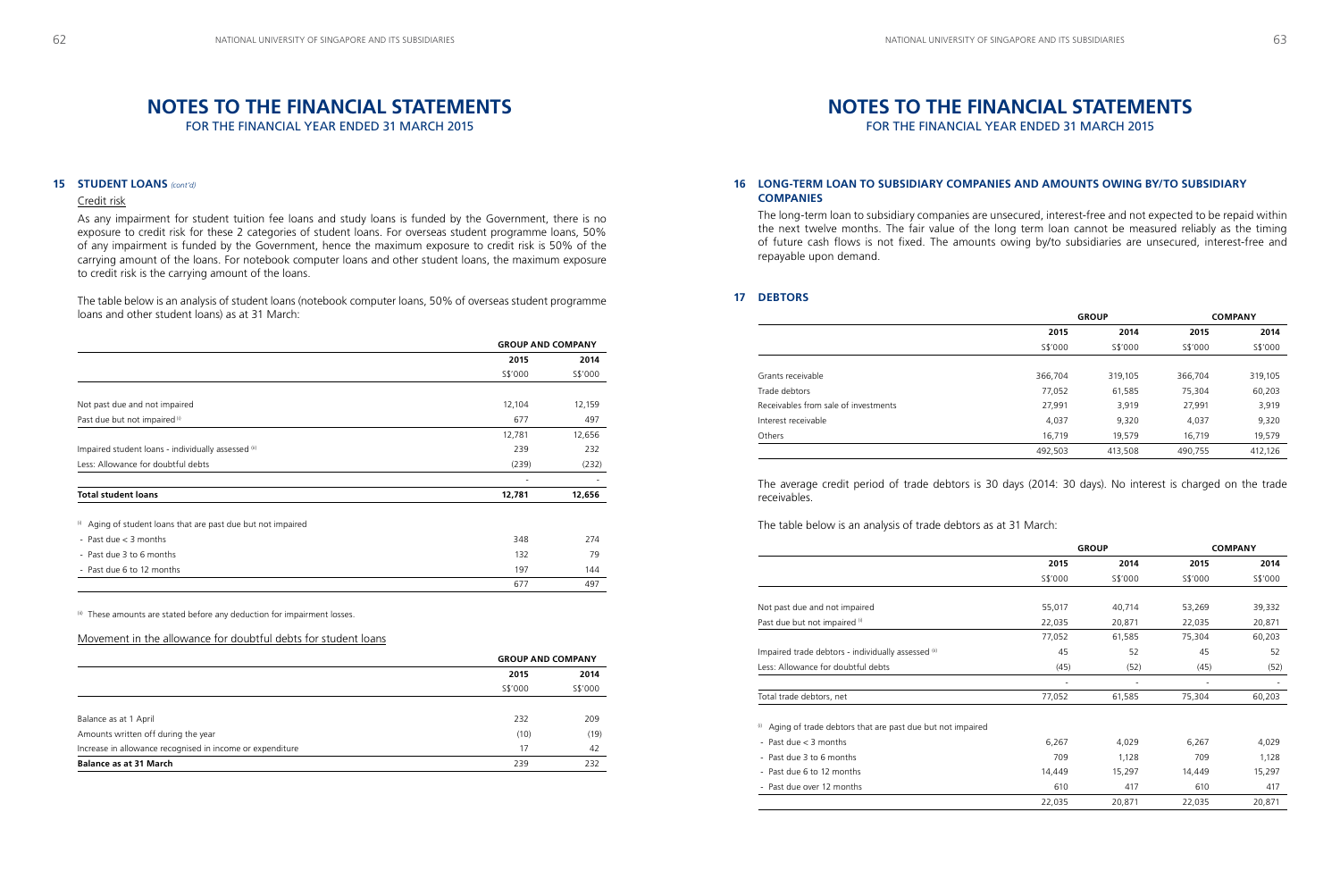FOR THE FINANCIAL YEAR ENDED 31 MARCH 2015

#### **17 DEBTORS** *(cont'd)*

 The Group's trade debtors balance which are past due but not impaired at the end of the reporting period for which the Group has not recognised an allowance for doubtful debts as there has not been a significant change in credit quality and the amounts are still considered recoverable. The Group does not hold any collateral over these balances.

(ii) These amounts are stated before any deduction for impairment losses.

Movement in the allowance for doubtful debts for trade debtors

|                                                           | <b>GROUP</b> |                          | <b>COMPANY</b>           |         |
|-----------------------------------------------------------|--------------|--------------------------|--------------------------|---------|
|                                                           | 2015         | 2014                     | 2015                     | 2014    |
|                                                           | S\$'000      | S\$'000                  | S\$'000                  | S\$'000 |
| Balance as at 1 April                                     | 52           | 65                       | 52                       | 65      |
| Amounts written off during the year                       | (44)         | $\overline{\phantom{a}}$ | (44)                     |         |
| Amounts recovered during the year                         | -            | (50)                     | $\overline{\phantom{a}}$ | (50)    |
| Increase in allowance recognised in income or expenditure | 37           | 37                       | 37                       | 37      |
| Balance as at 31 March                                    | 45           | 52                       | 45                       | 52      |

Debtors denominated in foreign currencies at 31 March are as follows:

|                       |         | <b>GROUP</b> |         | <b>COMPANY</b>           |
|-----------------------|---------|--------------|---------|--------------------------|
|                       | 2015    | 2014         | 2015    | 2014                     |
|                       | S\$'000 | S\$'000      | S\$'000 | S\$'000                  |
| United States dollars | 26,102  | 1,359        | 26,070  | 1,287                    |
| Swedish krona         | 596     | 467          | 596     | 467                      |
| Euro                  | 138     | 476          | 133     | 476                      |
| Sterling pounds       | 97      | ٠            | 97      | $\overline{\phantom{a}}$ |
| Japanese yen          | 17      | 67           | ٠       | 67                       |
| Australian dollars    | 14      | 12           | 13      | 12                       |
| Chinese renminbi      | 6       | 192          | 6       | 192                      |
| Korean won            | ٠       | 175          | ٠       | 175                      |
|                       | 26,970  | 2,748        | 26,915  | 2,676                    |

# **NOTES TO THE FINANCIAL STATEMENTS**

FOR THE FINANCIAL YEAR ENDED 31 MARCH 2015

#### **18 DEPOSITS AND PREPAYMENTS**

|                                                                                         | <b>GROUP</b> |         | <b>COMPANY</b> |         |
|-----------------------------------------------------------------------------------------|--------------|---------|----------------|---------|
|                                                                                         | 2015         | 2014    | 2015           | 2014    |
|                                                                                         | S\$'000      | S\$'000 | S\$'000        | S\$'000 |
| <b>Non-financial assets</b>                                                             |              |         |                |         |
| Prepayments for fixed assets                                                            | 10,540       | 8,111   | 10,540         | 8,111   |
| Other prepayments                                                                       | 22,630       | 27,918  | 21,779         | 27,142  |
|                                                                                         | 33,170       | 36,029  | 32,319         | 35,253  |
| <b>Financial assets</b>                                                                 |              |         |                |         |
| Deposits paid                                                                           | 1,306        | 1,084   | 1,020          | 1,070   |
| Advances for investment in funds                                                        | 71,123       | 75,450  | 71,123         | 75,450  |
|                                                                                         | 72,429       | 76,534  | 72,143         | 76,520  |
|                                                                                         | 105,599      | 112,563 | 104,462        | 111,773 |
| Less: Other prepayments<br>(amount to be utilised after 12 months - non-current assets) | (528)        | (599)   | (528)          | (599)   |
| Deposits and prepayments<br>(amount to be utilised within 12 months - current assets)   | 105,071      | 111,964 | 103,934        | 111,174 |

Deposits and prepayments denominated in foreign currencies at 31 March are as follows:

|                       | <b>GROUP</b> |         | <b>COMPANY</b> |         |
|-----------------------|--------------|---------|----------------|---------|
|                       | 2015         | 2014    | 2015           | 2014    |
|                       | S\$'000      | S\$'000 | S\$'000        | S\$'000 |
|                       |              |         |                |         |
| Euro                  | 36,830       | ٠       | 36,830         |         |
| United States dollars | 34,635       | 75,474  | 34,292         | 75,450  |
| Swiss franc           | 3            | 3       | 3              | 3       |
| Indian rupee          | ٠            | 27      | ٠              | 27      |
|                       | 71,468       | 75,504  | 71,125         | 75,480  |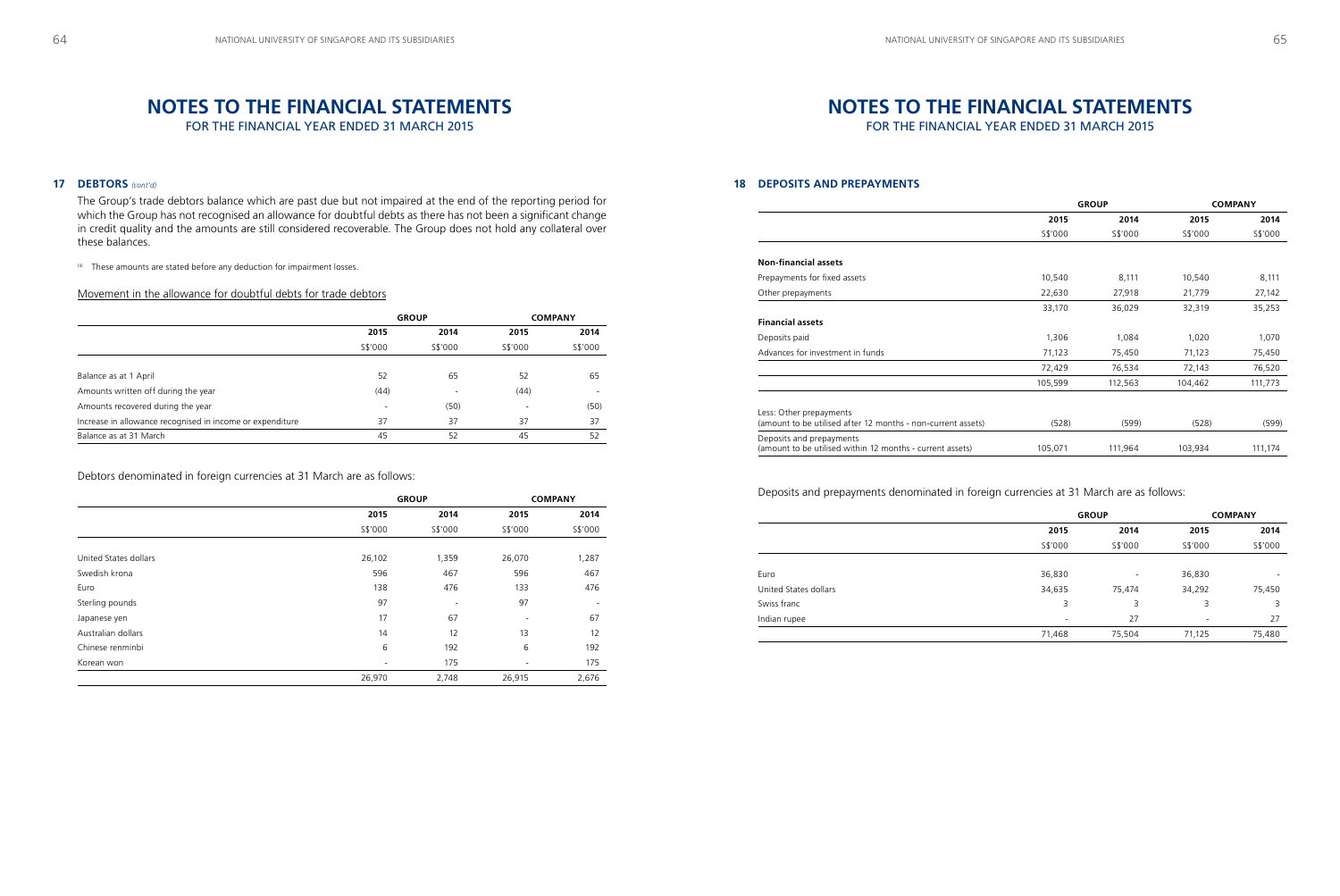FOR THE FINANCIAL YEAR ENDED 31 MARCH 2015

#### **19 CASH AND CASH EQUIVALENTS**

|                        | <b>GROUP</b> |         | <b>COMPANY</b> |         |
|------------------------|--------------|---------|----------------|---------|
|                        | 2015         | 2014    | 2015           | 2014    |
|                        | S\$'000      | S\$'000 | S\$'000        | S\$'000 |
| Fixed deposits         | 144.962      | 380,416 | 144.962        | 380,416 |
| Cash and bank balances | 583,488      | 312.223 | 563,503        | 290,977 |
|                        | 728,450      | 692.639 | 708,465        | 671,393 |

#### **a) Fixed deposits**

 The effective interest rates of fixed deposits at the balance sheet date are between 0.31% to 1.12% (2014: 0.22% to 0.45%) per annum and for an average tenor of 5.84 months (2014: 4.10 months). The carrying amounts of the fixed deposits approximate their fair values.

Fixed deposits denominated in foreign currencies at 31 March are as follows:

|                       | <b>GROUP AND COMPANY</b> |         |
|-----------------------|--------------------------|---------|
|                       | 2015                     | 2014    |
|                       | S\$'000                  | S\$'000 |
| United States dollars | 46,971                   | 3,666   |
| Euro                  | $\sim$                   | 7,983   |
|                       | 46.971                   | 11.649  |

#### **b) Cash and bank balances**

 Cash at banks earn interest at floating rates based on daily bank deposit rates. The carrying amounts of the cash and bank balances approximate their fair values.

Cash and bank balances denominated in foreign currencies at 31 March are as follows:

|                       |         | <b>GROUP</b> |         | <b>COMPANY</b> |
|-----------------------|---------|--------------|---------|----------------|
|                       | 2015    | 2014         | 2015    | 2014           |
|                       | S\$'000 | S\$'000      | S\$'000 | S\$'000        |
| United States dollars | 25,123  | 8,754        | 24,744  | 8,379          |
| Euro                  | 375     | 207          | 375     | 207            |
| Canadian dollars      | 254     |              | 254     |                |
| Chinese renminbi      | 192     | 169          |         |                |
| Hong Kong dollars     | 69      | 39           | 69      | 39             |
| Australian dollars    | 46      |              | 46      |                |
| Mexican peso          | 31      |              | 31      |                |
| Norwegian krone       | 10      |              | 10      |                |
| Malaysian ringgit     | 7       |              | 7       |                |
| New Zealand dollars   | 3       | 21           | 3       | 21             |
| South African rand    | 2       |              | 2       |                |
| South Korean won      |         |              |         |                |
| Swedish krona         |         | 55           |         | 55             |
| Sterling pounds       |         | 48           |         | 48             |
| Japanese yen          |         | 1            |         |                |
|                       | 26,113  | 9,294        | 25,542  | 8,750          |

# **NOTES TO THE FINANCIAL STATEMENTS**

FOR THE FINANCIAL YEAR ENDED 31 MARCH 2015

#### **20 ASSETS HELD FOR SALE**

|                                                    | <b>SINOUL AND COMPANY</b> |
|----------------------------------------------------|---------------------------|
|                                                    | S\$'000                   |
| Fair value of donated asset at initial recognition | 14,800                    |
| Fair value changes                                 | (2,300)                   |
| Carrying amount as at 31 March and 1 April 2014    | 12,500                    |
| Fair value changes                                 | (1,300)                   |
| Carrying amount as at 31 Mar 2015                  | 11,200                    |
|                                                    |                           |

 The Company received a donation-in-kind in the form of a residential property in 2013. Permission was given by the donor to sell the donated property and sale proceeds be used to support the activities of the Company.

 As at 31 March 2015, the property continues to be classified as assets held for sale as the Company's management still considers the sale to be probable and likely to be completed within a year.

#### **21 CREDITORS AND ACCRUED EXPENSES/PROVISIONS**

#### **a) Creditors and accrued expenses**

|                                     | <b>GROUP</b> |         | <b>COMPANY</b> |         |
|-------------------------------------|--------------|---------|----------------|---------|
|                                     | 2015         | 2014    | 2015           | 2014    |
|                                     | S\$'000      | S\$'000 | S\$'000        | S\$'000 |
| Creditors                           | 36,839       | 29,411  | 36,225         | 28,632  |
| Payable for purchase of investments | 83,124       | 18,670  | 83,124         | 18,670  |
| Accrued expenses                    | 186,003      | 204,281 | 183.742        | 200,618 |
| Deposits received                   | 4,517        | 3.699   | 4.441          | 3,637   |
|                                     | 310,483      | 256.061 | 307.532        | 251,557 |

 The average credit period on purchases of goods is 30 days (2014: 30 days). No interest is charged on the creditors.

Creditors and accrued expenses denominated in foreign currencies at 31 March are as follows:

|                       | <b>GROUP</b>   |         |                          | <b>COMPANY</b> |
|-----------------------|----------------|---------|--------------------------|----------------|
|                       | 2015           | 2014    | 2015                     | 2014           |
|                       | S\$'000        | S\$'000 | S\$'000                  | S\$'000        |
| United States dollars | 1,816          | 1,077   | 1,437                    | 814            |
| Euro                  | 140            | 76      | 140                      | 76             |
| Chinese renminbi      | 61             | 4       |                          |                |
| Sterling pounds       | 40             | 341     | 40                       | 341            |
| Japanese yen          | 3              | 26      | 3                        | 26             |
| Australian dollar     | $\overline{2}$ | 53      | $\overline{2}$           | 53             |
| Swiss franc           |                | 2       | ٠                        | 2              |
| Canadian dollars      | -              |         | ۰                        |                |
| Korean won            |                |         | $\overline{\phantom{a}}$ |                |
| Others                |                | 2       |                          | 2              |
|                       | 2,063          | 1,583   | 1,623                    | 1,316          |

**GROUP AND COMPANY**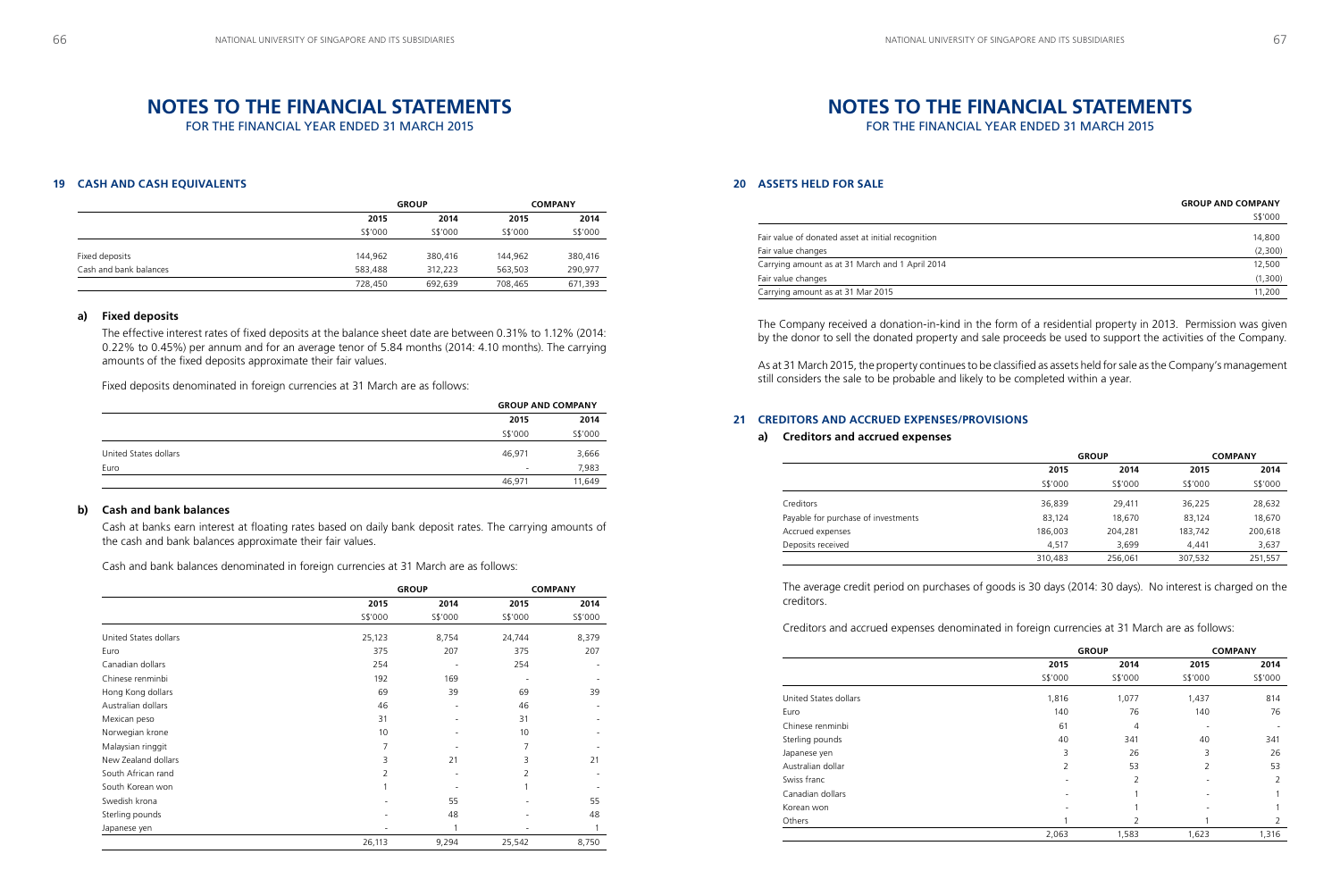FOR THE FINANCIAL YEAR ENDED 31 MARCH 2015

### **21 CREDITORS AND ACCRUED EXPENSES/PROVISIONS** *(cont'd)*

#### **b) Provisions**

Movement in the provisions for employee leave liability

|                                                            |         | <b>GROUP</b> | <b>COMPANY</b> |         |  |
|------------------------------------------------------------|---------|--------------|----------------|---------|--|
|                                                            | 2015    | 2014         | 2015           | 2014    |  |
|                                                            | S\$'000 | S\$'000      | S\$'000        | S\$'000 |  |
| Balance as at 1 April                                      | 72,521  | 68,633       | 71.781         | 68,036  |  |
| Increase in provisions recognised in income or expenditure | 19,572  | 3,888        | 17.906         | 3,745   |  |
| Balance as at 31 March                                     | 92.093  | 72.521       | 89.687         | 71,781  |  |

#### **22 GRANTS RECEIVED IN ADVANCE**

|                                 | <b>GROUP</b> |         | <b>COMPANY</b> |         |
|---------------------------------|--------------|---------|----------------|---------|
|                                 | 2015         | 2014    | 2015           | 2014    |
|                                 | S\$'000      | S\$'000 | S\$'000        | S\$'000 |
| Grants received in advance from |              |         |                |         |
| - Government                    | 362,302      | 312,576 | 358,028        | 307,374 |
| - Others                        | 73,686       | 60,720  | 73,108         | 60,581  |
|                                 | 435,988      | 373,296 | 431,136        | 367,955 |

The balance represents grants received but not utilised at the end of the financial year.

# **NOTES TO THE FINANCIAL STATEMENTS**

FOR THE FINANCIAL YEAR ENDED 31 MARCH 2015

#### **23 ADVANCES FROM THE GOVERNMENT FOR STUDENT LOANS**

|                                                                                       | <b>GROUP AND COMPANY</b> |           |
|---------------------------------------------------------------------------------------|--------------------------|-----------|
|                                                                                       | 2015                     | 2014      |
|                                                                                       | S\$'000                  | S\$'000   |
| Balance as at 1 April                                                                 | 286,097                  | 284,771   |
| Advances received from Government during the year                                     | 38,654                   | 72,273    |
| Advances repaid to Government during the year                                         | (73, 471)                | (70, 772) |
|                                                                                       | 251,280                  | 286,272   |
| Miscellaneous expenditure                                                             | (1,878)                  | (175)     |
| Balance as at 31 March                                                                | 249,402                  | 286,097   |
| Represented by:                                                                       |                          |           |
| Amount due within 12 months - current liabilities                                     | 71.721                   | 69,148    |
| Amount due after 12 months - non-current liabilities                                  | 177,681                  | 216,949   |
|                                                                                       | 249,402                  | 286,097   |
| Student tuition fee loans                                                             | 228,372                  | 224,281   |
| Study loans                                                                           | 59,023                   | 58,898    |
| Overseas student programme loans                                                      | 846                      | 1,263     |
| Advances (receivable) repayable, pooled investments, fixed deposits and bank balances | (38, 839)                | 1,655     |
|                                                                                       | 249,402                  | 286,097   |

 The advances from the Government are for the purpose of extending loans to students mainly to assist them in paying their tuition fees. They are unsecured and repayable following the collection of the underlying loans (including interest as described in Note 15) by the Company from the students. The fair value of the advances (non-current portion) cannot be measured reliably as the timing of future cash flows is not fixed.

#### **24 FIXED RATE NOTES AND TERM LOAN**

|                                                      | <b>GROUP AND COMPANY</b> |           |  |
|------------------------------------------------------|--------------------------|-----------|--|
|                                                      | 2015                     | 2014      |  |
|                                                      | S\$'000                  | S\$'000   |  |
|                                                      |                          |           |  |
| Fixed rate notes                                     | 500,000                  | 750,000   |  |
| Fixed rate term loan                                 | 350,000                  | 350,000   |  |
|                                                      | 850,000                  | 1,100,000 |  |
| Represented by:                                      |                          |           |  |
| Amount due within 12 months - current liabilities    | 350,000                  | 250,000   |  |
| Amount due after 12 months - non-current liabilities | 500,000                  | 850,000   |  |
|                                                      | 850,000                  | 1,100,000 |  |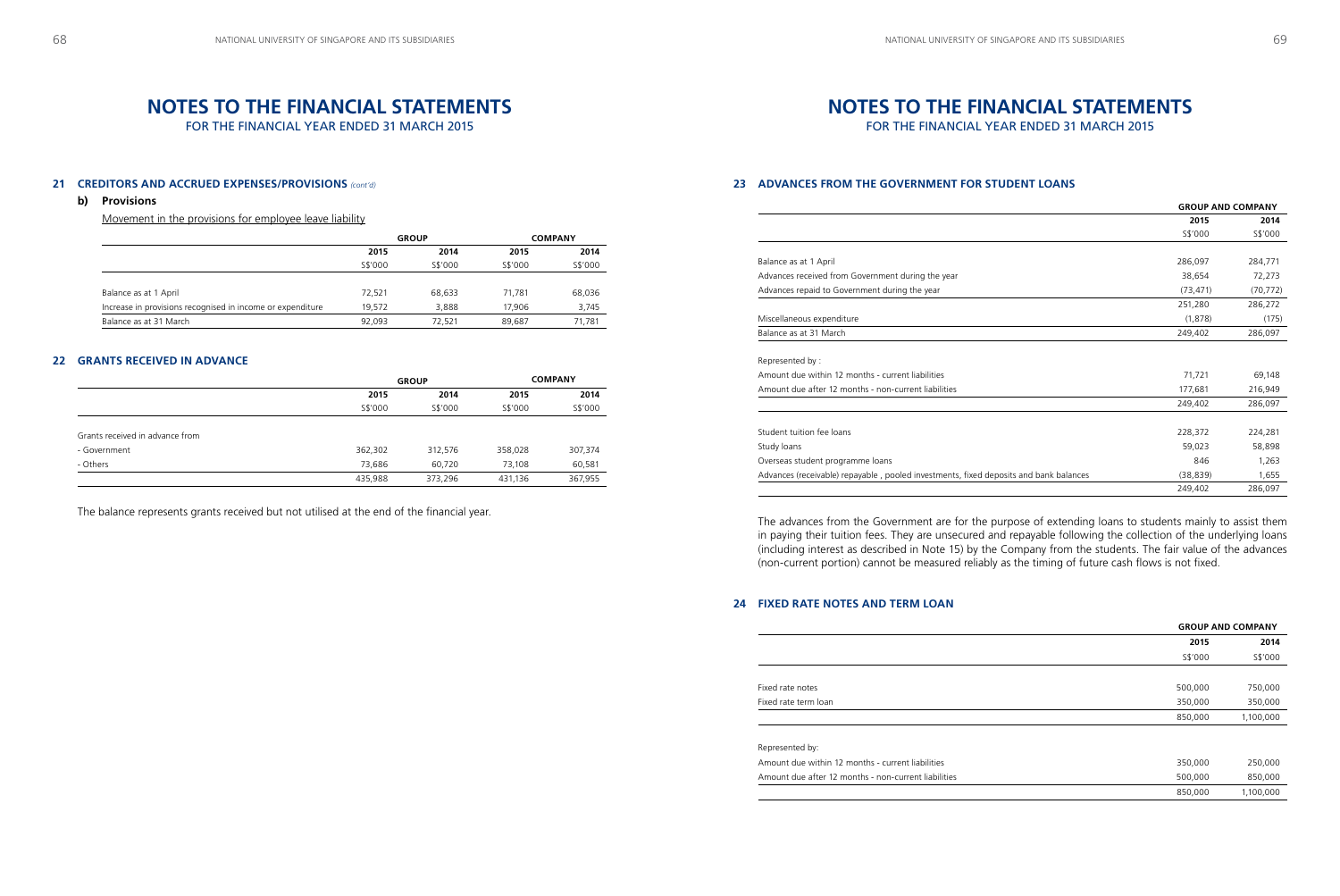FOR THE FINANCIAL YEAR ENDED 31 MARCH 2015

#### **24 FIXED RATE NOTES AND TERM LOAN** *(cont'd)*

#### **a) Fixed rate notes**

 Under the Multicurrency Medium Term Note (MTN) programme to finance development projects under the debt-grant framework initiated by the Government, the Company has issued 3 fixed rate notes. Unless previously redeemed or purchased and cancelled, the notes will be redeemed at its redemption amount on maturity date. The Company is required to maintain a ratio where the total liabilities to total assets shall not at any time be more than 0.65:1. There is no significant difference between amortised cost and carrying amount of the notes.

 The fair value of the fixed rate notes were determined based on prices (unadjusted) from the active dealer markets (Level 1 of fair value hierarchy).

Fixed rate note of S\$250,000,000 issued in 2009 matured on 12 June 2014.

|                                      |                   |        | Issued<br>Amount | <b>Fair Value</b><br>2015 | <b>Fair Value</b><br>2014 |
|--------------------------------------|-------------------|--------|------------------|---------------------------|---------------------------|
|                                      |                   |        | S\$'000          | S\$'000                   | S\$'000                   |
| <b>Fixed Rate Notes Issued</b>       | <b>Issue Date</b> | Coupon |                  |                           |                           |
| Fixed rate note due 12 June 2014     | 12 June 2009      | 3.200% | ۰                | ٠                         | 251,740                   |
| Fixed rate note due 23 January 2018  | 23 January 2013   | 1.038% | 250,000          | 245.093                   | 242,423                   |
| Fixed rate note due 13 February 2019 | 13 February 2014  | 1.708% | 250,000          | 245,918                   | 250,198                   |
|                                      |                   |        | 500,000          | 491.011                   | 744.361                   |

#### **b) Fixed rate term loan**

 On 5 October 2010, the Company drew down a S\$350,000,000, 5- years fixed rate term loan at 1.8% per annum to finance development projects under the debt-grant framework initiated by the Government. The fixed rate term loan is payable in full on 5 October 2015. The Company may, with prior notice to the bank, prepay the whole or any part of the loan after 12 months from the drawdown date of the loan. Similar to the Fixed Rate Notes, the Company is required to maintain a ratio where the total liabilities to total assets shall not at any time be more than 0.65:1. There is no significant difference between amortised cost and carrying amount of the loan. The fair value of the loan as at 31 March 2015 is S\$349,921,000 (2014: S\$349,857,000).

 The fair values of fixed rate term loan were determined using significant observable inputs other than quoted prices (Level 2 of the fair value hierarchy).

# **NOTES TO THE FINANCIAL STATEMENTS**

FOR THE FINANCIAL YEAR ENDED 31 MARCH 2015

#### **25 DEFERRED CAPITAL GRANTS**

|                                                                            | <b>GROUP</b> |            | <b>COMPANY</b> |            |
|----------------------------------------------------------------------------|--------------|------------|----------------|------------|
|                                                                            | 2015         | 2014       | 2015           | 2014       |
|                                                                            | S\$'000      | S\$'000    | S\$'000        | S\$'000    |
| <b>Fixed Assets</b>                                                        |              |            |                |            |
| Government                                                                 |              |            |                |            |
| Balance as at 1 April                                                      | 1,593,213    | 1,582,784  | 1,591,274      | 1,580,296  |
| Capital grants utilised during the year                                    | 100,489      | 178,900    | 100,489        | 178,900    |
| Amount transferred from operating grants (Note 32)                         | 71,788       | 57,885     | 71,645         | 57,828     |
|                                                                            | 1,765,490    | 1,819,569  | 1,763,408      | 1,817,024  |
| Deferred capital grants amortised                                          | (222, 662)   | (226, 356) | (222, 034)     | (225, 750) |
| Balance as at 31 March                                                     | 1,542,828    | 1,593,213  | 1,541,374      | 1,591,274  |
| <b>Others</b>                                                              |              |            |                |            |
| Balance as at 1 April                                                      | 465,097      | 460,351    | 464,606        | 460,351    |
| Capital grants utilised during the year and donated assets                 | 1,191        | 18,286     | 1,191          | 17,967     |
| Amount transferred from operating grants (Note 32)                         | 23,034       | 25,502     | 22,896         | 25,252     |
|                                                                            | 489,322      | 504,139    | 488,693        | 503,570    |
| Deferred capital grants amortised                                          | (38, 956)    | (39, 042)  | (38, 860)      | (38, 964)  |
| Balance as at 31 March                                                     | 450,366      | 465,097    | 449,833        | 464,606    |
| Total deferred capital grants balance for fixed assets as at 31 March      | 1,993,194    | 2,058,310  | 1,991,207      | 2,055,880  |
| <b>Intangible Assets</b>                                                   |              |            |                |            |
| Government                                                                 |              |            |                |            |
| Balance as at 1 April                                                      | 11,099       | 14,260     | 11,061         | 14,121     |
| Capital grants utilised during the year                                    | 783          | 721        | 783            | 721        |
| Amount transferred from operating grants (Note 32)                         | 1,155        | 578        | 1,143          | 578        |
|                                                                            | 13,037       | 15,559     | 12,987         | 15,420     |
| Deferred capital grants amortised                                          | (4, 495)     | (4, 460)   | (4, 457)       | (4,359)    |
| Balance as at 31 March                                                     | 8,542        | 11,099     | 8,530          | 11,061     |
| <b>Others</b>                                                              |              |            |                |            |
| Balance as at 1 April                                                      | 858          | 899        | 858            | 899        |
| Amount transferred from operating grants (Note 32)                         | 169          | 364        | 169            | 364        |
|                                                                            | 1,027        | 1,263      | 1,027          | 1,263      |
| Deferred capital grants amortised                                          | (386)        | (405)      | (386)          | (405)      |
| Balance as at 31 March                                                     | 641          | 858        | 641            | 858        |
| Total deferred capital grants balance for intangible assets as at 31 March | 9,183        | 11,957     | 9,171          | 11,919     |
| <b>Fixed Assets and Intangible Assets</b>                                  |              |            |                |            |
| Balance as at 1 April                                                      | 2,070,267    | 2,058,294  | 2,067,799      | 2,055,667  |
| Capital grants utilised during the year and donated assets                 | 102,463      | 197,907    | 102,463        | 197,588    |
| Amount transferred from operating grants (Note 32)                         | 96,146       | 84,329     | 95,853         | 84,022     |
|                                                                            | 2,268,876    | 2,340,530  | 2,266,115      | 2,337,277  |
| Deferred capital grants amortised                                          | (266, 499)   | (270,263)  | (265, 737)     | (269, 478) |
| <b>Balance as at 31 March</b>                                              | 2,002,377    | 2,070,267  | 2,000,378      | 2,067,799  |
|                                                                            |              |            |                |            |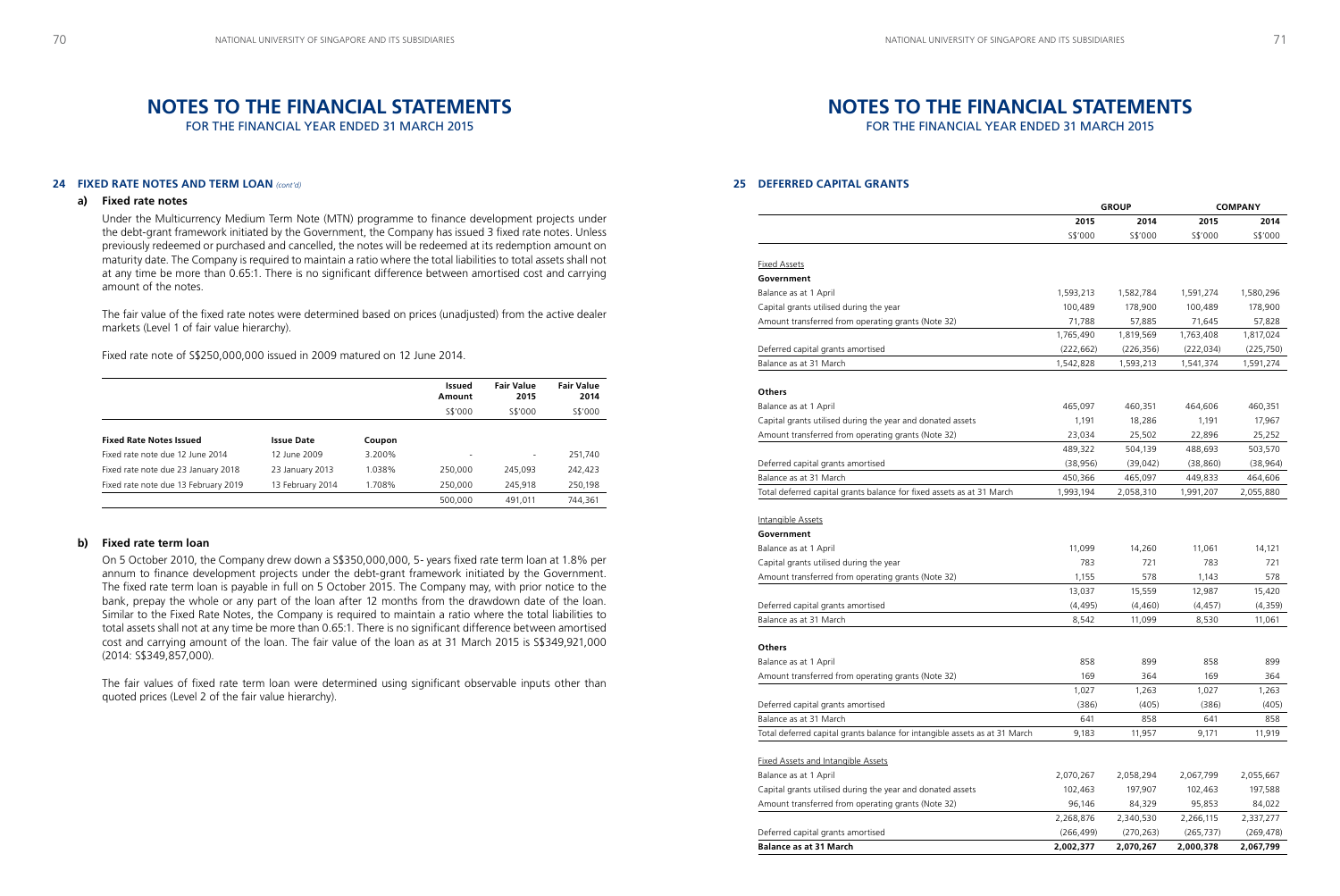FOR THE FINANCIAL YEAR ENDED 31 MARCH 2015

# **NOTES TO THE FINANCIAL STATEMENTS**

FOR THE FINANCIAL YEAR ENDED 31 MARCH 2015

#### **26 SUPPLEMENTARY INFORMATION ON GENERAL FUNDS AND RESTRICTED FUNDS**

|                                                                    |      |            | <b>GENERAL FUNDS</b> |                                         | <b>RESTRICTED FUNDS</b> |                | <b>ELIMINATION</b><br>(Note A) |                      | <b>TOTAL</b>                |
|--------------------------------------------------------------------|------|------------|----------------------|-----------------------------------------|-------------------------|----------------|--------------------------------|----------------------|-----------------------------|
|                                                                    |      | 2015       | 2014                 | 2015                                    | 2014                    | 2015           | 2014                           | 2015                 | 2014                        |
| <b>GROUP</b>                                                       | Note | S\$'000    | S\$'000              | S\$'000                                 | S\$'000                 | S\$'000        | S\$'000                        | S\$'000              | S\$'000                     |
| <b>OPERATING INCOME</b>                                            |      |            |                      |                                         |                         |                |                                |                      |                             |
| Tuition and other related fees                                     |      | 416,280    | 388,131              |                                         |                         |                |                                | 416,280              | 388,131                     |
| Other income                                                       | 27   | 231,896    | 221,538              | 90,321                                  | 62,548                  | (25, 233)      | (29, 311)                      | 296,984              |                             |
|                                                                    |      | 648,176    | 609,669              | 90,321                                  | 62,548                  | (25, 233)      | (29, 311)                      | 713,264              | 254,775<br>642,906          |
| <b>OPERATING EXPENDITURE</b>                                       |      |            |                      |                                         |                         |                |                                |                      |                             |
| Expenditure on manpower                                            | 28   | 869,214    | 827,883              | 311,034                                 | 272,595                 |                |                                | 1,180,248            | 1,100,478                   |
| Depreciation and amortisation<br>expenditure                       | 9,10 | 81,296     | 79,762               | 237,879                                 | 235,424                 |                |                                | 319,175              | 315,186                     |
| Other operating expenditure                                        |      | 392,141    | 398,764              | 498,315                                 | 464,115                 | (25, 233)      | (29, 311)                      | 865,223              | 833,568                     |
|                                                                    |      | 1,342,651  | 1,306,409            | 1,047,228                               | 972,134                 | (25, 233)      |                                | $(29,311)$ 2,364,646 | 2,249,232                   |
| Operating Deficit                                                  |      | (694, 475) | (696, 740)           | (956, 907)                              | (909, 586)              |                |                                |                      | $(1,651,382)$ $(1,606,326)$ |
| Net investment income                                              | 30   | 110,303    | 38,857               | 603,278                                 | 235,964                 |                |                                | 713,581              | 274,821                     |
| Share of results (net of tax)                                      |      |            |                      |                                         |                         |                |                                |                      |                             |
| of associated companies                                            | 8    | (2,580)    | 9,047                | 12,685                                  |                         | ä,             |                                | 10,105               | 9,047                       |
| Deficit before Grants                                              | 31   | (586, 752) | (648, 836)           | (340, 944)                              | (673, 622)              | ä,             | ä,                             |                      | $(927,696)$ $(1,322,458)$   |
| <b>GRANTS</b>                                                      |      |            |                      |                                         |                         |                |                                |                      |                             |
| Operating Grants:                                                  |      |            |                      |                                         |                         |                |                                |                      |                             |
| Government                                                         | 32a  | 712,500    | 718,295              | 479,370                                 | 463,495                 |                |                                | 1,191,870            | 1,181,790                   |
| Others                                                             | 32b  | 544        | 773                  | 203,629                                 | 190,608                 |                |                                | 204,173              | 191,381                     |
| Deferred capital grants<br>amortised                               | 25   | 33,154     | 32,889               | 233,345                                 | 237,374                 | ä,             |                                | 266,499              | 270,263                     |
|                                                                    |      | 746,198    | 751,957              | 916,344                                 | 891,477                 | ÷,             | ä,                             | 1,662,542            | 1,643,434                   |
| <b>SURPLUS FOR THE YEAR</b><br><b>BEFORE TAX</b>                   |      | 159,446    | 103,121              | 575,400                                 | 217,855                 |                |                                | 734,846              | 320,976                     |
| Income tax                                                         | 33   |            |                      | ÷,                                      |                         | ÷,             |                                |                      |                             |
| <b>SURPLUS FOR THE YEAR</b>                                        | 34   | 159,446    | 103,121              | 575,400                                 | 217,855                 | $\blacksquare$ | $\blacksquare$                 | 734,846              | 320,976                     |
| <b>Accumulated Surplus</b><br><b>Balance at 1 April</b>            |      |            |                      | 2,037,396 1,898,209 1,296,398 1,118,246 |                         |                |                                |                      | 3,333,794 3,016,455         |
| Transfer between General<br>Funds and Restricted Funds<br>(Note B) |      | 70,446     | 36,066               | (70, 446)                               | (36,066)                |                |                                |                      |                             |
| Transfer to endowment funds                                        |      |            |                      | (313)                                   | (3,637)                 |                |                                | (313)                | (3,637)                     |
| <b>Accumulated Surplus</b><br><b>Balance at 31 March</b>           |      |            |                      | 2,267,288 2,037,396 1,801,039 1,296,398 |                         |                |                                | 4,068,327            | 3,333,794                   |

#### **26 SUPPLEMENTARY INFORMATION ON GENERAL FUNDS AND RESTRICTED FUNDS** *(cont'd)*

|                                                                    |      | <b>GENERAL FUNDS</b> |                          |                     | <b>RESTRICTED FUNDS</b> |                          | <b>ELIMINATION</b><br>(Note A) |                    | ΤΟΤΑΙ.                      |  |
|--------------------------------------------------------------------|------|----------------------|--------------------------|---------------------|-------------------------|--------------------------|--------------------------------|--------------------|-----------------------------|--|
|                                                                    |      | 2015                 | 2014                     | 2015                | 2014                    | 2015                     | 2014                           | 2015               | 2014                        |  |
| <b>COMPANY</b>                                                     | Note | S\$'000              | S\$'000                  | S\$'000             | S\$'000                 | S\$'000                  | S\$'000                        | S\$'000            | S\$'000                     |  |
| <b>OPERATING INCOME</b>                                            |      |                      |                          |                     |                         |                          |                                |                    |                             |  |
| Tuition and other related fees                                     |      | 411,402              | 383,036                  |                     |                         |                          |                                | 411,402            | 383,036                     |  |
| Other income                                                       | 27   | 227,491              | 217,287                  | 90,321              | 62.548                  | (25, 233)                | (29, 311)                      | 292,579            | 250,524                     |  |
|                                                                    |      | 638,893              | 600,323                  | 90,321              | 62,548                  | (25, 233)                | (29, 311)                      | 703,981            | 633,560                     |  |
| <b>OPERATING EXPENDITURE</b>                                       |      |                      |                          |                     |                         |                          |                                |                    |                             |  |
| Expenditure on manpower                                            | 28   | 847,379              | 806,215                  | 311,034             | 272,595                 |                          |                                | 1,158,413          | 1,078,810                   |  |
| Depreciation and amortisation<br>expenditure                       | 9,10 | 80,514               | 78,974                   | 237,879             | 235,424                 |                          | ÷,                             | 318,393            | 314,398                     |  |
| Other operating expenditure                                        |      | 383,211              | 389,184                  | 498,315             | 464,115                 | (25, 233)                | (29, 311)                      | 856,293            | 823,988                     |  |
|                                                                    |      | 1,311,104            | 1,274,373                | 1,047,228           | 972,134                 | (25, 233)                |                                | (29,311) 2,333,099 | 2,217,196                   |  |
|                                                                    |      |                      |                          |                     |                         |                          |                                |                    |                             |  |
| Operating Deficit                                                  |      | (672, 211)           | (674, 050)               | (956, 907)          | (909, 586)              | $\overline{\phantom{a}}$ | $\overline{\phantom{a}}$       |                    | $(1,629,118)$ $(1,583,636)$ |  |
| Net investment income                                              | 30   | 109,934              | 35,249                   | 603,278             | 235,964                 | ä,                       | $\omega$                       | 713,212            | 271,213                     |  |
| Deficit before Grants                                              | 31   | (562, 277)           | (638, 801)               | (353, 629)          | (673, 622)              | ä,                       | $\overline{\phantom{a}}$       |                    | $(915,906)$ $(1,312,423)$   |  |
| <b>GRANTS</b>                                                      |      |                      |                          |                     |                         |                          |                                |                    |                             |  |
| Operating Grants:                                                  |      |                      |                          |                     |                         |                          |                                |                    |                             |  |
| Government                                                         | 32a  | 691,410              | 696,446                  | 479,370             | 463,495                 |                          |                                | 1,170,780          | 1,159,941                   |  |
| Others                                                             | 32b  |                      | $\overline{\phantom{a}}$ | 203,629             | 190,608                 |                          |                                | 203,629            | 190,608                     |  |
| Deferred capital grants                                            |      |                      |                          |                     |                         |                          |                                |                    |                             |  |
| amortised                                                          | 25   | 32,392               | 32,104                   | 233,345             | 237,374                 | $\overline{\phantom{a}}$ | $\overline{\phantom{a}}$       | 265,737            | 269,478                     |  |
|                                                                    |      | 723,802              | 728,550                  | 916,344             | 891,477                 | ÷,                       | $\overline{\phantom{a}}$       | 1,640,146          | 1,620,027                   |  |
| <b>SURPLUS FOR THE YEAR</b>                                        | 34   | 161,525              | 89,749                   | 562,715             | 217,855                 | $\overline{\phantom{a}}$ | $\blacksquare$                 | 724,240            | 307,604                     |  |
| <b>Accumulated Surplus</b><br><b>Balance at 1 April</b>            |      | 1,963,382            | 1,837,567 1,296,398      |                     | 1,118,246               |                          |                                | 3,259,780          | 2,955,813                   |  |
| Transfer between General<br>Funds and Restricted Funds<br>(Note B) |      | 70,446               | 36,066                   | (70, 446)           | (36,066)                |                          |                                |                    |                             |  |
| Transfer to endowment funds                                        |      |                      |                          | (313)               | (3,637)                 |                          |                                | (313)              | (3,637)                     |  |
| <b>Accumulated Surplus</b><br><b>Balance at 31 March</b>           |      |                      | 2,195,353 1,963,382      | 1,788,354 1,296,398 |                         |                          |                                | 3,983,707          | 3,259,780                   |  |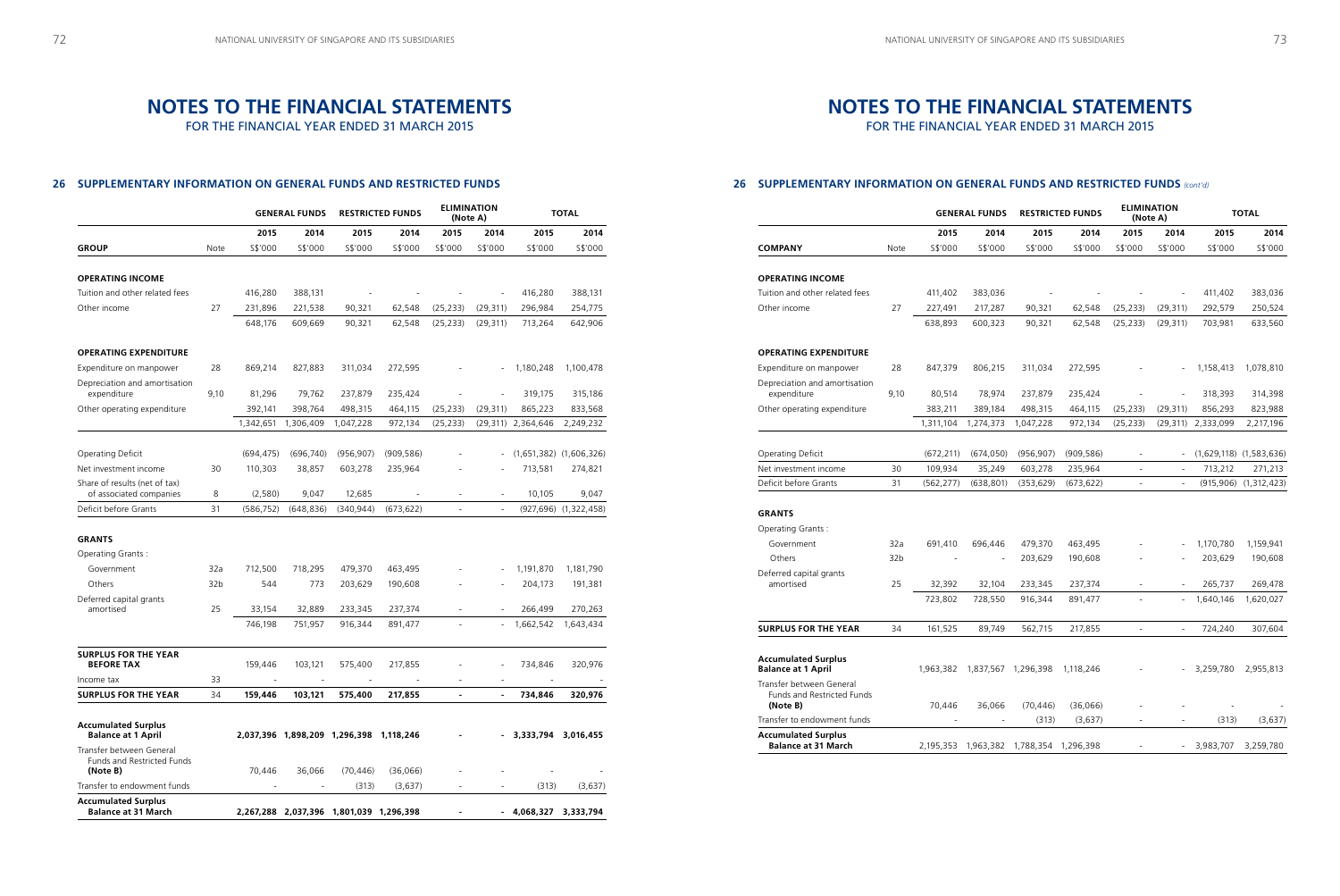FOR THE FINANCIAL YEAR ENDED 31 MARCH 2015

#### **26 SUPPLEMENTARY INFORMATION ON GENERAL FUNDS AND RESTRICTED FUNDS** *(cont'd)*

**Note A:** The elimination of the interfund transactions relates mainly to transactions between Restricted Funds and funds maintained for self-financing activities under General Funds.

#### **Note B:** Transfer relates mainly to:

- i) transfer of funds from research projects (Restricted Funds) to a central pool (General Funds) for indirect overheads recovery and to self-financing funds (General Funds) for unspent grant balances as agreed by the grantors; and
- ii) transfer of funds from accumulated surplus from Endowment Funds to General Funds to fund operating activities (Note 6).

#### **27 OTHER INCOME**

|                                                   | <b>GROUP</b> |         | <b>COMPANY</b> |         |
|---------------------------------------------------|--------------|---------|----------------|---------|
|                                                   | 2015         | 2014    | 2015           | 2014    |
|                                                   | S\$'000      | S\$'000 | S\$'000        | S\$'000 |
|                                                   |              |         |                |         |
| Donations received                                | 88,930       | 59,033  | 88,927         | 59,015  |
| Rental income and student hostel residential fees | 85,324       | 81,074  | 83,155         | 78,837  |
| Courses and conference fees                       | 39,096       | 39,986  | 38,766         | 39,626  |
| Clinical fees/consultancy fees                    | 14,118       | 14,915  | 14,118         | 14,915  |
| Others                                            | 69,516       | 59,767  | 67,613         | 58,131  |
|                                                   | 296.984      | 254,775 | 292.579        | 250.524 |

#### **28 EXPENDITURE ON MANPOWER**

|                                            | <b>GROUP</b> |           | <b>COMPANY</b> |           |
|--------------------------------------------|--------------|-----------|----------------|-----------|
|                                            | 2015         | 2014      | 2015           | 2014      |
|                                            | S\$'000      | S\$'000   | S\$'000        | S\$'000   |
| Wages and salaries                         | 1,064,423    | 1,007,816 | 1,044,285      | 987,957   |
| Employer's contribution to Provident Funds | 71,701       | 66,578    | 70.146         | 65,060    |
| Other staff benefits                       | 44.124       | 26.084    | 43.982         | 25,793    |
|                                            | 1,180,248    | 1,100,478 | 1,158,413      | 1,078,810 |

#### **29 KEY MANAGEMENT PERSONNEL COMPENSATION**

 The compensation for nineteen (2014: nineteen) key management personnel (includes the remuneration of an executive trustee) are as follows:

|                          |         | <b>GROUP AND COMPANY</b> |  |  |
|--------------------------|---------|--------------------------|--|--|
|                          | 2015    | 2014                     |  |  |
|                          | S\$'000 | S\$'000                  |  |  |
|                          |         |                          |  |  |
| Short-term benefits      | 13,587  | 14,642                   |  |  |
| Post-employment benefits | 295     | 299                      |  |  |
|                          | 13,882  | 14,941                   |  |  |

# **NOTES TO THE FINANCIAL STATEMENTS**

FOR THE FINANCIAL YEAR ENDED 31 MARCH 2015

#### **30 NET INVESTMENT INCOME**

|                                                                                          | <b>GROUP</b> |           | <b>COMPANY</b> |           |
|------------------------------------------------------------------------------------------|--------------|-----------|----------------|-----------|
|                                                                                          | 2015         | 2014      | 2015           | 2014      |
|                                                                                          | S\$'000      | S\$'000   | S\$'000        | S\$'000   |
| Interest income:                                                                         |              |           |                |           |
| Government bonds                                                                         | 15,723       | 14,674    | 15,723         | 14,674    |
| Bonds/loan stocks in corporations/associated company                                     | 2.126        | 2.052     | 2,126          | 2,052     |
| Fixed deposits and bank current accounts                                                 | 1,228        | 1,287     | 816            | 1,134     |
|                                                                                          | 19,077       | 18,013    | 18,665         | 17,860    |
| Dividend income:                                                                         |              |           |                |           |
| Quoted equity shares                                                                     | 11,637       | 8,441     | 11,637         | 8,441     |
| Unquoted equity shares                                                                   | 23,380       | 6,850     | 23,380         | 6,842     |
|                                                                                          | 35,017       | 15,291    | 35,017         | 15,283    |
| Net gain on sale of investments at fair value through income<br>or expenditure ("FVTIE") | 50,573       | 44,215    | 50,577         | 44,211    |
| Net (loss) gain on sale of available-for-sale investments                                | (4,527)      | 3,451     | (4, 511)       |           |
| Impairment loss on available-for-sale investments                                        | (23)         |           |                |           |
| Transfer from fair value reserve on sale of<br>available-for-sale investments            | 53,598       |           | 53,598         |           |
| Net foreign currency exchange losses                                                     | (88, 934)    | (43, 579) | (88,934)       | (43, 579) |
| Change in fair value of investments at FVTIE due to                                      |              |           |                |           |
| foreign currency changes (Note A)                                                        | 296,876      | 81,003    | 296,876        | 81,003    |
|                                                                                          | 207,942      | 37,424    | 207,942        | 37,424    |
| Change in fair value of investments at FVTIE due to<br>price change (Note A)             | 351,924      | 156,427   | 351,924        | 156,435   |
|                                                                                          | 713,581      | 274,821   | 713,212        | 271,213   |
| Note A                                                                                   |              |           |                |           |
| Total change in fair value of investments at FVTIE comprises of:                         |              |           |                |           |
| Change in fair value of investments due to foreign currency changes                      | 296,876      | 81,003    | 296,876        | 81,003    |
| Change in fair value of investments due to price change                                  | 351,924      | 156,427   | 351,924        | 156,435   |
| Total change in fair value of investments at FVTIE                                       | 648,800      | 237,430   | 648,800        | 237,438   |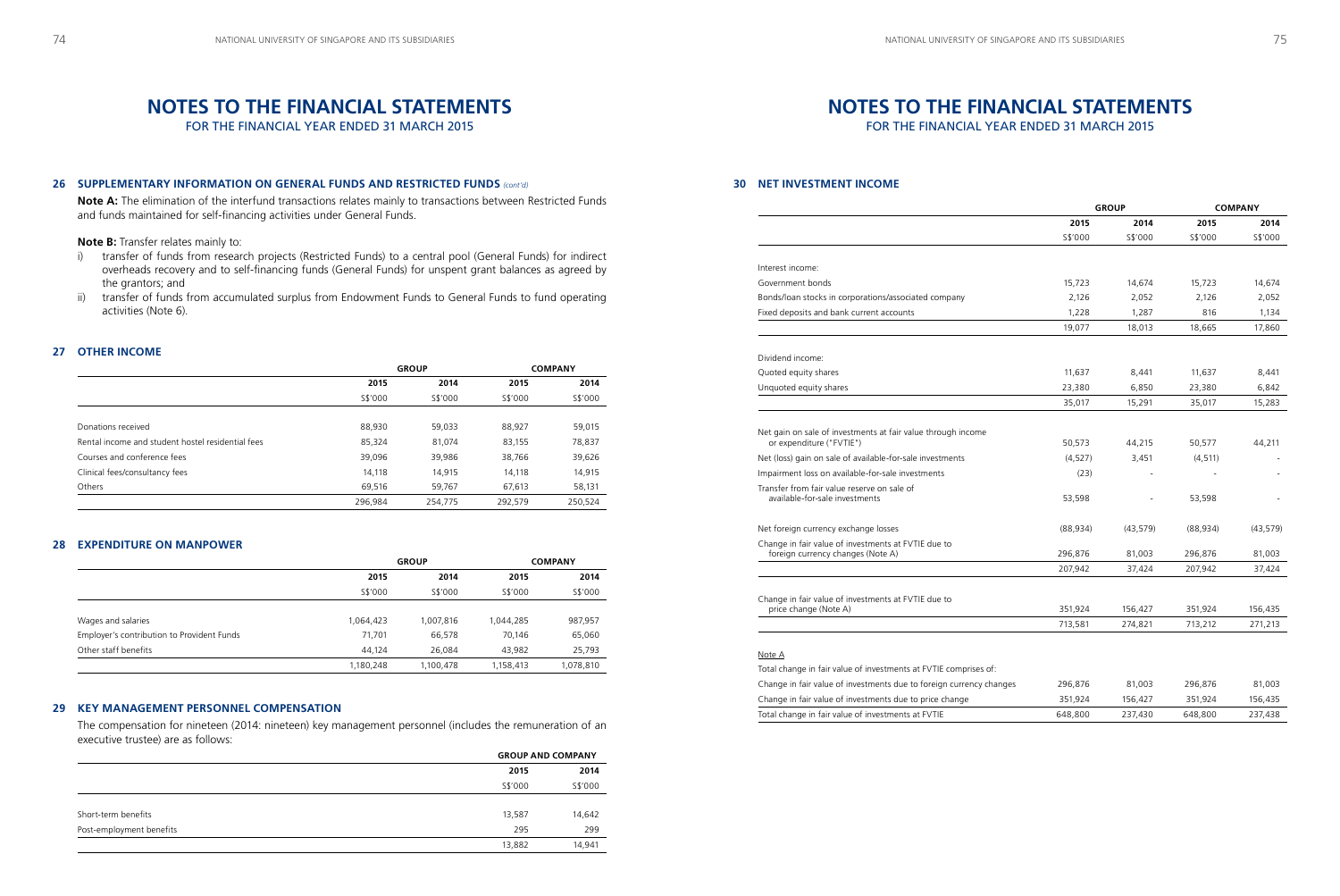FOR THE FINANCIAL YEAR ENDED 31 MARCH 2015

#### **31 DEFICIT BEFORE GRANTS**

This is arrived at after taking in:

|                                                                  | <b>GROUP</b> |          |         | <b>COMPANY</b> |
|------------------------------------------------------------------|--------------|----------|---------|----------------|
|                                                                  | 2015         | 2014     | 2015    | 2014           |
|                                                                  | S\$'000      | S\$'000  | S\$'000 | S\$'000        |
| Bad and doubtful debts                                           | 184          | 807      | 184     | 807            |
| Rental expenses                                                  | 6,798        | 6,339    | 6,798   | 6,339          |
| Borrowing costs expensed off                                     | 11,074       | 12,027   | 11,074  | 12,027         |
| Loss on disposal of fixed and intangible assets                  | 1,326        | 2,693    | 1,326   | 2,684          |
| Fair value changes on assets held for sale                       | 1,300        | 2,300    | 1,300   | 2,300          |
| Research and development costs                                   | 510,645      | 497,674  | 510,645 | 497,674        |
| Borrowing costs incurred during the year is analysed as follows: |              |          |         |                |
| Interest on fixed rate notes                                     | 8,515        | 11,145   | 8,515   | 11,145         |
| Interest on fixed rate term loan                                 | 6,300        | 6,300    | 6,300   | 6,300          |
| Less: amounts included in cost of qualifying fixed assets        | (3,741)      | (5, 418) | (3,741) | (5, 418)       |
| Borrowing costs expensed off                                     | 11,074       | 12,027   | 11,074  | 12,027         |

#### **32 OPERATING GRANTS**

|     |                                               | <b>GROUP</b> |           | <b>COMPANY</b> |           |
|-----|-----------------------------------------------|--------------|-----------|----------------|-----------|
|     |                                               | 2015         | 2014      | 2015           | 2014      |
|     |                                               | S\$'000      | S\$'000   | S\$'000        | S\$'000   |
| (a) | <b>Operating Grants (Government)</b>          |              |           |                |           |
|     | Operating grants utilised during the year     | 1,264,813    | 1,240,253 | 1,243,568      | 1,218,347 |
|     | Amount transferred to deferred capital grants | (72, 943)    | (58, 463) | (72, 788)      | (58, 406) |
|     |                                               | 1,191,870    | 1,181,790 | 1,170,780      | 1,159,941 |
| (b) | <b>Operating Grants (Others)</b>              |              |           |                |           |
|     | Operating grants utilised during the year     | 227,376      | 217,247   | 226.694        | 216,224   |
|     | Amount transferred to deferred capital grants | (23, 203)    | (25, 866) | (23,065)       | (25, 616) |
|     |                                               | 204,173      | 191,381   | 203,629        | 190,608   |

### **NOTES TO THE FINANCIAL STATEMENTS** FOR THE FINANCIAL YEAR ENDED 31 MARCH 2015

#### **33 INCOME TAX**

 Income tax varies from the amount of income tax determined by applying the Singapore income tax rate of 17% (2014: 17%) to surplus before income tax as a result of the following differences:

|                                                     | <b>GROUP</b> |           | <b>COMPANY</b>           |           |
|-----------------------------------------------------|--------------|-----------|--------------------------|-----------|
|                                                     | 2015         | 2014      | 2015                     | 2014      |
|                                                     | S\$'000      | S\$'000   | S\$'000                  | S\$'000   |
| Surplus for the year before income tax              | 734,846      | 320,976   | 724,240                  | 307,604   |
| Income tax expense calculated at statutory tax rate | 124,924      | 54,566    | 123,121                  | 52,293    |
| Income not subject to tax                           | (124, 972)   | (54, 624) | (123, 121)               | (52, 293) |
| Tax effect of share of results of associate         | (1,718)      | (1,538)   | $\overline{\phantom{a}}$ |           |
| Others                                              | 1.766        | 1,596     | $\overline{\phantom{a}}$ |           |
|                                                     |              |           | $\overline{\phantom{a}}$ |           |

 As the Company and its subsidiary, NUS High School of Mathematics and Science are charities registered under the Charities Act, their income is not subject to tax under Section 13 of the Singapore Income Tax Act. NUS America, Inc, another subsidiary of the Company, is also not subject to tax as it is a nonprofit public benefit corporation registered in America.

#### **34 SURPLUS FOR THE YEAR**

 The surplus for the year in the Statement of the comprehensive income of the Group and Company of S\$734,846,000 (2014: S\$320,976,000) and S\$724,240,000 (2014: S\$307,604,000) respectively includes the following:

|                                                                    | <b>GROUP</b> |         | <b>COMPANY</b> |         |
|--------------------------------------------------------------------|--------------|---------|----------------|---------|
|                                                                    | 2015         | 2014    | 2015           | 2014    |
|                                                                    | S\$'000      | S\$'000 | S\$'000        | S\$'000 |
|                                                                    |              |         |                |         |
| Non-endowed donations                                              | 88,930       | 59.033  | 88,927         | 59,015  |
| Net investment income (include change in fair value of investment) | 713.581      | 274.821 | 713,212        | 271,213 |
|                                                                    | 802.511      | 333.854 | 802.139        | 330.228 |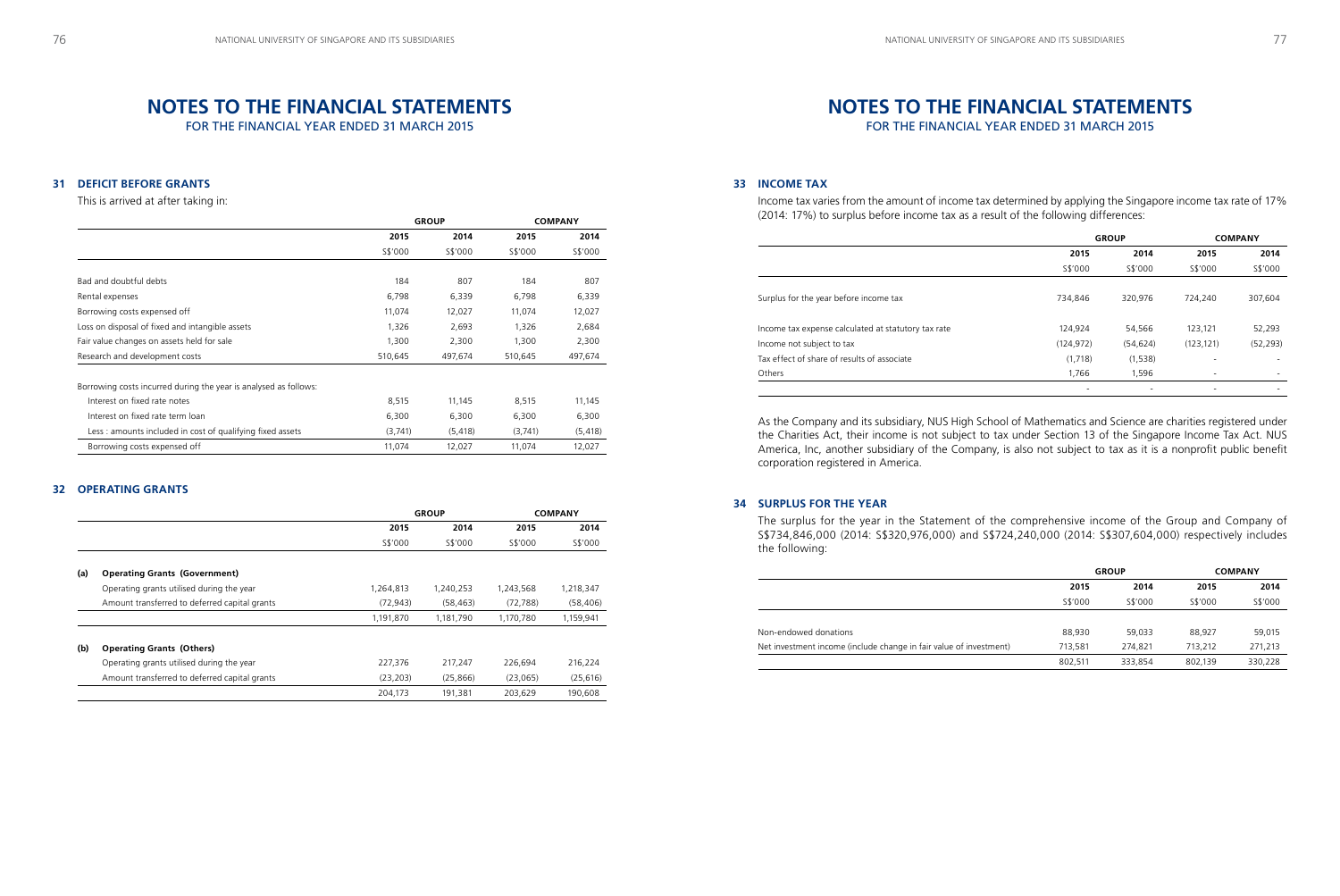FOR THE FINANCIAL YEAR ENDED 31 MARCH 2015

#### **35 COMMITMENTS**

#### **a) Capital Commitments**

 Commitments by the Group in respect of equipment and expansion of the facilities, not provided for in the financial statements, are as follows :

|                               |         | <b>GROUP AND COMPANY</b> |  |  |
|-------------------------------|---------|--------------------------|--|--|
|                               | 2015    | 2014                     |  |  |
|                               | S\$'000 | S\$'000                  |  |  |
| Authorised and contracted for | 321.795 | 451,580                  |  |  |

#### **b) Operating Lease Commitments – as Lessee**

|                                                                                     | <b>GROUP AND COMPANY</b> |         |  |
|-------------------------------------------------------------------------------------|--------------------------|---------|--|
|                                                                                     | 2015                     | 2014    |  |
|                                                                                     | S\$'000                  | S\$'000 |  |
|                                                                                     |                          |         |  |
| Minimum lease payments under operating leases included in the income or expenditure | 1.180                    | 679     |  |

 At the end of the reporting period, commitments in respect of non-cancellable operating leases for the rental of offices and contract on security services are as follows:

| Future minimum lease payments payable: |       |        |
|----------------------------------------|-------|--------|
| Within one year                        | 944   | 573    |
| Within second to fifth year inclusive  | 158   | $\sim$ |
|                                        | 1.102 |        |

 Operating lease payments represent rentals payable by the Group for certain office properties which are fixed for an average of 2 years (2014: 2 years).

#### **c) Operating Lease Commitments – as Lessor**

At the end of the reporting period, commitments in respect of non-cancellable operating leases for the rental of premises are as follows:

|                                           |         | <b>GROUP AND COMPANY</b> |  |  |
|-------------------------------------------|---------|--------------------------|--|--|
|                                           | 2015    | 2014                     |  |  |
|                                           | S\$'000 | S\$'000                  |  |  |
| Future minimum lease payments receivable: |         |                          |  |  |
| Within one year                           | 2,892   | 2,985                    |  |  |
| After one year                            | 1,497   | 2,399                    |  |  |
|                                           | 4,389   | 5,384                    |  |  |
|                                           |         |                          |  |  |

 Operating lease payments represent rentals receivable by the Group for rental of premises with remaining lease terms ranging from 1 to 3 years (2014: 1 to 3 years).

### **NOTES TO THE FINANCIAL STATEMENTS** FOR THE FINANCIAL YEAR ENDED 31 MARCH 2015

#### **36 RELATED PARTIES TRANSACTIONS**

Parties are considered to be related if one party has the ability to control the other party or exercise significant influence over the other party in making financial and operating decisions.

 The Group receives grants from the Ministry of Education (MOE) to fund its operations and is subject to certain controls set by MOE.

 Hence, other government-controlled enterprises are considered related parties of the Group. Many of the Group's transactions and arrangements are with related parties and the effect of these on the basis determined between the parties is reflected in these financial statements. For related parties debtors and creditors balances, the terms of these balances are disclosed in the respective notes to the financial statements.

 There were transactions with corporations in which certain trustees have the ability to control or exercise significant influence.

Details of significant balances and transactions between the related parties are described below:

|                                                                     | <b>GROUP</b> |           | <b>COMPANY</b> |           |
|---------------------------------------------------------------------|--------------|-----------|----------------|-----------|
|                                                                     | 2015         | 2014      | 2015           | 2014      |
|                                                                     | S\$'000      | S\$'000   | S\$'000        | S\$'000   |
| Government-controlled enterprises and companies<br>within the Group |              |           |                |           |
| Balances                                                            |              |           |                |           |
| Debtors                                                             | 376,365      | 344,295   | 376,657        | 344,760   |
| Amount owing by subsidiary companies                                |              |           | 979            | 979       |
| Long-term loan to subsidiary companies                              |              |           | 250            | 356       |
| Creditors and accrued expenses                                      | 689          | 960       | 689            | 960       |
| Amount owing to subsidiary company                                  |              |           | 26,222         | 25,352    |
| Deferred Capital Grants                                             | 2,001,841    | 2,069,776 | 2,000,378      | 2,067,799 |
| Grants received in advance                                          | 410,190      | 341,333   | 406,383        | 336,131   |
| Transactions                                                        |              |           |                |           |
| Endowed donations                                                   | 1,134        | 1,000     | 1,134          | 1,000     |
| Non-endowed donations                                               | 10,322       | 8,781     | 10,322         | 8,781     |
| Other income                                                        | 18,847       | 22,153    | 20,265         | 23,111    |
| Other operating expenditure                                         | 75,552       | 53,296    | 78,535         | 57,234    |
| Operating/capital grants received                                   | 1,620,774    | 1,704,361 | 1,600,989      | 1,681,114 |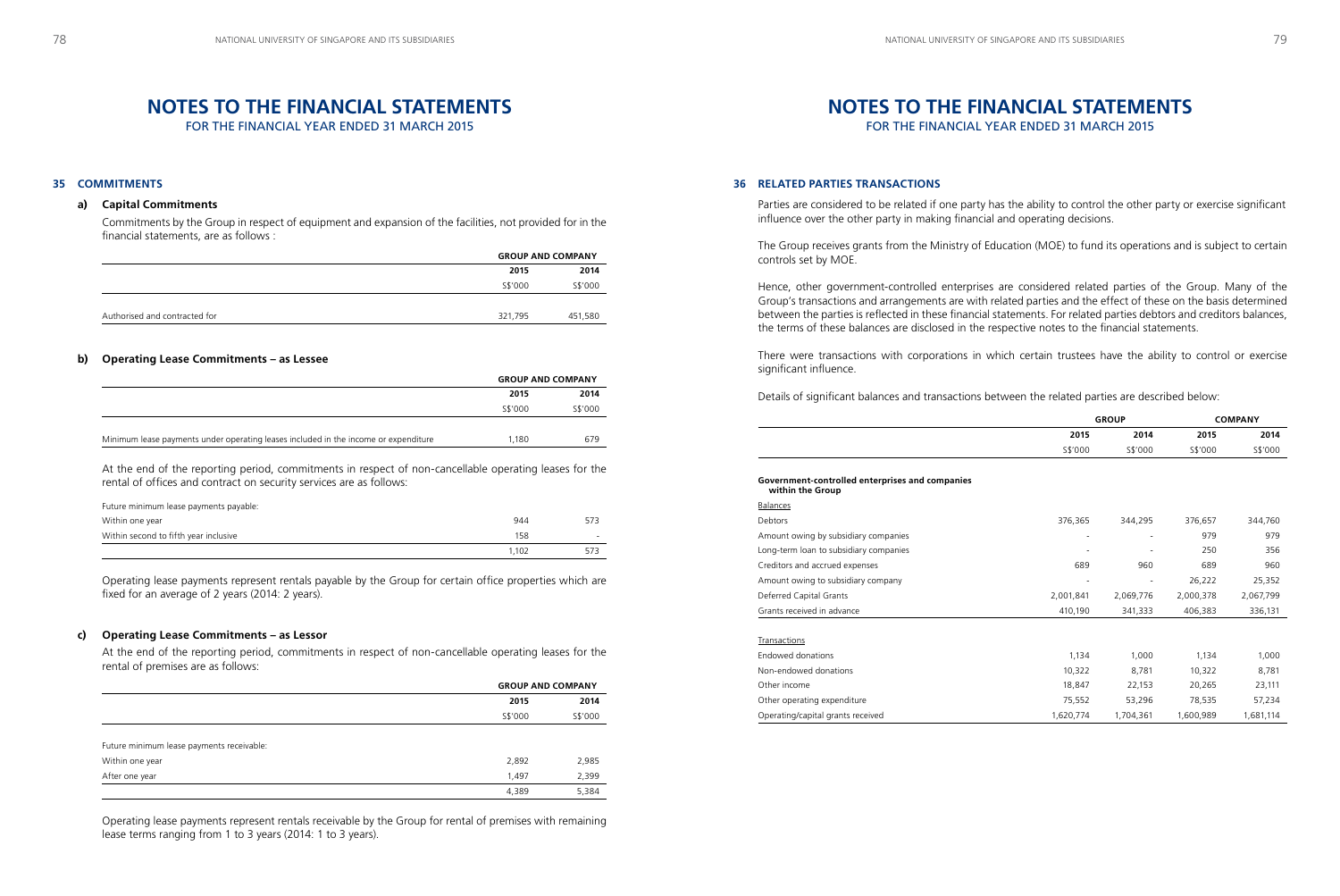### **NOTES TO THE FINANCIAL STATEMENTS** FOR THE FINANCIAL YEAR ENDED 31 MARCH 2015

#### **36 RELATED PARTIES TRANSACTIONS** *(cont'd)*

|                                                                                                                                                 |         | <b>GROUP</b> |         | <b>COMPANY</b> |
|-------------------------------------------------------------------------------------------------------------------------------------------------|---------|--------------|---------|----------------|
|                                                                                                                                                 | 2015    | 2014         | 2015    | 2014           |
|                                                                                                                                                 | S\$'000 | S\$'000      | S\$'000 | S\$'000        |
| Corporations in which trustees have the ability<br>to control or exercise significant influence<br>(including donations received from trustees) |         |              |         |                |
| <b>Balances</b>                                                                                                                                 |         |              |         |                |
| <b>Debtors</b>                                                                                                                                  | 3       | 27           | 3       | 27             |
| Creditors and accrued expenses                                                                                                                  | 90      |              | 90      |                |
| Transactions                                                                                                                                    |         |              |         |                |
| Endowed donations                                                                                                                               | 9,920   | 2,383        | 9,920   | 2,383          |
| Non-endowed donations                                                                                                                           | 788     | 2,767        | 788     | 2,767          |
| Other income                                                                                                                                    | 299     | 219          | 299     | 219            |
| Other operating expenditure                                                                                                                     | 1,132   | 1,223        | 1,132   | 1,223          |
| Operating/capital grants received                                                                                                               | 14      | 16           | 14      | 16             |

#### **37 FUNDS HELD IN TRUST**

 The Group acts as a trustee to the Derek Hewett Foundation 2009 (The Foundation), which was constituted by a trust deed dated 21 January 2010. The Foundation is a charity registered under the Charities Act.

 The Foundation was established with the object of providing education for students of the Group through the award of bursaries.

 Separate bank account has been set up to account for the funds under the Foundation. The Group will maintain the bank balance and make payments on behalf of the Foundation. As at the reporting period ended 31 March 2015, the fund balance held in trust by the Group is S\$4,000 (2014: S\$4,447).

#### **38 EVENT OCCURRING AFTER THE REPORTING PERIOD**

Subsequent to year-end, on 27 May 2015, the Company pre-paid the fixed rate term loan of S\$350,000,000 due on 5 October 2015. On the same date, the Company issued a S\$400,000,000, 5-years fixed rate note at 2.2% per annum to re-finance development projects under the debt-grant framework initiated by the Government. The fixed rate note will mature on 27 May 2020.